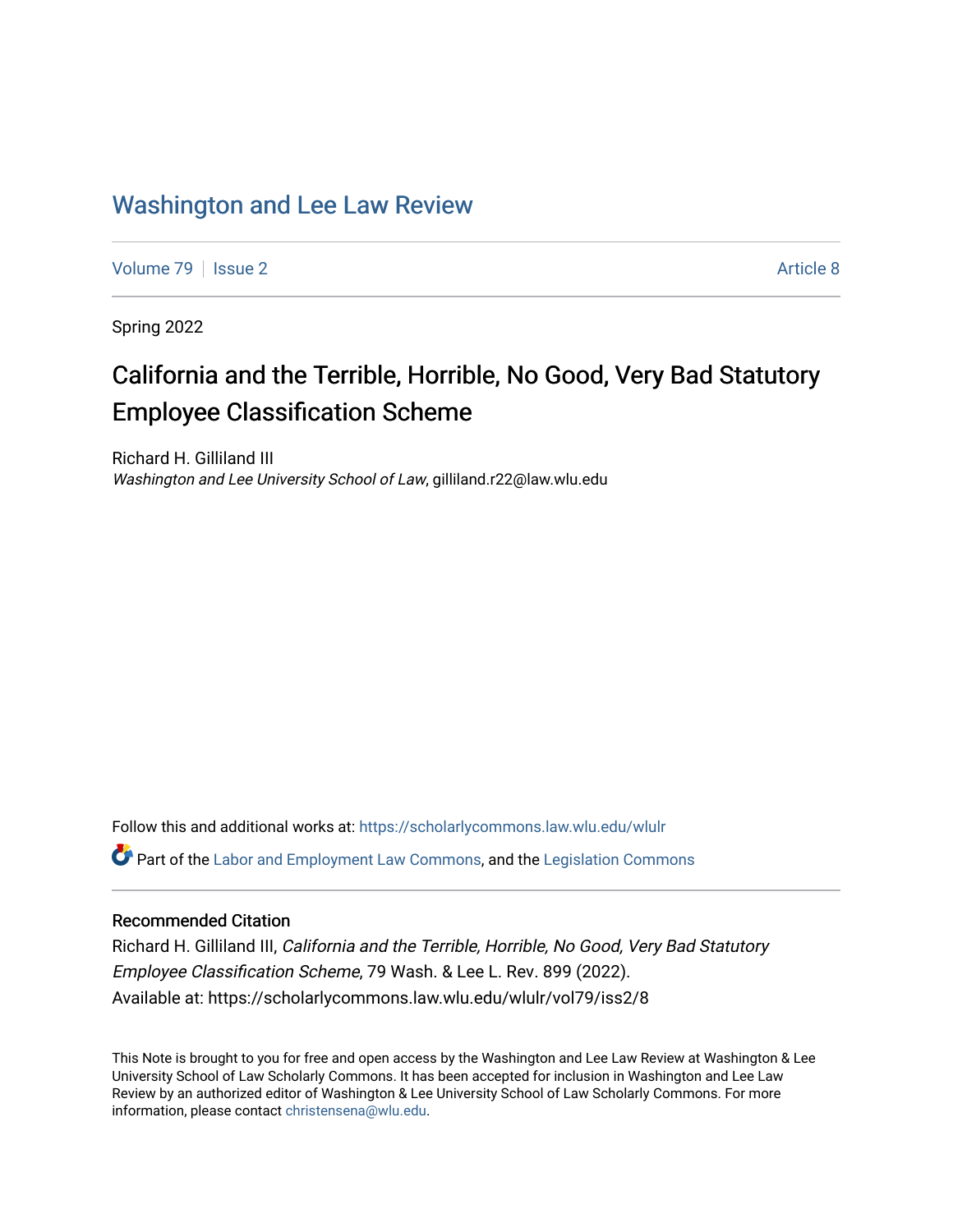# California and the Terrible, Horrible, No Good, Very Bad Statutory Employee Classification Scheme

# Richard H. Gilliland III\*

#### *Abstract*

*The battle over worker classification between state governments, on the one hand, and gig economy companies, on the other, has raged since at least the first time someone ordered an Uber. Nowhere has this battle played out more prominently in recent years than in California. In 2019, the state legislature passed AB 5, a bill which adopted a stringent independent contractor standard and effectively classified all gig economy workers as employees of the companies whose apps they use to find work. AB 5's ripple effects were enormous—the significant popularity of gig economy apps among consumers launched what might have been obscure, legalistic wrangling about worker classification standards to the forefront of the public consciousness. The bill's passage engendered public outcry, legal challenges, media hysterics, and a record-breaking referendum initiative whose outcome is still the subject of litigation. In a sense, strong reactions to a bill like AB 5 are to be expected—worker classification schemes strike at the heart of individuals' ability to earn income and to receive certain protections and benefits reserved only for employees. But largely missing from the fevered debate over AB 5 has been a close examination of the bill's place in the long history of worker* 

899

<sup>\*</sup> J.D. Candidate, Class of 2022, Washington and Lee University School of Law; B.A. in Global Affairs, 2013, Yale University. Thank you to Professor Sarah Haan for her guidance and mentorship throughout the drafting and editing phases; to the editors of the *Washington and Lee Law Review* for making this publication possible; and to my family for their never-ending love, support, and encouragement.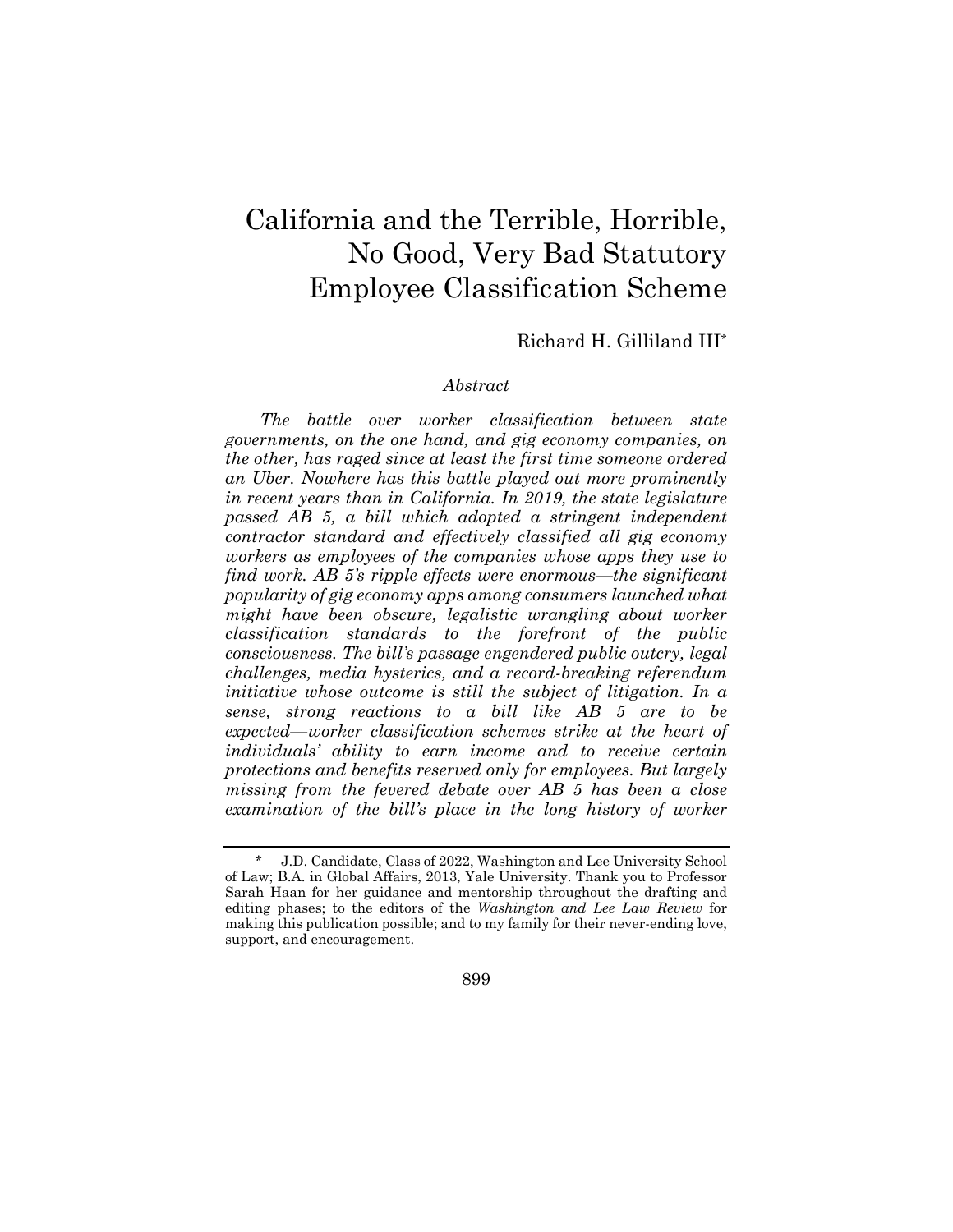*classification jurisprudence, its effectiveness as reform, and its viability to accomplish its own aims. This Note attempts to do just that and concludes that California AB 5 should not serve as a model for other states seeking to address the challenges the gig economy poses to existing worker classification schemes.* 

# *Table of Contents*

| Ι.   | THE TRICKY BUSINESS OF EMPLOYEE                             |  |
|------|-------------------------------------------------------------|--|
|      |                                                             |  |
|      | What Is Employee Misclassification? 909<br>A.               |  |
|      | В.                                                          |  |
|      | Post-Industrial Revolution Developments  913<br>$C_{\cdot}$ |  |
|      | D.                                                          |  |
|      | Е.                                                          |  |
|      |                                                             |  |
| П.   |                                                             |  |
|      |                                                             |  |
|      | B. How Much of the Economy Does AB 5                        |  |
|      |                                                             |  |
| III. |                                                             |  |
|      | The Contours of Employee Classification in<br>A.            |  |
|      |                                                             |  |
|      | B.                                                          |  |
|      | C. What Consequences Result from AB 5's                     |  |
|      |                                                             |  |
|      |                                                             |  |
|      | 2. Non-Excepted Industry Reactions941                       |  |
|      |                                                             |  |
|      |                                                             |  |
|      |                                                             |  |

## **INTRODUCTION**

In 2009, a company developed a smartphone app that offered to connect licensed San Francisco limousine drivers to additional potential clients in their downtime between regularly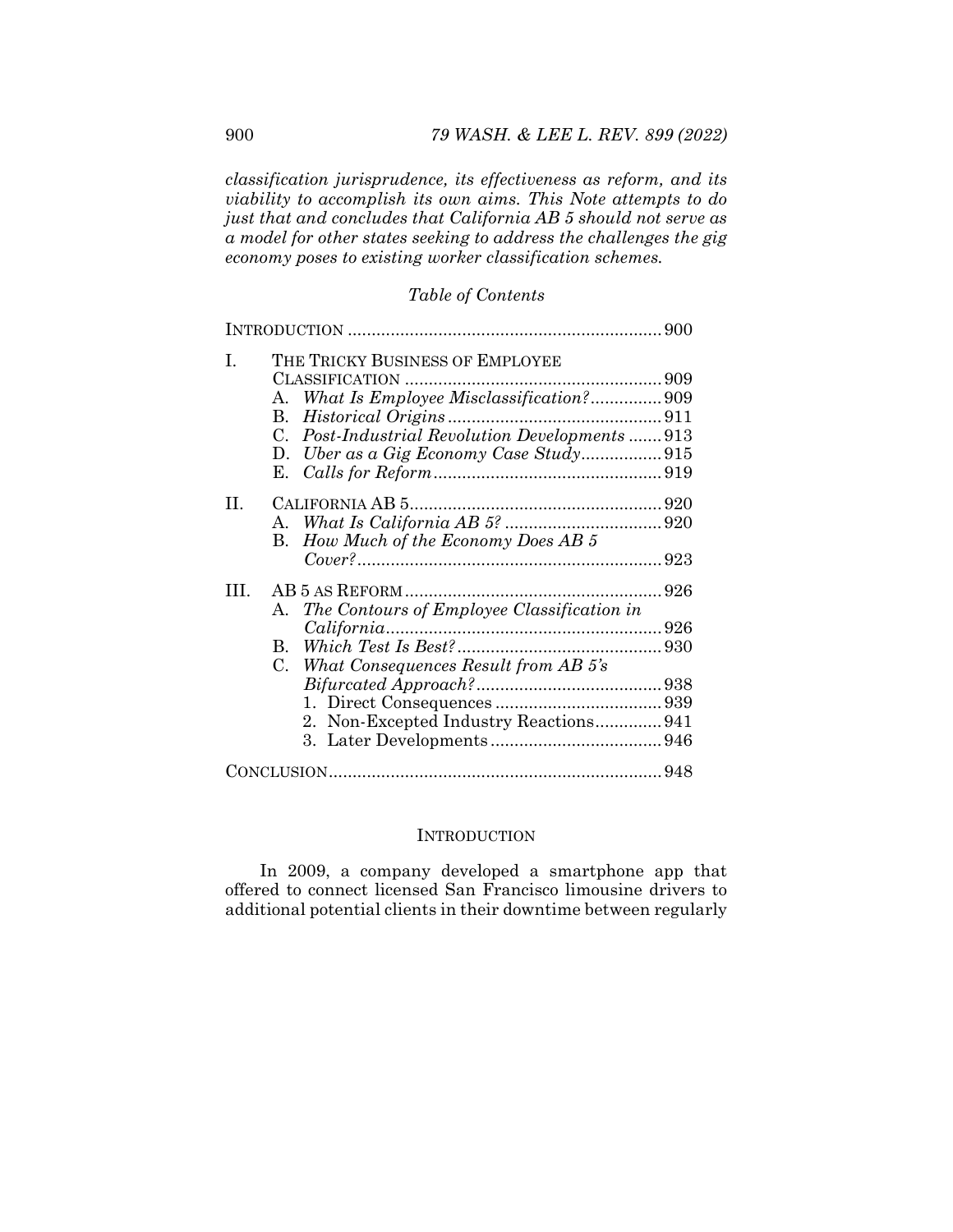scheduled appointments.<sup>1</sup> The company situated itself as a platform facilitating the efficient use of resources—one that would provide on-demand rides to customers while simultaneously supplementing the incomes of full-time professional drivers.2 Readers may recognize that company as Uber. In short order, Uber expanded its platform to allow virtually anyone with a driver's license and a vehicle to provide rides whenever they felt like logging on.3 Cheap, seamless rides for passengers and flexible earning opportunities for anyone who could drive and pass a background check<sup>4</sup>—that was the vision Uber sought to achieve.5 The idea caught on quickly among riders and drivers alike, and by 2011 Uber began to expand to other cities across the globe.6

Throughout its expansion, Uber always expressly proclaimed not to have hired any drivers as employees.7 To casual drivers, Uber might have seemed like a low-stakes opportunity to earn supplemental income. To professional full-time drivers, accepting a trip through the Uber app might have seemed no different than accepting a booking assigned by

<sup>1</sup>*. See* Avery Hartmans & Paige Leskin, *The History of How Uber Went from the Most Feared Startup in the World to Its Massive IPO*, BUS. INSIDER (May 18, 2019, 2:42 PM), https://perma.cc/6DJD-7EWA ("March 2009: [Garrett] Camp and two graduate school friends . . . build the first version of their black-car service, called UberCab.").

<sup>2</sup>*. See* Travis Kalanick, *Principled Innovation: Addressing the Regulatory Ambiguity*, UBER TECHS., INC. (Apr. 12, 2013), https://perma.cc/2Y26-NTEB (PDF) ("Uber provides city residents with a convenient and efficient way to request transportation services from existing transportation providers.").

<sup>3</sup>*. See id.* (stating that Uber chose to compete in the non-professional driver ridesharing space because other companies had begun to do so without regulatory penalty).

<sup>4</sup>*. See* O'Connor v. Uber Techs., Inc., 82 F. Supp. 3d 1133, 1136 (N.D. Cal. 2015) ("Applicants are required to upload their driver's license information, as well as information about their vehicle's registration and insurance. . . . Applicants must also pass a background check conducted by a third party." (citation omitted)).

<sup>5</sup>*. See* Kalanick, *supra* note 2 ("In theory, ridesharing is generally good for cities and for society as a whole: cheaper, more reliable transportation for city residents, and more jobs for drivers.").

<sup>6</sup>*. See* Hartmans & Leskin, *supra* note 1 ("December 2011: Uber begins to expand internationally, starting with Paris, France.").

<sup>7</sup>*. See id.* ("Although Uber does not own cars and does not employ drivers  $\dots$ .").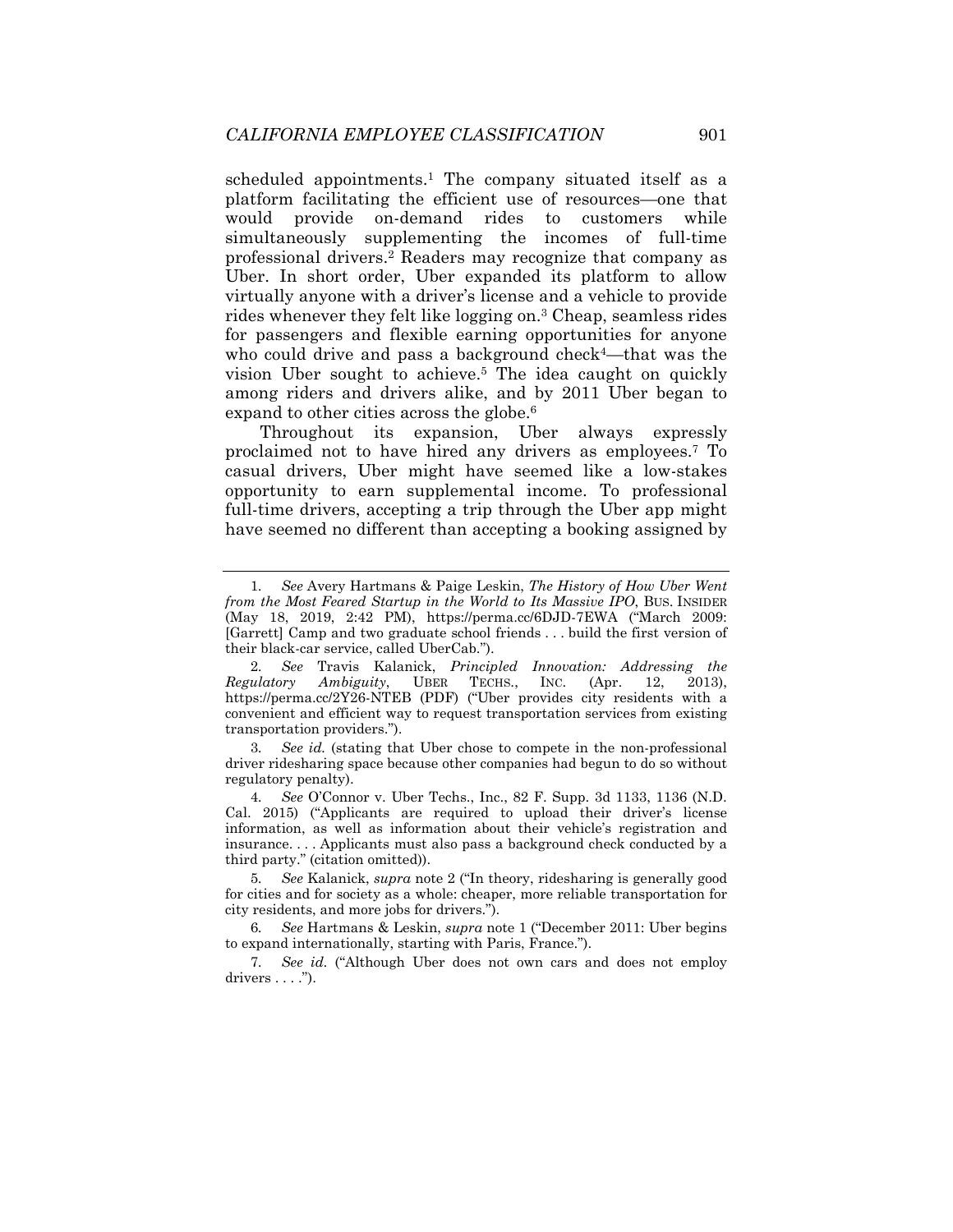their primary limousine company employer. But curiously, formerly non-professional drivers who began to drive forty or more hours per week, and who relied on the Uber app—or the Lyft app, a competitor that used the same non-professional driver model—as their sole source of income, would soon come to assert that they were in fact Uber or Lyft employees, and as such that they were entitled to a minimum wage, unemployment insurance, and a host of other benefits typically reserved for individuals so classified.8

This narrative is not unique to Uber and Lyft. Technological advancement and the rise of so-called "gig economy" companies have strained twentieth-century understandings of the distinction between employees and independent contractors, raising questions as to whether existing legal standards are robust enough to appropriately maintain that distinction in the twenty-first century.9 Consequently, some state and local legislatures have undertaken efforts to reform their employment law in response to large numbers of workers contending that they have been wrongfully or "mis-" classified as independent contractors in the modern economy.10

<sup>8</sup>*. See, e.g.*, *O'Connor*, 82 F. Supp. 3d at 1136 ("[P]laintiffs . . . drive principally for Uber's 'uberX' service . . . [through which] drivers transport passengers in their own personal vehicles . . . ."); Cotter v. Lyft, Inc., 60 F. Supp. 3d 1067, 1069 (N.D. Cal. 2015) ("The question in this case is whether Lyft drivers are 'employees' or 'independent contractors' under California law.").

<sup>9</sup>*. See, e.g.*, Robert Sprague, *Worker (Mis)classification in the Sharing Economy: Trying to Fit Square Pegs into Round Holes*, 31 A.B.A. J. LAB. & EMP. L. 53, 54 (2015) ("[C]urrent classification tests . . . fail when applied to new, sharing-economy enterprises, specifically Lyft and Uber.").

<sup>10</sup>*. See Gov. Northam Signs New Laws to Support Virginia Workers*, NBC12 (Apr. 12, 2020, 4:22 PM), https://perma.cc/3PRN-HVY5 ("House Bill 984 . . . creates a private cause of action for a misclassified worker to bring civil action for damages against his or her employer."); Alexia Fernández Campbell, *New York City Passes Nation's First Minimum Pay Rate for Uber and Lyft Drivers*, VOX (Dec. 5, 2018, 2:10 PM), https://perma.cc/Z7HT-A6JS ("[C]ity officials passed the nation's first minimum pay rate for drivers who work for ride-hailing apps, ending a contentious two-year battle to make sure drivers can earn a decent living."); Dara Kerr, *Uber and Lyft Drivers Could Become Employees with This Law: 10 Things to Know*, CNET (Dec. 23, 2019, 5:00 AM), https://perma.cc/JJ8D-K294 ("Other states, like Washington, Oregon, . . . and New Jersey, are looking at similar laws.").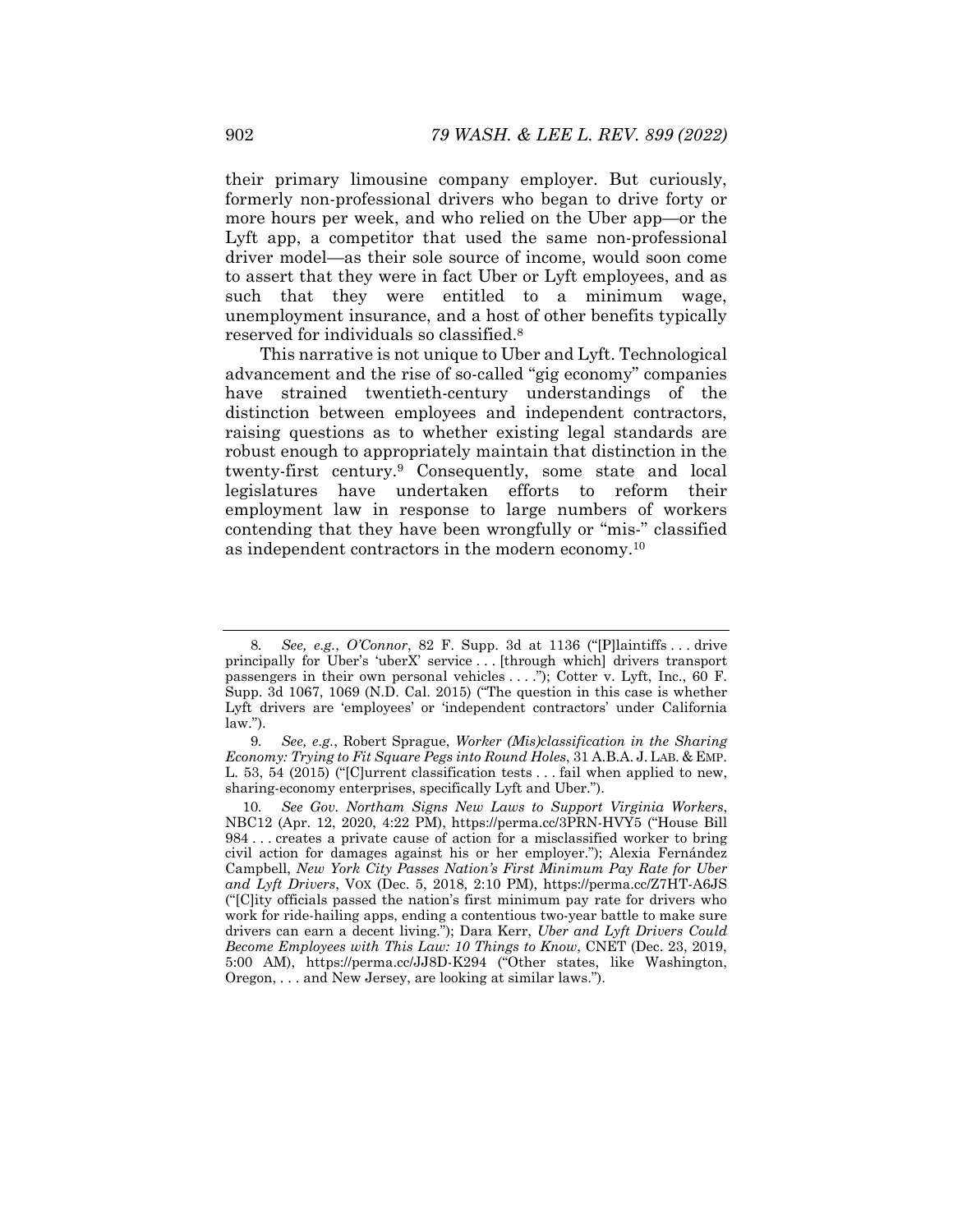This Note follows the story of California Assembly Bill No. 511 (AB 5)—one state's fraught endeavor to correct a perceived employee misclassification problem within its borders. AB 5 was a legislative response to a major judicial development in state employment law.12 In 2018, the California Supreme Court decided *Dynamex Operations West, Inc. v. Superior Court of Los Angeles County*,13 which narrowly altered the legal standard state courts use to evaluate employment classification.14 Before *Dynamex*, California courts had applied the more flexible standard articulated in *S.G. Borello & Sons, Inc. v. Department of Industrial Relations*15 to all employee classification disputes under state law.16 *Dynamex* involved a dispute over the meaning of one definition of "employee" in a wage order of the California Industrial Welfare Commission (IWC).17 Given the remedial purpose of the wage order at issue, the *Dynamex* court saw fit to break with *Borello*18 and require application of a more stringent standard favoring employee

13. 416 P.3d 1 (Cal. 2018).

14*. See id.* at 40 (concluding that a new test should be used in determining whether a worker is an employee or an independent contractor under the "suffer or permit to work standard" in wage orders of the California Industrial Welfare Commission).

15. 769 P.2d 399 (Cal. 1989).

16*. See Dynamex*, 416 P.3d at 6 (noting that the trial court had applied the *Borello* standard because, in most other contexts, *Borello* is the only appropriate standard under California law for distinguishing employees and independent contractors).

17*. See id.* at 5 ("Here we must decide what standard applies, under California law, in determining whether workers should be classified as employees or as independent contractors *for purposes of California wage orders* . . . .").

18*. See id.* at 7 ("[I]n light of its history and purpose, we conclude that the wage order's suffer or permit to work definition must be interpreted broadly to treat as 'employees,' and thereby provide the wage order's protection to, *all* workers who would ordinarily be viewed as *working in the hiring business*.").

 <sup>11.</sup> Cal. Assemb. B. No. 5, California 2019–2020 Regular Session (Cal. 2019).

<sup>12</sup>*. See id.* § 1(d) ("It is the intent of the Legislature in enacting this act to include provisions that would codify the decision of the California Supreme Court in Dynamex and would clarify the decision's application in state law."); *see also* Dynamex Operations W. v. Superior Court, 416 P.3d 1 (Cal. 2018) (the case to which AB 5 refers in this section).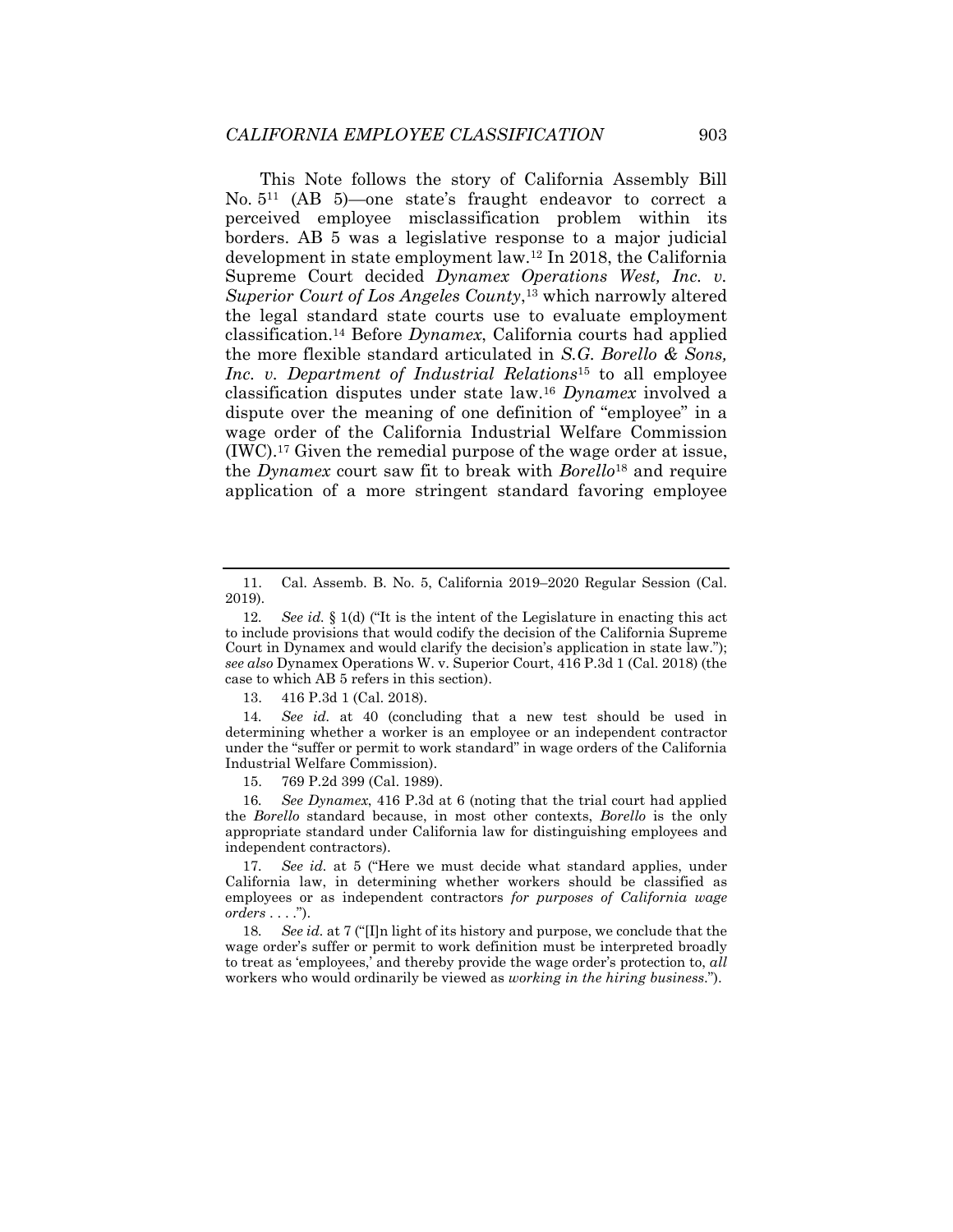status that had cropped up in other jurisdictions: the so-called "ABC Test."19

Meanwhile, public discourse regarding the employment status of gig economy workers had reached a fever pitch.<sup>20</sup> Although *Dynamex* did not involve a gig economy company,<sup>21</sup> and although the court had taken pains to cabin application of the ABC Test only to IWC wage orders, $22$  the California legislature swiftly seized upon what it saw as an opportunity to "codify the decision . . . and clarify its application" in passing AB 5.23 In truth, AB 5 meaningfully broadened *Dynamex*'s reach.24 AB 5 requires courts to apply the more stringent ABC Test by default in *any* misclassification dispute unless the plaintiff worker is part of a group of excepted occupations.25 Those excepted occupations continue to receive treatment under

21*. See Dynamex*, 416 P.3d at 5 (describing the factual background of the case).

22*. See id.* at 7 ("At the same time, we conclude that the suffer or permit to work definition is a term of art that cannot be interpreted literally in a manner that would encompass ... individual workers ... who have traditionally been viewed as *genuine* independent contractors . . . .").

23. Cal. Assemb. B. No. 5 § 1(d).

<sup>19</sup>*. See id.* ("[I]n determining whether, under the suffer or permit to work definition, a worker is properly considered the type of independent contractor to whom the wage order does not apply, it is appropriate to look to . . . the 'ABC' test, that is utilized in other jurisdictions . . . .").

<sup>20</sup>*. See, e.g.*, Abrar Al-Heeti & Andrew Morse, *Uber and Lyft Drivers Protest for Better Working Conditions*, CNET (July 19, 2019, 12:55 PM), https://perma.cc/2BJM-KTAD (noting amid driver protests in California that the issue of gig worker classification had been simmering for years, resulted in several lawsuits against Uber and Lyft, and caused drivers to attempt to organize against the companies to secure employment benefits).

<sup>24</sup>*. See* Cal. Trucking Ass'n v. Becerra, 433 F. Supp. 3d 1154, 1159 (S.D. Cal. 2020) ("California's Assembly-Bill 5 . . . codified the ABC test adopted in *Dynamex* and expanded its reach to contexts beyond Wage Order No. 9, including workers' compensation, unemployment insurance, and disability insurance.").

<sup>25</sup>*. See* Cal. Assemb. B. No. 5 § 2(a)(1) (requiring application of the ABC Test for the purposes of the Labor Code, the Unemployment Insurance Code, and all wage orders of the Industrial Welfare Commission); *id.* § 2(b) ("Subdivision (a) and [*Dynamex*] do not apply to the following occupations as defined in the paragraphs below . . . .").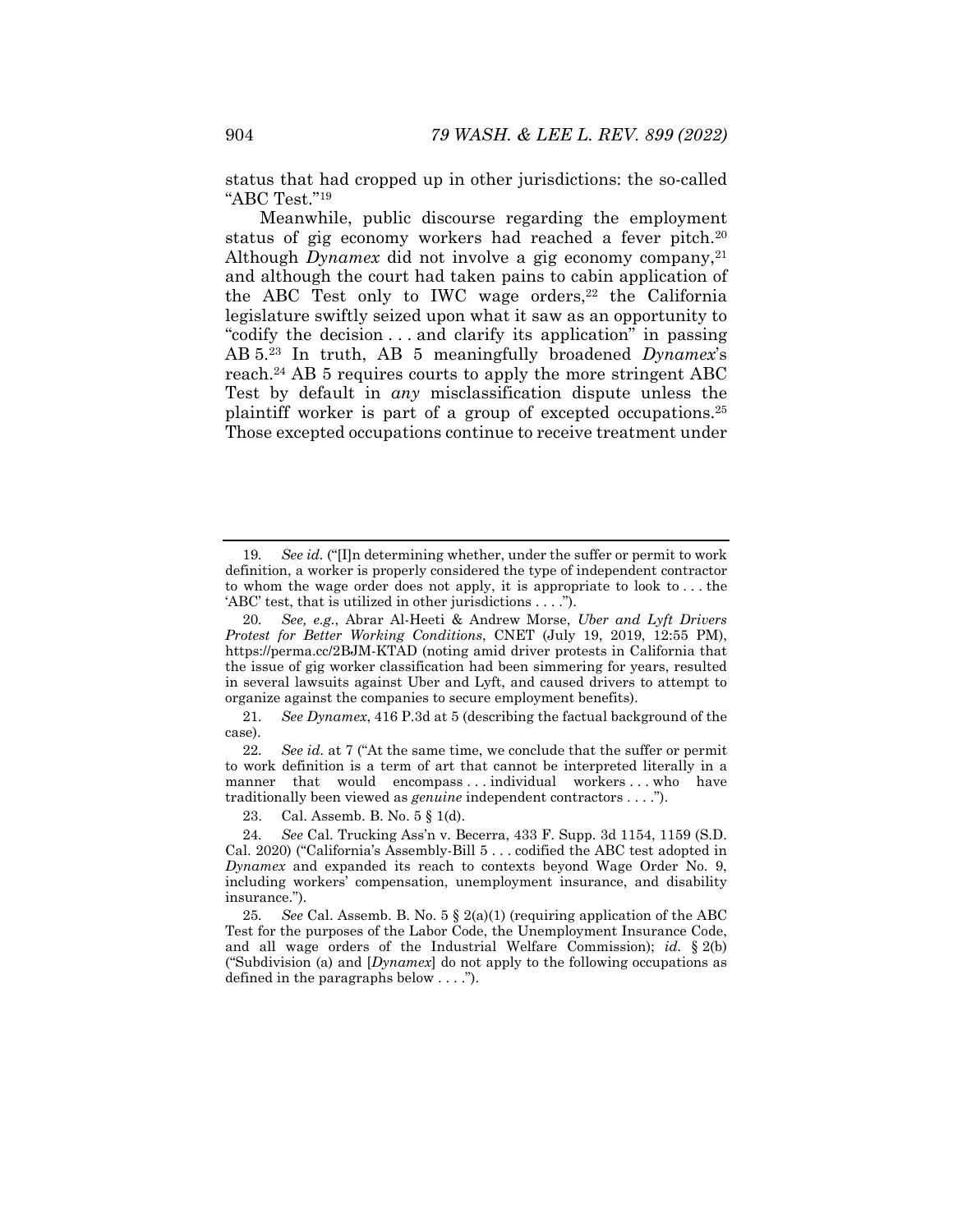the *Borello* test.26 Gig economy workers do not fall under one of the exceptions.27

AB 5's passage attracted fiercely divided national political attention,<sup>28</sup> ignited several high-profile legal battles,<sup>29</sup> and resulted in threats by gig economy companies to shut down

28*. See* Faiz Siddiqui, *California Senate Passes Ride-Hail Bill that Has Divided Democrats over the Future of Uber and Lyft Drivers*, WASH. POST (Sept. 11, 2019, 3:40 PM) [hereinafter Siddiqui, *California Senate*], https://perma.cc/ARG3-YDMV (noting that the bill divided Obama-era officials who joined gig economy companies in advisory roles and newer progressive Democrats, and that Elizabeth Warren, Pete Buttigieg, Julián Castro, and Bernie Sanders all publicly supported the bill while Joe Biden remained silent); *id.* ("Rep. Alexandria Ocasio-Cortez (D-N.Y.) scolded former California Democratic senator Barbara Boxer, who now serves as a Lyft adviser, for penning an opinion piece in the San Francisco Chronicle criticizing some tenets of AB5."); *see also* Barbara Boxer, *Barbara Boxer: AB5 Is Not the Answer for All Workers*, S.F. CHRON. (Aug. 26, 2019, 4:23 PM), https://perma.cc/P9EV-UDLN (arguing, after speaking to a "representative sample" of Lyft drivers, that those drivers shared grave concerns they'll lose critical income if they are forced to become employees under AB 5).

29*. See* Am. Soc'y of Journalists & Authors, Inc. v. Becerra, No. CV 19-10645, 2020 WL 1444909, at \*1 (C.D. Cal. Mar. 20, 2020) (denying a preliminary injunction against enforcement of AB 5 with respect to certain independent authors); Olson v. California, No. CV 19-10956, 2020 WL 905572, at \*1 (C.D. Cal. Feb. 10, 2020) ("On January 8, 2020, Plaintiffs . . . Postmates Inc. . . . and Uber Technologies, Inc. . . . filed a Motion for Preliminary Injunction requesting that the Court enjoin the enforcement against Plaintiffs . . . of any provision of California Assembly Bill  $5 \ldots$ "); Cal. Trucking Ass'n v. Becerra, 433 F. Supp. 3d 1154, 1160 (S.D. Cal. 2020) (granting a preliminary injunction against enforcement of AB 5 with respect to certain truckers). For a sense of the degree to which the media and the public actively followed these cases, see, for example, Sebastian Herrera & Tim Higgins, *California Sues Uber, Lyft Saying They Misclassified Drivers as Independent Contractors*, WALL ST. J. (May 5, 2020, 4:10 PM), https://perma.cc/2JFS-6BHZ ("California sued Uber Technologies Inc. and Lyft Inc. for allegedly misclassifying their drivers as independent contractors instead of employees, a move that intensifies a battle between the ride-hailing giants and their home state."); *Uber and Lyft Must Comply with Labor Law AB 5, Appeals Court Orders*, L.A. TIMES (Oct. 22, 2020, 7:50 PM), https://perma.cc/8M4R-ZUX7 ("Uber and Lyft . . . appealed an August preliminary injunction by a San Francisco judge.").

<sup>26</sup>*. See id.* § 2(b) ("[D]etermination of employee or independent contractor status for individuals in [excepted] occupations shall be governed by Borello.").

<sup>27</sup>*. See id.* (listing excepted occupations but not listing gig economy workers or any reasonably related equivalent term).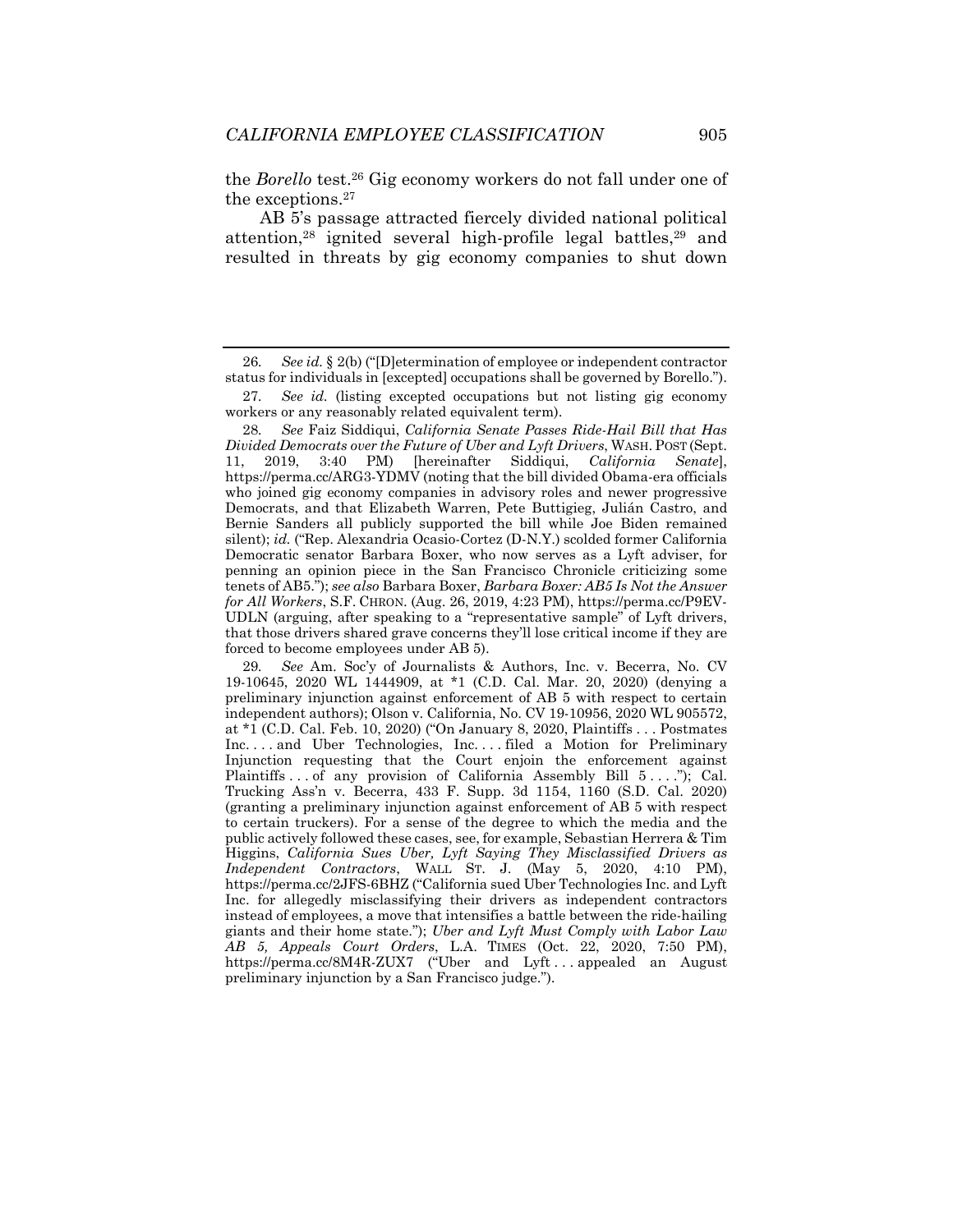completely in the state.<sup>30</sup> Although no shutdowns occurred,<sup>31</sup> hostility toward AB 5 remained, and in November 2020 Californians passed a referendum ballot measure—Proposition 22—exempting Uber, Lyft, and similar companies entirely from treatment under the bill.<sup>32</sup>

Given the salience and rapid growth of the gig economy, it has received substantial treatment among legal scholars, particularly in light of assertions by companies that gig economy workers are independent contractors and not employees.<sup>33</sup> To date, much of the scholarly literature has focused on the question of which category gig workers properly belong to.34 Some have suggested that the existence of such employment arrangements necessitates the creation of a new classification.35

 33. A Westlaw search for Uber and "independent contractor" yields 1,802 combined total results in the "Law Reviews & Journals," "Legal Newspapers & Newsletters," and "Texts & Treatises" categories as of March 20, 2022.

<sup>30</sup>*. See* Preetika Rana, *Uber and Lyft Threaten California Shutdown: Here's What's at Stake*, WALL ST. J. (Aug. 19, 2020, 2:55 PM), https://perma.cc/4VZC-9C5F ("Uber Chief Executive Dara Khosrowshahi and Lyft President John Zimmer have said they would rather suspend operations in the state than upend their businesses overnight.").

<sup>31</sup>*. See* Sara Ashley O'Brien, *Uber and Lyft Get Reprieve from Court, Won't Shut Down in California for Now, CNN (Aug. 20, 2020, 4:35 PM),* https://perma.cc/8NSS-7DWA ("Uber . . . and Lyft . . . narrowly avoided shutting down their ride-hailing services in California after an appellate court granted the companies a temporary reprieve . . . . ").

<sup>32</sup>*. See* Kate Conger, *Uber and Lyft Drivers in California Will Remain Contractors*, N.Y. TIMES (Nov. 4, 2020), https://perma.cc/HT4B-C5BJ ("California voters carried Uber and Lyft to victory, overwhelmingly approving Proposition 22, a ballot measure that allows gig economy companies to continue treating driver as independent contractors.").

<sup>34</sup>*. See, e.g.*, Ben Z. Steinberger, Note, *Redefining 'Employee' in the Gig Economy: Shielding Workers from the Uber Model*, 23 FORDHAM J. CORP. & FIN. L. 577, 590 (2018) (articulating a new five-factor employee classification test with the goal of classifying Uber drivers as employees); Sprague, *supra* note 9, at 54 ("Thus, if companies in the sharing economy depend on service providers for the company's existence, the service providers should be considered their employees."); Benjamin Powell, *Identity Crisis: The Misclassification of California Uber Drivers*, 50 LOY. L.A. L. REV. 459, 463 (2017) ("Based on the applicable rules, tests, and case law that have developed in California over the last several generations, Uber drivers are most properly classified as employees . . . .").

<sup>35</sup>*. See, e.g.*, Michael L. Nadler, *Independent Employees: A New Category of Workers for the Gig Economy*, 19 N.C. J.L. & TECH. 443, 447 (2018) ("This Article is the first to engage with the existing worker-misclassification case-law to outline a new category, the 'independent employee' . . . ."); Andre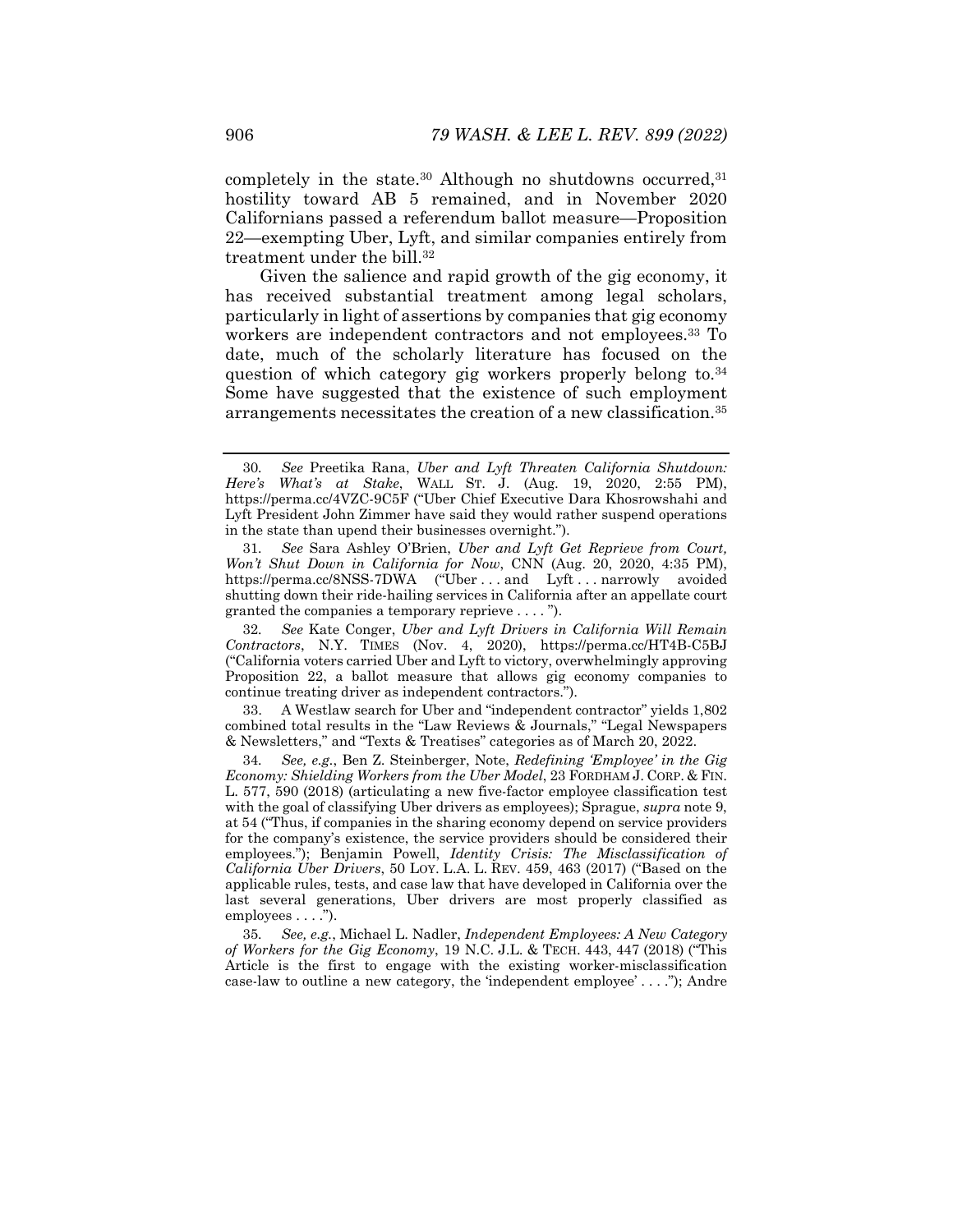Others have argued that any statutory conferral of benefits and protections based on employment classification status is inherently flawed.36 While some have addressed the legal sufficiency of other jurisdictions' related attempts to modernize labor laws in response to the rise of the gig economy,  $37$  almost none have commented directly on AB 5 or its merits as employment law reform.38

Andoyan, Comment, *Independent Contractor or Employee: I'm Uber Confused! Why California Should Create an Exception for Uber Drivers and the "On-Demand Economy"*, 44 GOLDEN GATE U. L. REV. 153, 168 (2017) (proposing a hybrid classification for gig economy workers); Andrew G. Malik, Note, *Worker Classification and the Gig-Economy*, 69 RUTGERS U. L. REV. 1729, 1732 (2017) ("Ultimately, this Note concludes that the current dichotomy . . . is no longer sufficient and should be reformed or adapted to meet the unique needs of the gig-economy."); Carl Shaffer, Note, *Square Pegs Do Not Fit in Round Holes: The Case for a Third Worker Classification for the Sharing Economy and Transportation Network Company Drivers*, 119 W. VA. L. REV. 1031, 1059 (2017) (suggesting the creation of a third category of worker called the "platform contractor," who would be entitled to minimum wage, liability insurance for actions performed in furtherance of the parties' mutual business objectives, and minimal control from the hiring platform entity); Megan Carboni, Comment, *A New Class of Worker for the Sharing Economy*, 22 RICH. J.L. & TECH. 1, 16 (2016) ("This comment proposes a third legislative category of worker under the Fair Labor Standards Act—the 'dependent contractor' . . . .").

<sup>36</sup>*. See* Ethan Rubin, Note, *Independent Contractors or Employees? Why Mediation Should Be Utilized by Uber and Its Drivers to Solve the Mystery of How to Define Working Individuals in a Sharing Economy Business Model*, 19 CARDOZO J. CONFLICT RESOL. 163, 165 (2017) (arguing that dispute resolution under principles of equity is a better solution to the Uber employee-independent contractor conundrum); Richard R. Carlson, *Why the Law Still Can't Tell an Employee When It Sees One and How It Ought to Stop Trying*, 22 BERKELEY J. EMP. & LAB. L. 295, 301 (2001) ("This article proposes an approach to statutory coverage based on the character of the transactions between the parties instead of the status of the parties.").

<sup>37</sup>*. See, e.g.*, Elizabeth J. Kennedy, *Employed by an Algorithm: Labor Rights in the On-Demand Economy*, 40 SEATTLE U. L. REV. 987, 988 (2017) ("This Article . . . provides an in-depth analysis of the federal preemption and antitrust issues raised by collective bargaining laws like Seattle's in order to determine whether state and local attempts to regulate working conditions in the on-demand economy may survive legal challenge.").

<sup>38</sup>*. See* Abigail S. Rosenfeld, Comment, *ABC to AB 5: The Supreme Court of California Modernizes Common Law Doctrine in* Dynamex Operations West, Inc. v. Superior Court, 61 B.C. L. REV. E-SUPPLEMENT II.-112, II.-114 (2020) (addressing the passage of AB 5 only to acknowledge that it passed and that its scope and effects are still uncertain).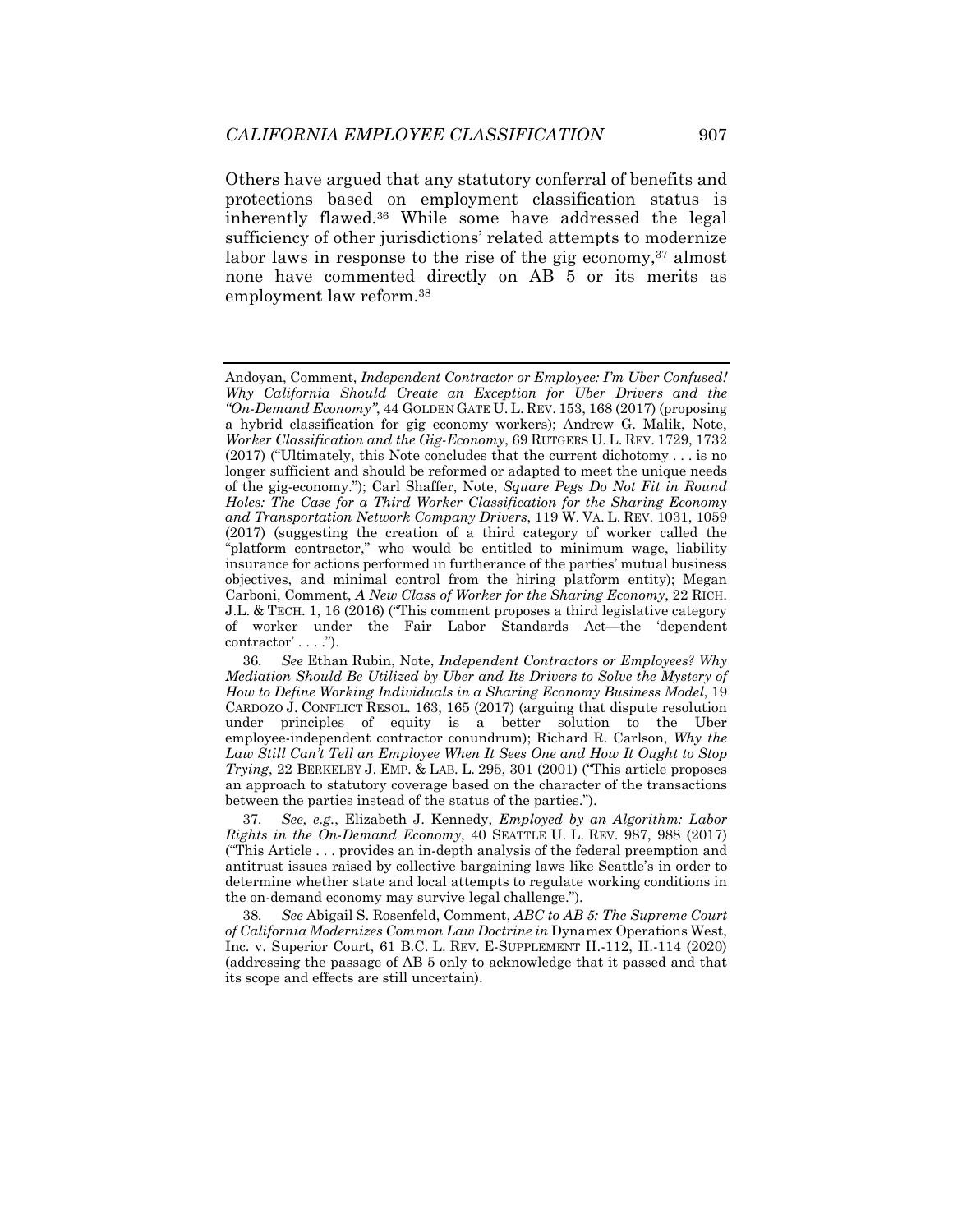This Note contributes to existing gig economy and employment law scholarship in two ways. First, it serves to update the literature in light of AB 5's recent developments. Second, this Note argues that it is clear in hindsight that AB 5 was ill-equipped to accomplish its desired outcomes from the outset. The bill had a tenuous footing in the California case law it purported to codify, ignored broader calls for employee classification reform, and did not adequately consider detrimental unintended effects. Perhaps most shockingly, nearly three years after its passage, the fate of AB 5's applicability to a major sector of the economy it sought to regulate remains in flux: as of the time of writing, a state constitutional challenge to Proposition 22 is currently pending on appeal before a California appellate court.39

Part I contextualizes the problem AB 5 sought to solve by looking to the historical purpose of the distinction between employees and independent contractors in American employment law. It accounts for twenty-first century developments in the nature of employment relationships and gives voice to those who have called for responsive reform. Part II describes what AB 5 purported to do, with consideration for the concerns that gave rise to the bill, the circumstances of its passage, its substance, and the scope of its reach. Part III evaluates the effectiveness of AB 5 as a means of reform in light of relevant California case law, the relative merits of the employee classification standards it codifies, and the unintentional consequences of its unique formulation. This Note concludes by asserting that the statutory employee classification scheme California implemented in AB 5 should not be a model for other states eager to modernize their employment law.

<sup>39</sup>*. See* Maeve Allsup, *Prop. 22 Backers Appeal Ruling Striking California Gig Work Law (1)*, BLOOMBERG L. (Sept. 22, 2021, 7:57 PM), https://perma.cc/6H25-DJF6 (noting that both the California Department of Justice and a private coalition of Proposition 22 supporters filed a notice of appeal from a lower court order that ruled Proposition 22 unconstitutional).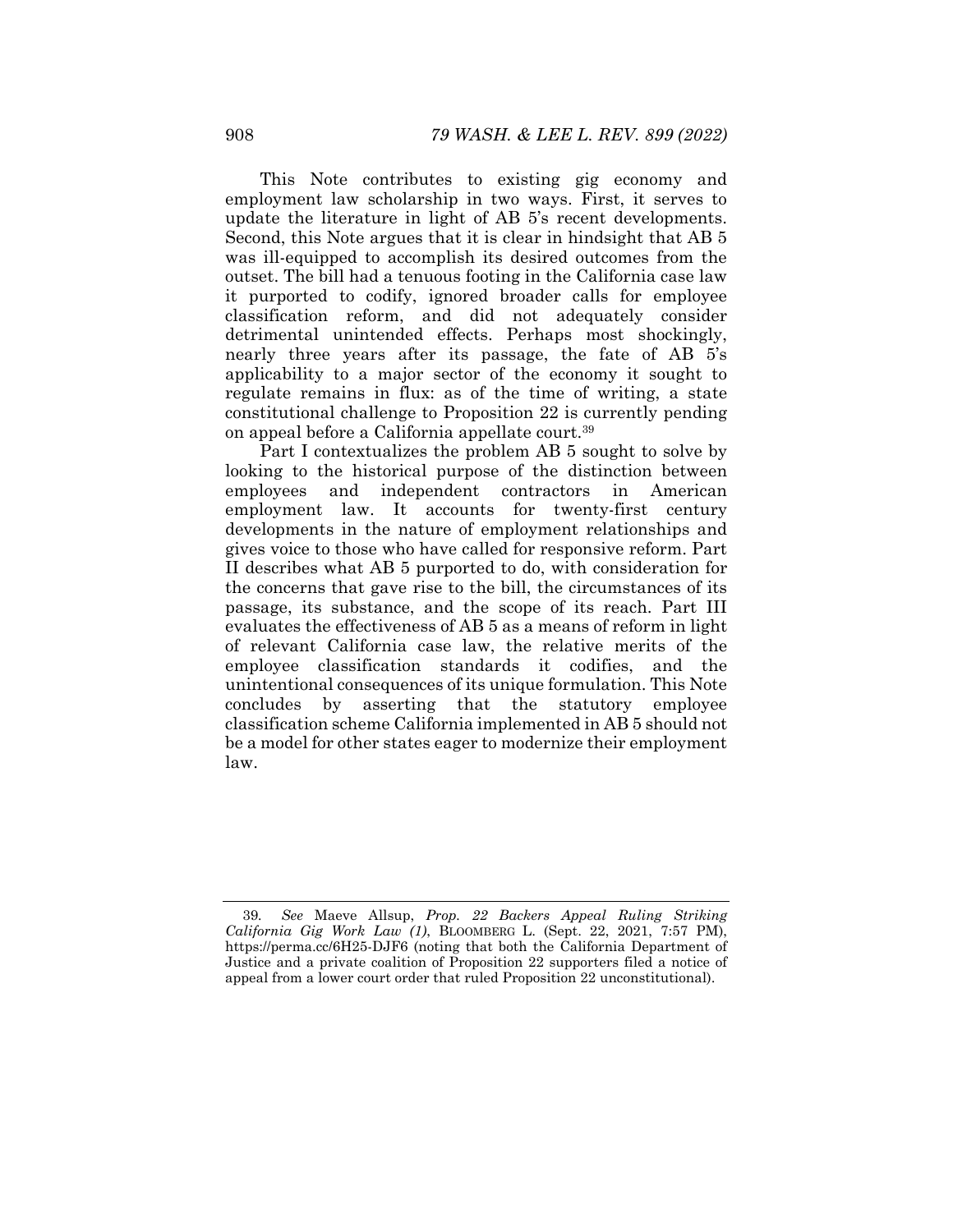#### I. THE TRICKY BUSINESS OF EMPLOYEE CLASSIFICATION

#### A. *What Is Employee Misclassification?*

The law of agency in the United States recognizes two categories of workers: employees and independent contractors.40 The distinction carries two significant implications. First, statutory schemes require employers to provide certain benefits and protections to individuals classified as employees.41 Second, employers can face vicarious liability for the conduct of their employees under the doctrine of respondeat superior.<sup>42</sup> By contrast, neither benefits nor vicarious liability apply in the context of individuals classified as independent contractors.43 Thus, which of the two categories an individual providing a paid service belongs to is an important and often difficult question for employers, workers, legislatures, and courts.<sup>44</sup> Unfortunately, both terms are poorly defined.45

Because companies seeking to make a profit generally try to minimize costs,<sup>46</sup> there are circumstances under which

41*. See* Pinsof, *supra* note 40, at 367 ("[A] presumption of employee status would, in aggregate, increase the number of workers covered by labor and employment statutes.").

<sup>40</sup>*. See* Jennifer Pinsof, Note, *A New Take on an Old Problem: Employee Misclassification in the Modern Gig-Economy*, 22 MICH. TELECOMM. & TECH. L. REV. 341, 345 (2016) ("Today, America's binary classification system sorts workers into two categories: employee or independent contractor."); *see also* RESTATEMENT (SECOND) OF THE LAW OF AGENCY § 202 cmt. e (AM. L. INST. 1958) (distinguishing between servants—today more naturally called employees—and independent contractors).

<sup>42</sup>*. See id.* at 347–48 (stating that the earliest employee classification test developed to resolve liability disputes between workers and employers).

<sup>43</sup>*. See* John A. Pearce II & Jonathan P. Silva, *The Future of Independent Contractors and Their Status as Non-Employees: Moving on from a Common Law Standard*, 14 HASTINGS BUS. L.J. 1, 9–10 (2018) (discussing the different treatment of employees versus independent contractors in the contexts of vicarious employer liability and statutory protective schemes); Pinsof, *supra* note 40, 348–49 (2016) (same).

<sup>44</sup>*. See* Pinsof, *supra* note 40, at 350 (describing the importance and difficulty of determining employee classification to courts, government agencies, state legislatures, juries, employers, and workers alike).

<sup>45</sup>*. See id.* at 345–46 (discussing the lack of clear definitions with respect to the terms "employee" and "independent contractor").

<sup>46</sup>*. See id.* at 351–52 ("Misclassification is often motivated by incentives to minimize the cost of labor and limit employer liability.").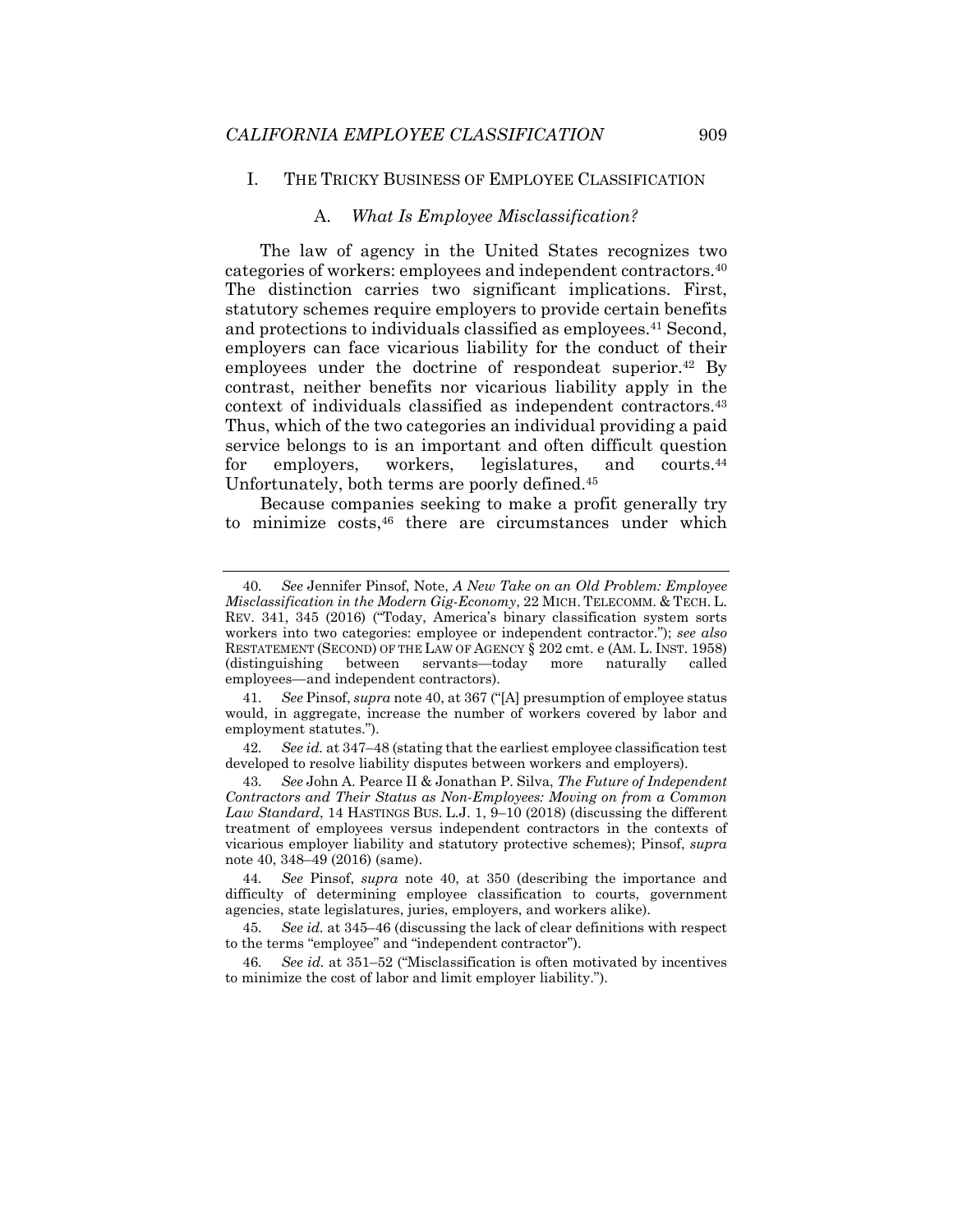employers would prefer to engage an independent contractor rather than a true employee.<sup>47</sup> Such a company may avoid the costs associated with employment taxes, health insurance, retirement plans, workers' compensation, overtime, and litigating employment discrimination and vicarious liability claims, among others.48 In engaging a worker to provide a paid service, an employing entity must determine at the outset of the engagement whether to classify that worker as an employee—and accordingly provide that worker with all benefits and protections guaranteed by relevant statutes—or as an independent contractor.49 Unsurprisingly, such a determination by an employing entity is not the final word.

The problem of "employee misclassification" arises when a worker asserts she has been denied benefits and protections due to her because her employing entity wrongfully considered her an independent contractor.50 Because this question usually involves statutory and case law interpretation, employee misclassification questions commonly result in litigation and are answered by courts on a largely individualized basis.51 To the extent legislatures may be concerned about whether there is systemic misclassification within their jurisdictions, the immense variety of employment relationships complicates their

<sup>47</sup>*. See id.* at 352 ("[I]ndependent contractors are estimated to cost twenty to thirty percent less per worker.").

<sup>48</sup>*. See* Pearce & Silva, *supra* note 43, at 2–3 (describing employers' economic motivations for classifying workers as independent contractors); Pinsof, *supra* note 40, at 352 (same).

<sup>49</sup>*. See* Pearce & Silva, *supra* note 43, at 3 ("The applicable legal rules . . . make it difficult for businesses and workers to assess whether a worker is an independent contractor or an employee.").

<sup>50</sup>*. See* Pinsof, *supra* note 40, at 349 ("Misclassification, or *the improper classification of workers as independent contractors instead of employees*, greatly contributes to the growing number of people identified as independent contractors today . . . ." (emphasis added)). In theory, misclassification might arise in the converse context of a worker asserting that she has been wrongfully labeled an employee when she is in fact an independent contractor. But that is not how the term is typically understood, and such a situation would not be representative of the term's use. *See id.* at 368 (describing workers being misclassified as employees as "a much rarer occurrence").

<sup>51</sup>*. See id.* at 368 ("[I]f and when a worker is able to recognize his own misclassification, going to court is often the only way to establish employee status and eligibility for legal protections.").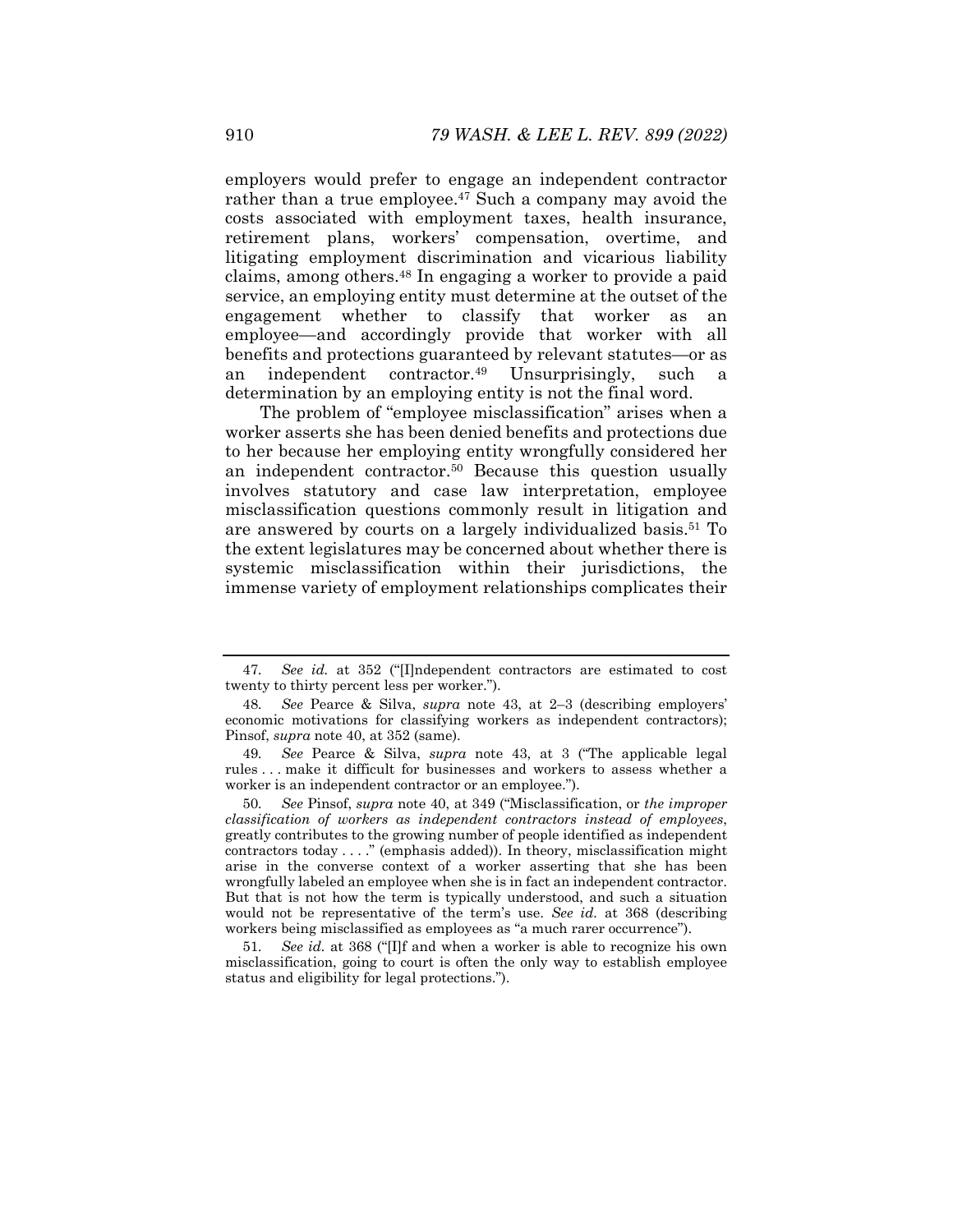inquiry.52 A court's ascertainment of a worker's status is a fact-intensive analysis that generally does not produce broadly applicable principles that can form the basis for an accounting of how many other workers might similarly be misclassified.53 As a result, a particular worker's status is typically only known once that worker has raised a legal challenge and a court has ruled on the issue.<sup>54</sup>

Courts have developed a wide array of confusing and ambiguous tests to answer the employee classification question.55 These include the traditional common law control test, the economic realities test, the Internal Revenue Service twenty-factor test, and the ABC Test, among others.56 A full understanding of the reason for the proliferation of such tests requires examination of the historical origins and subsequent development of the employee-independent contractor dichotomy.

# B. *Historical Origins*

The employee-independent contractor distinction is rooted in early common law cases involving workplace injury liability.57

<sup>52</sup>*. See, e.g.*, ANNETTE BERNHARDT & SARAH THOMASON, U.C. BERKELEY CTR. FOR LAB. RSCH. & EDUC., WHAT DO WE KNOW ABOUT GIG WORK IN CALIFORNIA?: AN ANALYSIS OF INDEPENDENT CONTRACTING 10 (2017), https://perma.cc/D5UB-UNKT (PDF) (noting the numerous challenges associated with counting independent contractors at the state level).

<sup>53</sup>*. See* Pearce & Silva, *supra* note 43, at 3 ("Contemporary legal challenges have not led to a published judicial opinion that provides a conclusive answer to the question of whether gig-workers are independent contractors or not."); O'Connor v. Uber Techs., Inc., 82 F. Supp. 3d 1133, 1146 (N.D. Cal. 2015) (noting that employee classification is a mixed question of law and fact).

<sup>54</sup>*. See* Pearce & Silva, *supra* note 43, at 3 ("[T]hese cases have either settled or been left for juries to decide, leaving workers, businesses, judges, and scholars insisting on legal reform that provides a bright line distinction between an independent contractor and an employee."); *supra* note 51 and accompanying text.

<sup>55</sup>*. See* Pinsof, *supra* note 40, at 349 ("The confusing, ambiguous legal tests for employment classification lead employers to misclassify workers both intentionally and unintentionally.").

<sup>56</sup>*. See id.* at 349–50 (listing commonly applied employee classification tests).

<sup>57</sup>*. See* S.G. Borello & Sons, Inc. v. Dep't of Indus. Rels., 769 P.2d 399, 403 (Cal. 1989) ("The distinction between independent contractors and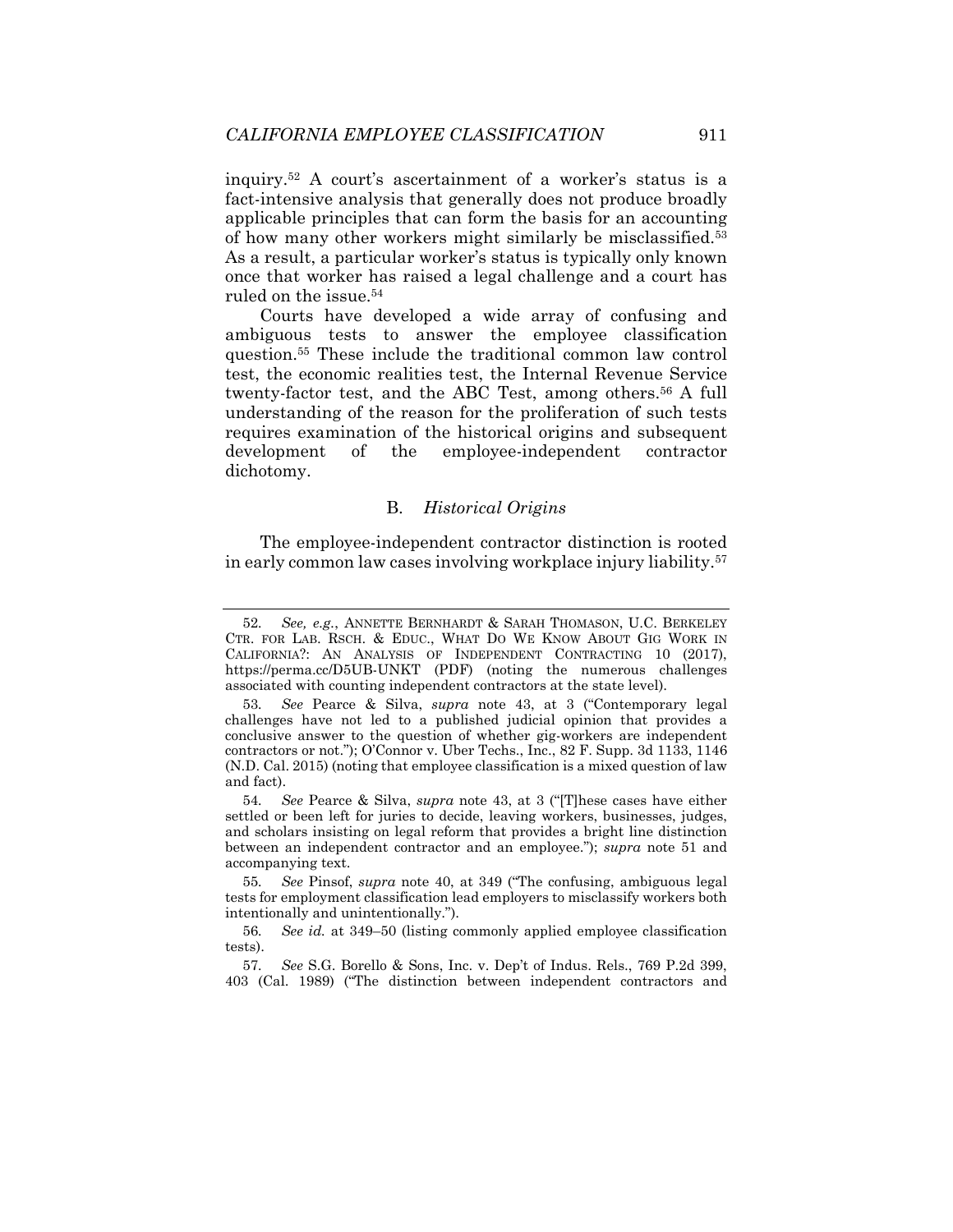The doctrine of respondeat superior—which holds employers liable for the negligence of their *employees* acting within the scope of their employment<sup>58</sup>—required courts in these cases to distinguish between employees and independent contractors because an employer would not face similar liability for the conduct of an independent contractor.59

The test courts developed at common law to address this liability question hinged on whether the hiring entity exercised control over the details of the work as opposed to merely its outcome.60 That test is "remarkably unchanged from its original formulation, despite the fact employment relationships have evolved dramatically since the rule's inception."61

However, control was never the exclusive test in respondeat superior determinations.<sup>62</sup> Before the end of the nineteenth century, courts also considered other factors to "take account of the reality and variability of working relationships."63 While

58*. See* Pearce & Silva, *supra* note 43, at 2–3 (noting that the doctrine of respondeat superior renders employers liable for damages their employees incur during the scope of their employment).

59*. See* Pinsof, *supra* note 40, at 347 (discussing the origins of the common law control test).

60*. See id.* at 348 ("Considering its origin, the test's focus on *control* makes perfect sense; to determine whether an employer was liable for the torts of a worker, we would want to know how much control the employer asserted over the working conditions of the employee.").

61*. Id.*

63*. Id.*; *see id.* at 310–11 ("These included the manner of compensation, . . . the exclusivity of the relationship . . . , the worker's control over starting and quitting time, relative contributions of equipment and

employees arose at common law to limit one's vicarious liability for the misconduct of a person rendering service to him."); Pinsof, *supra* note 40, at 344–45 (observing that, even before the Industrial Revolution, the "master-servant" relationship required clear delineation for the determination of rights and responsibilities such as rate of payment, grounds for termination, and the question of a master's vicarious liability); Rosenfeld, *supra* note 38, at II.-112, II.-115–II.-116 ("Prior to the close of the nineteenth century, litigation concerning worker classification primarily concerned whether employers could be held liable for damages resulting from workplace accidents."); *see also, e.g.*, Sproul v. Hemmingway, 31 Mass. (14 Pick.) 1, 3 (1833) (addressing the meaning of "servant" to establish whether a steamboat's operator and crew could be liable for damage they negligently caused to an anchored schooner).

<sup>62</sup>*. See* Carlson, *supra* note 36, at 310 ("[B]y the end of the nineteenth century the courts had already identified and assembled most of the other basic 'factors' recognized today as evidencing one or the other type of worker status.").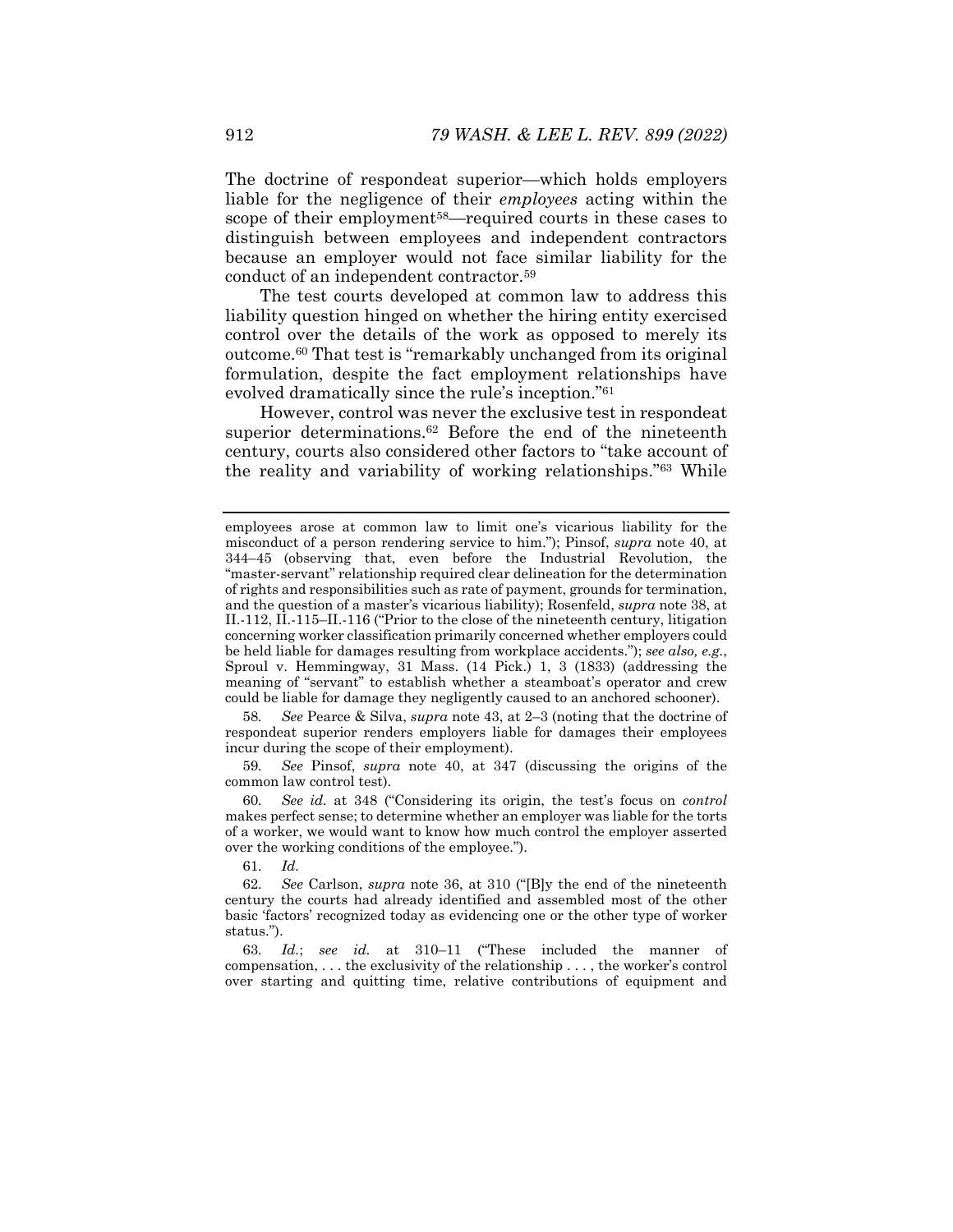consideration of additional factors may have allowed courts greater flexibility, it also "compounded the uncertainty of their tests."64 Judicial recognition of the need to consider factors beyond mere control began a decades-long shift away from consistency and toward a know-it-when-we-see-it approach.65

# C. *Post-Industrial Revolution Developments*

In the twentieth century, the employee-independent contractor distinction took on greater meaning in the context of New Deal legislation, which created new protections and benefits for employees, but not independent contractors,<sup>66</sup> and in turn raised the stakes in employee classification litigation.<sup>67</sup> No longer were employee classification disputes restricted merely to a determination of a hiring entity's vicarious liability—the category now included suits by workers asserting individual entitlements.68 This development further strained the existing common law test because courts faced with such weighty subject matter continued to turn to an increasing number of factors to guide their decisions.<sup>69</sup>

In the twenty-first century, technological advancement has meaningfully altered the nature of work and employment

66*. See, e.g.*, National Labor Relations Act, 29 U.S.C. §§ 151–168 (1935) (protecting workers' rights to organize and bargain collectively); Fair Labor Standards Act, 29 U.S.C. §§ 201–219 (1938) (mandating a minimum wage and requiring increased payment for overtime hours).

resources for the work, . . . and a comparison of the employer's general treatment of the worker in comparison with other workers who were apparently regular employees.").

<sup>64</sup>*. Id.* at 310.

<sup>65</sup>*. See id.* (arguing that early deviation from the strict common law control test left courts hoping to know the difference between independent contractors and employees on a largely ad hoc basis).

<sup>67</sup>*. See* Pinsof, *supra* note 40, at 348 ("[T]oday many worker benefits and protections hinge on employment status.").

<sup>68</sup>*. Id.*

<sup>69</sup>*. See* Carlson, *supra* note 62, at 311 ("[W]hile control over work was a basic premise of *respondeat superior*, it competed with an increasing number of other factors when the courts turned to the question of coverage under social welfare and protective legislation."); Rosenfeld, *supra* note 38, at II.-118–19 (arguing that the advent of statutory employee protections and benefits was a motivating factor behind the California Supreme Court's decision to alter the common law test).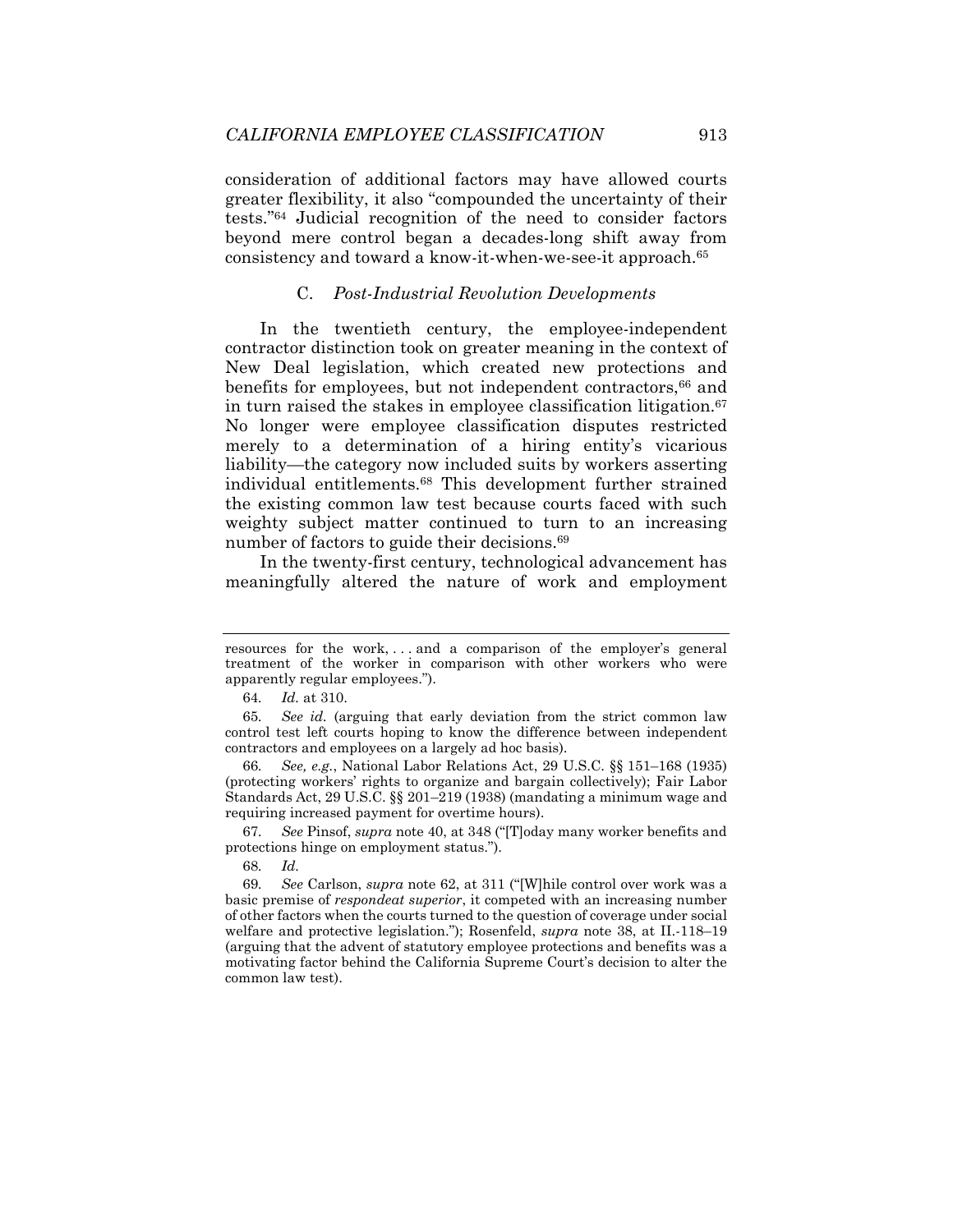relationships.70 Employee misclassification has become a particularly contentious issue in light of the rise of the so-called "gig economy."<sup>71</sup> The gig economy, also variously termed the sharing economy or the on-demand business model, encompasses "peer-to-peer transactions" such as those through Airbnb that connect property owners with short-term renters, as well as "businesses conducting operations through the use of short-term, task-oriented employment facilitated by technology," such as Lyft, Uber, and TaskRabbit.72 Companies in this space commonly position themselves as middlemen or "platforms," connecting buyers and sellers on two sides of a digital marketplace.73 Such arrangements are unique because gig economy workers—the "sellers" of the online platform marketplace—often look like *both* employees and independent contractors in crucial ways.74

On the one hand, gig economy workers operate with a degree of flexibility employees do not traditionally have.75 However, as Richard Carlson has observed, gig economy platform companies can also "exert powerful influences over

<sup>70</sup>*. See* O'Connor v. Uber Techs., Inc., 82 F. Supp. 3d 1133, 1153 (N.D. Cal. 2015) (noting that Uber's novel sharing economy business model created significant challenges for applying the common law test and suggesting the need for reform); Orly Lobel, *The Law of the Platform*, 101 MINN. L. REV. 87, 94 (discussing the challenges the platform economy presents to existing employment law); Pinsof, *supra* note 40, at 348–49 ("While the common law control test and the employee/contractor distinction may have been adequate to define the scope of labor laws in the twentieth century, they cannot be so easily adapted to twenty-first century employment relationships.").

<sup>71</sup>*. See* Pearce & Silva, *supra* note 43, at 20 ("The complexity of the legal [employee classification] tests and their shortcomings are even more apparent when applying them in the context of the modern gig economy."); *id.* at 21 ("[T]he gig economy grew ten-fold from 2012 to 2015.").

 <sup>72.</sup> *Id.* at 20–21; *see also The Rise of the Sharing Economy*, ECONOMIST (Mar. 9, 2013), https://perma.cc/T7FC-Q27U (articulating the scope of the gig—or "sharing"—economy).

<sup>73</sup>*. See* Lobel, *supra* note 70, at 94 ("[A] platform company is launched as an online intermediary between buyers and sellers of goods and services—the ancient role of the middleman—enhanced with  $\Box$  modern [technology].").

<sup>74</sup>*. See* Carlson, *supra* note 62, at 300 ("In reality, independent contractors frequently resemble employees in ways that make them equally in need of protection [as employees].").

<sup>75</sup>*. See* Pearce & Silva, *supra* note 43, at 22 ("For example, one Uber driver may occasionally drive a couple hours a week, while another may regularly spend 40 or more hours working for Uber.").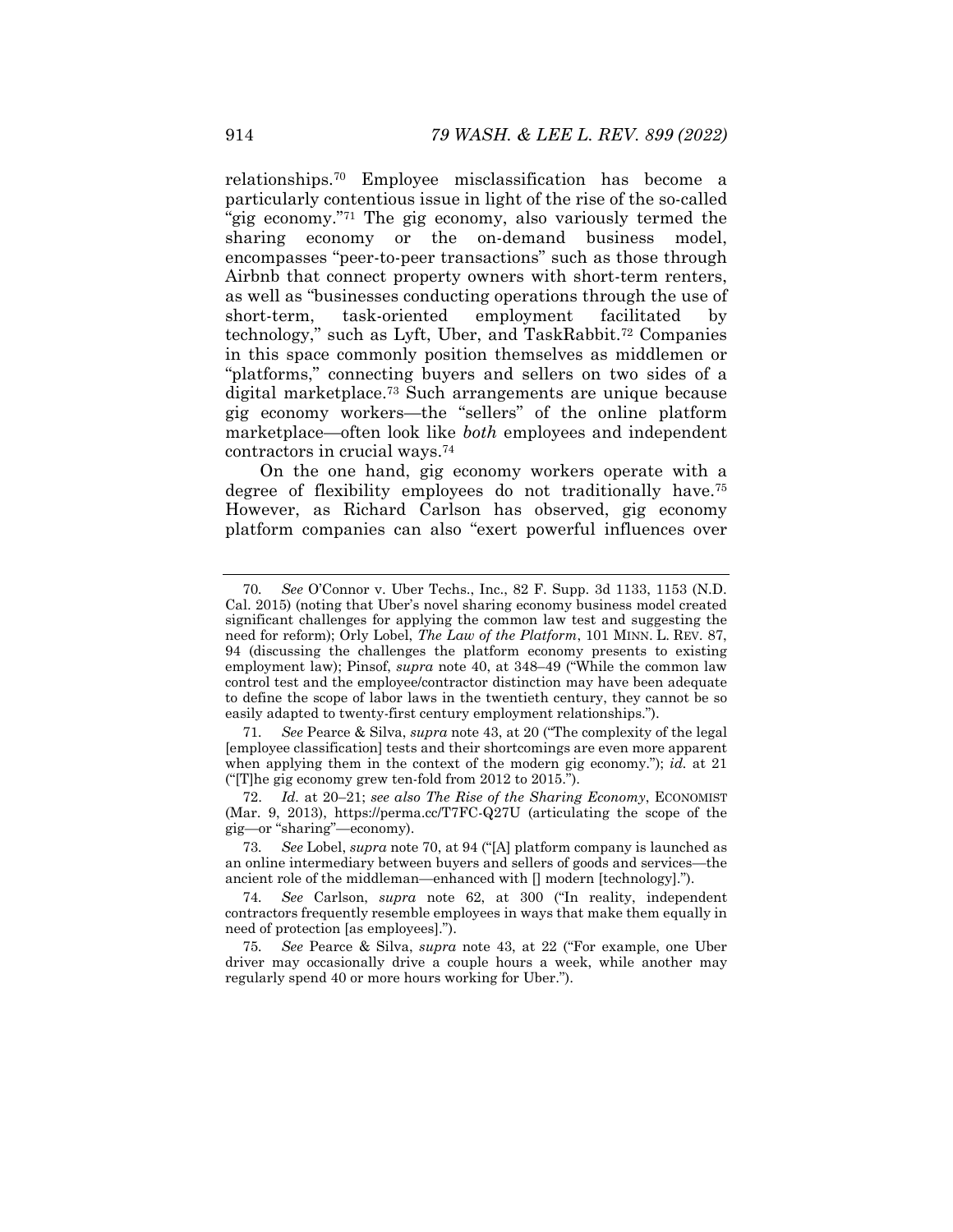working conditions, including the setting of non-negotiable wage rates and strict behavior codes, while maintaining the ability to hire and fire workers in ways that are reflective of traditional employer-employee relationships."76 As such, the rise of the gig economy has resulted in a number of misclassification lawsuits by gig workers against gig companies,77 all of which pit "20th century [employee classification] tests" against "a 21st century problem."78

#### D. *Uber as a Gig Economy Case Study*

Uber presents a helpful example of the challenges gig economy apps pose to traditional conceptions of the employee-independent contractor dichotomy. What started as an idea born of two travelers' 2008 lamentations that rides in Paris are difficult to come by on snowy nights<sup>79</sup> is today a global leader in on-demand transportation, a household name, a verb that defines its sector,<sup>80</sup> and a ticker on the New York Stock

 <sup>76.</sup> Carlson, *supra* note 62, at 300.

<sup>77</sup>*. See, e.g.*, O'Connor v. Uber Techs., Inc., 82 F. Supp. 3d 1133, 1135 (N.D. Cal. 2015) (involving allegations by plaintiff Uber drivers that they had been misclassified as independent contractors); Search v. Uber Techs., Inc., 128 F. Supp. 3d 222, 226 (D.D.C. 2015) (involving a vicarious liability claim against Uber by a passenger for negligent hiring, training, and supervision); *In re* Uber Techs., Inc., Wage & Hour Emp. Pracs., 158 F. Supp. 3d 1372, 1372 (J.P.M.L. 2016) ("This litigation arises from the allegation that defendant[] Uber Technologies, Inc. . . . misclassif[ies] Uber transportation providers as independent contractors instead of employees, fail[s] to provide reimbursement of necessary business expenses, and withhold[s] gratuities."); Lavitman v. Uber Techs., Inc., No. SUCV201204490, 2015 WL 728187, at \*1 (Mass. Super. Ct. Jan. 26, 2015) (involving an allegation by driver plaintiffs that Uber improperly retained a portion of the 20 percent fee it charges each rider in addition to that rider's fare); Cotter v. Lyft, Inc., 60 F. Supp. 3d 1067, 1069 (N.D. Cal. 2015) ("The question in this case is whether Lyft drivers are 'employees' or 'independent contractors' under California law.").

 <sup>78.</sup> Pearce & Silva, *supra* note 43, at 22.

<sup>79</sup>*. See The History of Uber*, UBER TECHS., INC., https://perma.cc/4MHZ-XSDN ("On a cold winter evening in Paris, Travis Kalanick and Garrett Camp couldn't get a ride. That's when the idea for Uber was born.").

<sup>80</sup>*. See, e.g.*, Evie Nagy, *Uber Is a Verb: How a Brand Becomes a Verb—and Why It's Significant* (Sept. 9, 2015), https://perma.cc/47J8-QHEX ("As for Uber, it has become the default action word for technology-facilitated, on-demand transportation.").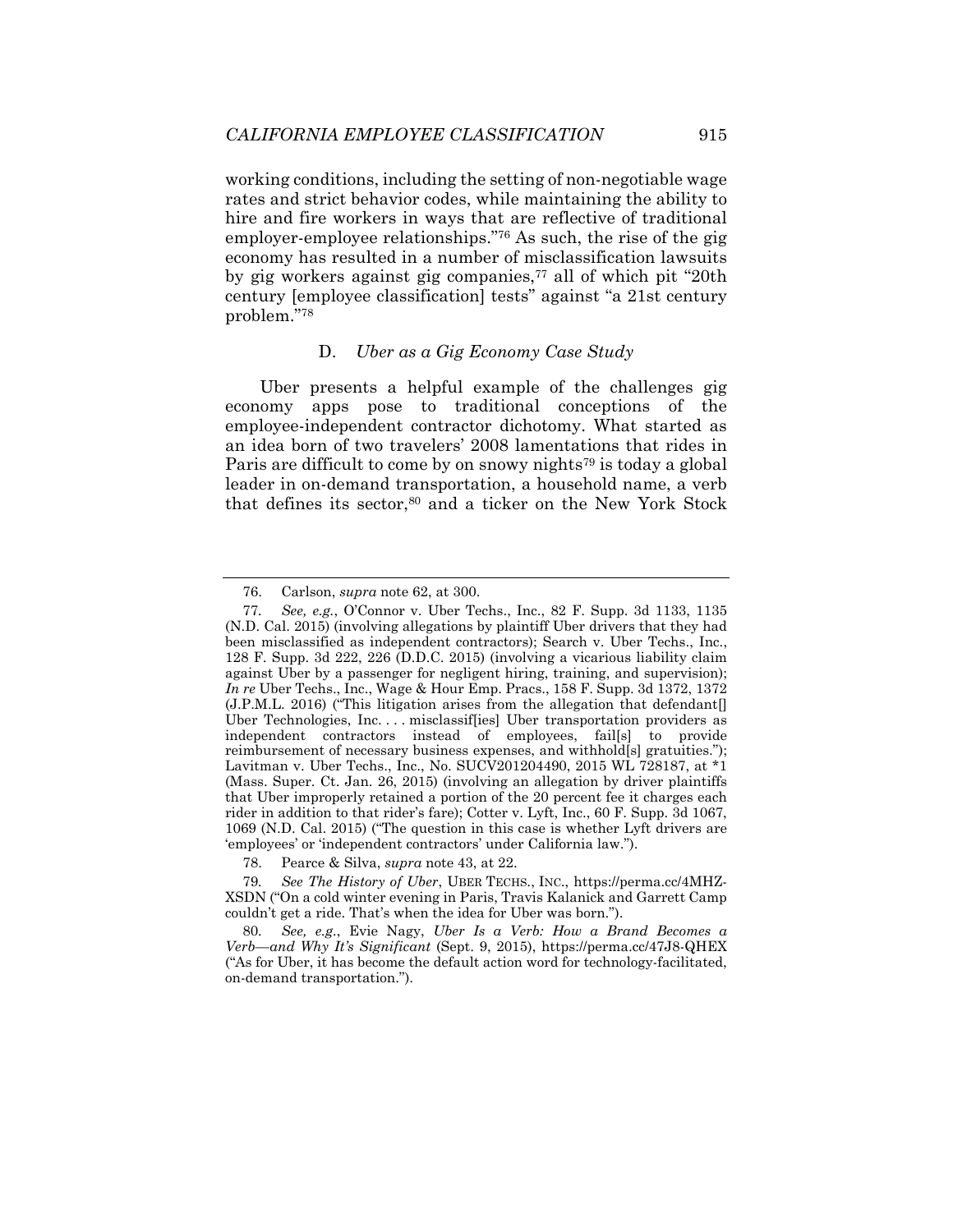Exchange boasting a valuation of nearly \$70 billion.<sup>81</sup> Given Uber's ubiquitous global presence, readers are likely to be familiar with its business model generally. However, assuming far fewer readers have used the Uber app to transport passengers and earn income, a basic summary of the driver experience is in order.

An individual who wishes to use the Uber app as a driver begins by creating a driver profile online.<sup>82</sup> This process entails the submission of documents including a valid driver's license, vehicle registration, personal insurance, and a driver photo.<sup>83</sup> Uber contracts with third party companies who then conduct a background check on the individual seeking to drive.<sup>84</sup> Once approved, a driver may open the Uber Driver app at any time and indicate that they are actively willing to accept passenger trip requests.85 When a passenger indicates through their Uber app that they wish to receive a ride, Uber's matching algorithm sends the request to a nearby active driver, who then has an opportunity to accept or reject the request.86 After accepting a request, the driver picks up the rider and drives them to their destination.87 The fare for a particular ride is based on the time and distance of the trip, as well as the relative balance of riders and available drivers at the time of the request.<sup>88</sup> Drivers receive a portion of the fare the rider pays—a transaction Uber facilitates—according to the terms of the service agreement

86*. See id.* ("*If* you tap Accept on a request . . . ." (emphasis added)).

87*. See id.* ("[Y]ou'll see an optional route to your rider's pickup location.").

<sup>81</sup>*. See NYSE: UBER*, GOOGLE FIN. (Mar. 30, 2022, 10:13 AM), https://perma.cc/ETC7-KQFV (showing a total market capitalization of \$67.96 billion).

<sup>82</sup>*. See Driver: Requirements*, UBER TECHS., INC., https://perma.cc/R7QN-AFUU (detailing the signup process).

<sup>83</sup>*. See id.* (listing the documents required for signup).

<sup>84</sup>*. See id.* (indicating that after signing up, a screening process will review the driver's driving record and criminal history).

<sup>85</sup>*. See* UBER TECHS., INC., THE ROAD TO SUCCESS IS FULL OF AMBITIOUS DRIVERS LIKE YOU, *\_\_\_\_\_\_* 33 (2020), https://perma.cc/BW3B-VGXT (PDF) ("Once you're online, the app will start connecting you with nearby trip requests that'll appear on your app screen.").

<sup>88</sup>*. See id.* ("Your trip earnings are calculated based on the time and distance driven and can also include base fares, surge pricing, promotions, wait time, and additional fees.").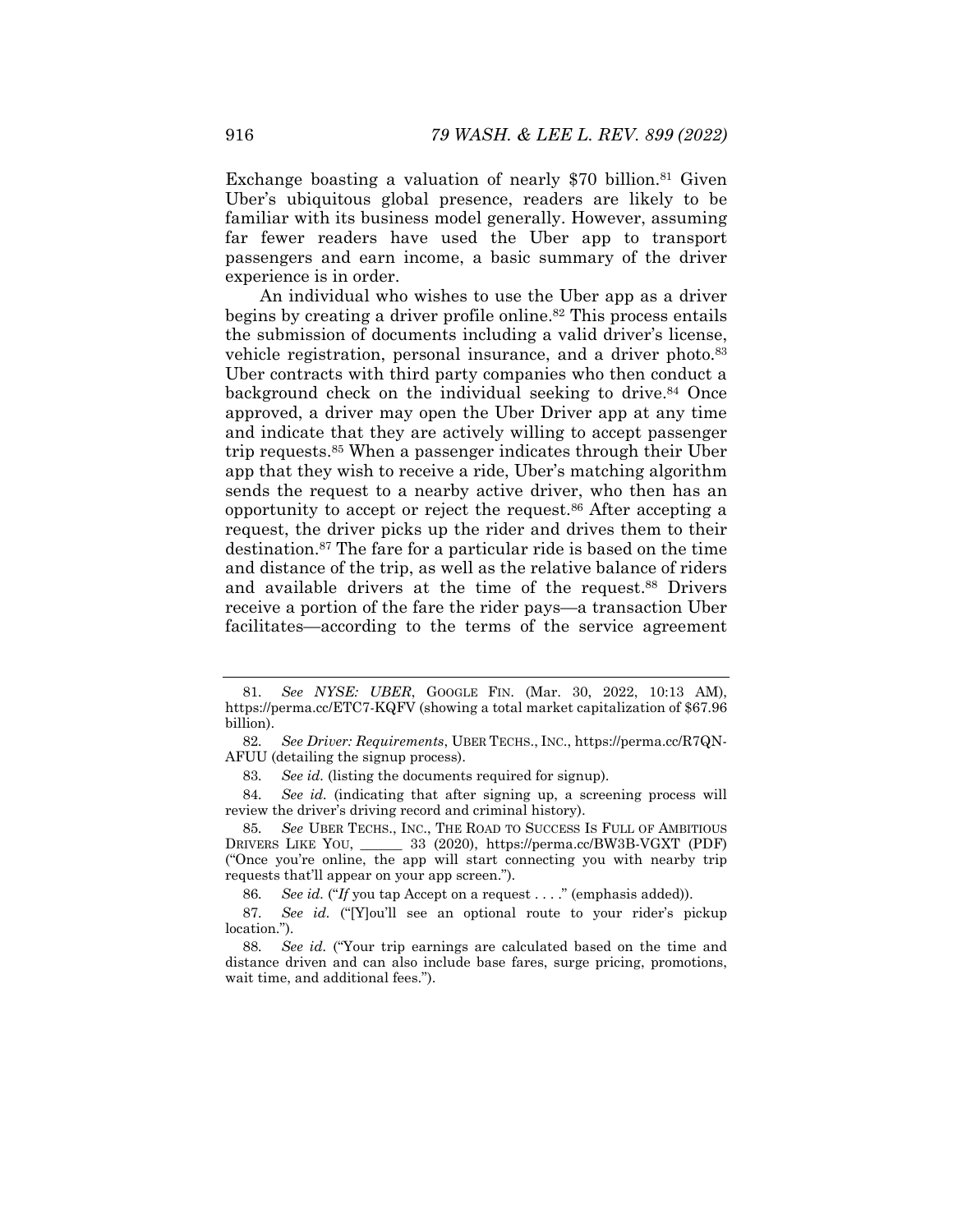drivers acknowledge before they can use the app.<sup>89</sup> After each trip, riders and drivers are asked to rate each other on a scale of one to five stars.90 A rider or driver with a meaningful number of bad ratings may have their access to the app revoked.91 A driver may refuse any particular ride request, and may log off the app at any time and for any duration of time without penalty.92

Does this look like a conventional employment arrangement? On the one hand, Uber contends it "exercises minimal control over how its transportation providers actually provide transportation services to Uber customers."93 Drivers decide when, where, and for how long they work, and have no direct supervision in the ordinary sense of the term.<sup>94</sup> Moreover, drivers supply their own vehicles and smartphones.<sup>95</sup> On the other hand, Uber—not drivers—sets the rates for trips conducted via its app.96 Uber's algorithm also determines when and where rates should elevate in an attempt to better match the supply of drivers to the demand for rides (so-called "surge

<sup>89</sup>*. See* McGillis v. Dep't of Econ. Opportunity, 210 So. 3d 220, 222 (Fla. Dist. Ct. App. 2017) ("A prospective Uber driver must agree to the terms and conditions of Uber's 'Software Sublicense and Online Agreement.'").

<sup>90</sup>*. See Drive: Safety*, UBER TECHS., INC., https://perma.cc/5TKT-V47P (characterizing the two-way rating system as a safety measure).

<sup>91</sup>*. See id.* (indicating that low-rated trips are logged and that users may be removed to protect the Uber community).

<sup>92</sup>*. See Drive: Driving Basics*, UBER TECHS., INC., https://perma.cc/ZDE8- 3MX8 ("If a trip . . . is farther than you want to drive, you can always decline."); *id.* ("Just tap Go Offline on the map when you don't want to get ride requests anymore.").

 <sup>93.</sup> O'Connor v. Uber Techs., Inc., 82 F. Supp. 3d 1133, 1138 (N.D. Cal. 2015).

<sup>94</sup>*. See id.* ("[D]rivers set their own hours and work schedules, . . . and are subject to little direct supervision.").

<sup>95</sup>*. See id.* ("[D]rivers . . . provide their own vehicles . . . ."). Citing the then-active Uber Transportation Provider Service Agreement, the *O'Connor* court did note that the plaintiff drivers used smartphones Uber provided. *See id.* at 1153 ("Uber supplies the critical tool of the business—smart phone with the Uber application."). This was an early practice of Uber's that no longer exists. *See, e.g.*, Uber Technologies, Inc., Platform Access Agreement (Jan. 6, 2020) (PDF) (on file with author) (containing no reference to Uber's provision of smartphones to drivers).

<sup>96</sup>*. See O'Connor*, 82 F. Supp. 3d at 1142 ("Uber sets the fares it charges riders unilaterally.").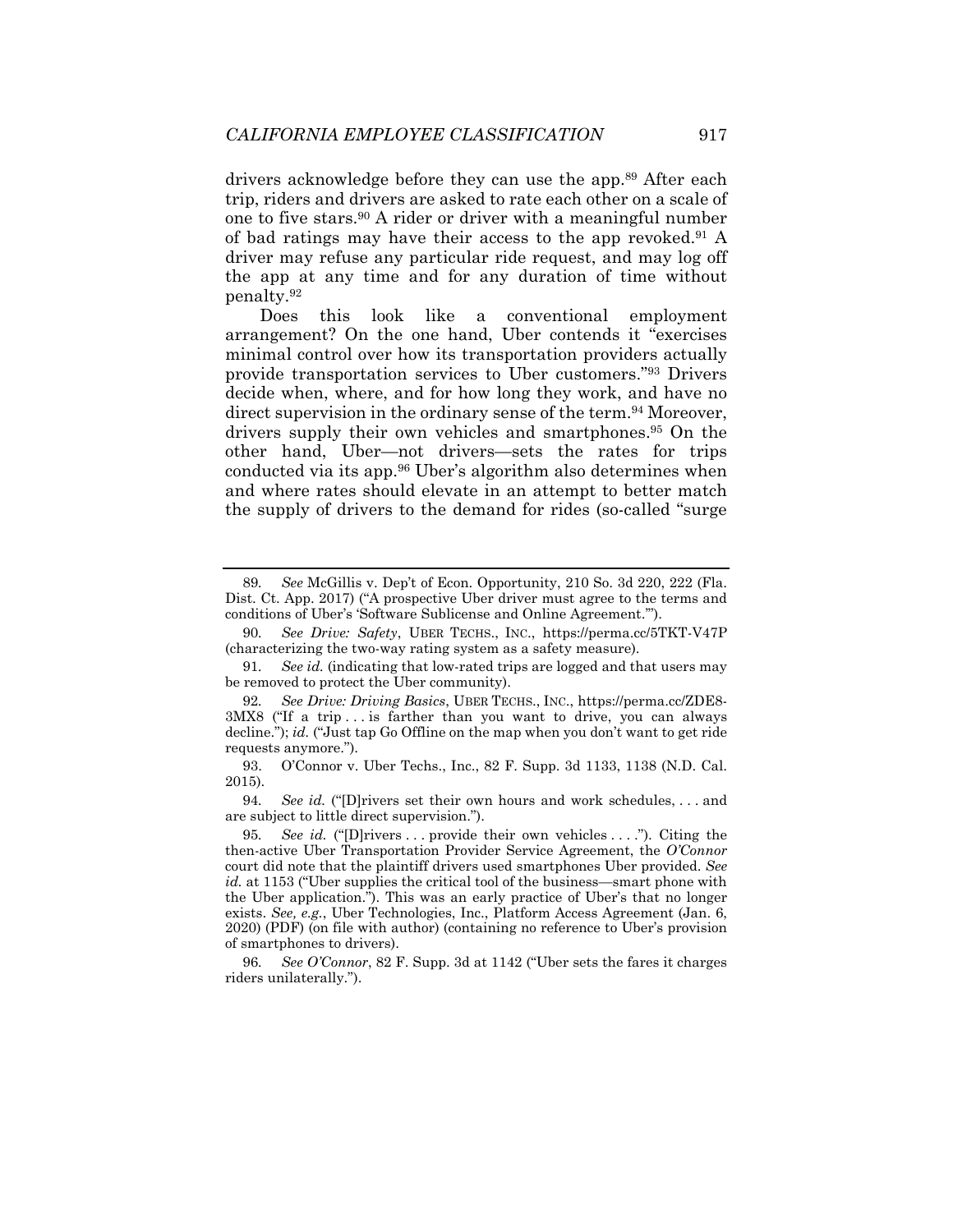pricing"),97 and in some sense can be said to choose which of any number of online drivers receives a particular trip request.<sup>98</sup> Courts have noted that Uber "could no[t] survive without [drivers],"99 which, under certain employee classification tests would weigh in favor of employee status.100 Courts have also characterized Uber's driver signup process as "exercis[ing] substantial control over the qualification and selection of its drivers."101 At least one court has construed Uber's five-star driver rating system as a form of monitoring or supervision by the company, since Uber sometimes disables the accounts of drivers whose average ratings drop below a defined threshold.102

With so many factors pulling in opposite directions, it is simply not obvious whether Uber drivers are employees or independent contractors. In fact, the court in *O'Connor v. Uber Technologies, Inc.*103 ultimately denied Uber's motion for summary judgment on the question in favor of allowing a jury to decide.104 Of course, Uber is not the only gig economy company whose technology-based business model challenges existing legal standards for employee classification.105 However, it is

100*. See id.* at 1153 (suggesting that a test that takes account of "economic realities" might be a better analytical tool for classifying Uber drivers than the California test the court was bound to apply).

<sup>97</sup>*. See* Anubhav Pattnaik, *How Does Uber Do Surge Pricing Using Location Data?*, LOCALE.AI (Jan. 22, 2020), https://perma.cc/XGR3-8ANN ("Surge Pricing is an algorithmically fuelled [*sic*] technique that Uber (and now a lot of other on-demand companies) use when there is a demand-supply imbalance.").

<sup>98</sup>*. See O'Connor*, 82 F. Supp. 3d at 1142 (noting that Uber prohibits drivers from arranging pickups with passengers outside the app).

<sup>99</sup>*. Id.* at 1144.

<sup>101</sup>*. Id.* at 1142.

<sup>102</sup>*. See id.* at 1143 ("Uber documents further reveal that Uber regularly terminates the accounts of drivers who do not perform up to Uber's standards.").

 <sup>103. 82</sup> F. Supp. 3d 1133 (N.D. Cal. 2015).

<sup>104</sup>*. See id.* at 1153 ("[T]he [applicable California] test does not yield an unambiguous result. The matter cannot on this record be decided as a matter of law. Uber's motion for summary judgment is therefore denied.").

<sup>105</sup>*. See* Lobel, *supra* note 70, at 94 (enumerating other gig economy or "platform" companies including Amazon).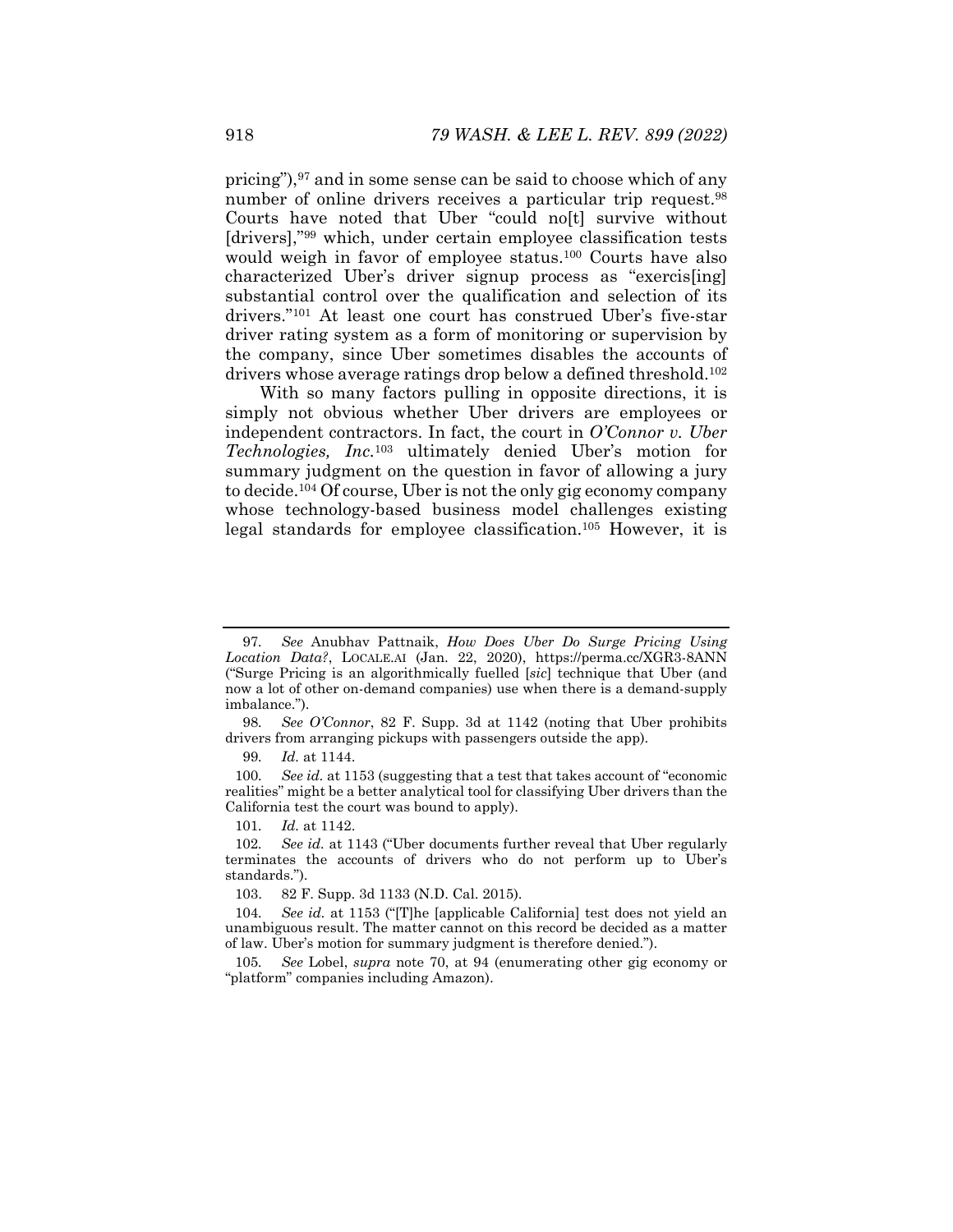certainly one of the most recognizable,106 and the lines it blurs are representative of the gig economy as a whole.

## E. *Calls for Reform*

Twentieth century statutory employee protection schemes and twenty-first century revolutions in the ways people work have resulted in the proliferation of multifactor employee classification tests applied differently across jurisdictions—and even within jurisdictions for different purposes.107 Scholars and courts alike have long lamented that the inconsistent application of such tests across and within jurisdictions has generated a labyrinthine body of law in need of reform.108 Meanwhile, reformers have largely focused on reducing the confusion and ambiguity inherent in the nature of multifactor balancing tests and on combating employers' economic motivations to misclassify workers as independent contractors to avoid associated costs.109 Other reformers have even suggested that the law abandon altogether its attempts to articulate a precise standard for employee classification based on status in light of the complexity and variability of personal services relationships and the difficulties inherent in strictly categorizing employees and independent contractors when the lines between them are so often blurry.<sup>110</sup> Accordingly, it is not

<sup>106</sup>*. See* Pearce & Silva, *supra* note 43, at 25 (labeling Uber the biggest and one of the more influential companies in the gig economy with 160,000 U.S. drivers as of 2016); Kennedy, *supra* note 37, at 989 (stating the Uber is the undisputed leader of the on-demand economy).

<sup>107</sup>*. See* Pinsof, *supra* note 40, at 348 n.39 ("The most common legal tests used to determine whether a worker is an employee or independent contractor include the common law right to control test, the economic realities test, the Internal Revenue Service twenty-factor test, and the ABC Test.").

<sup>108</sup>*. See* NLRB v. Hearst Publ'ns, Inc., 322 U.S. 111, 121 (1944) ("Few problems in the law have given greater variety of application and conflict in results than the cases arising in the borderland between what is clearly an employer-employee relationship and what is clearly one of independent, entrepreneurial dealing."); Pinsof, *supra* note 40, at 347–50 (arguing that the large number of different classification tests and factors has resulted in confusion and necessitates reform).

<sup>109</sup>*. See, e.g.*, Pinsof, *supra* note 40, at 349 ("Two related factors drive [worker misclassification]: ambiguity in the law and employers' economic motivations.").

 <sup>110.</sup> Carlson, *supra* note 62, at 301.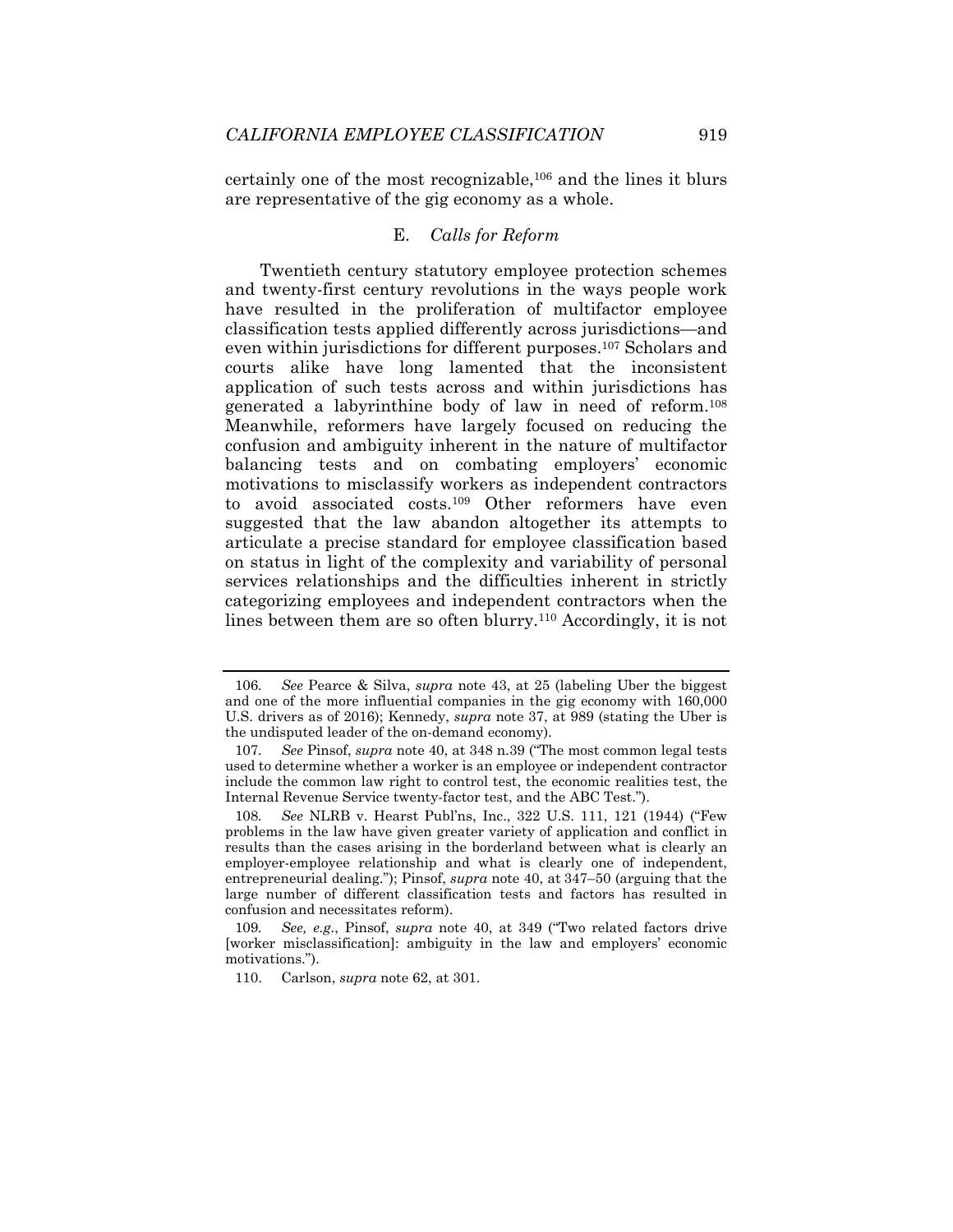surprising that the California state legislature acted in 2019 in an attempt to modernize its employee classification law. What is surprising, however, is the way in which it did so.

# II. CALIFORNIA AB 5

# A. *What Is California AB 5?*

In 2019, amidst growing pleas from groups of ridesharing drivers and related media reports,<sup>111</sup> the California State Legislature passed AB 5 in an effort to redress what it characterized as the harms resulting from employee misclassification in the state generally: loss of significant workplace protections and benefits for workers, unfairness to employers who must compete with companies that misclassify, loss to the state of needed revenue from companies that use misclassification to avoid tax obligations, erosion of the middle class, and a rise in income inequality.112

AB 5 split California's labor economy into two groups, each of which it subjects to a different employee classification test. Purporting to follow the California Supreme Court's approach in *Dynamex Operations West, Inc. v. Superior Court of Los Angeles County*, AB 5 requires by default that "any person providing labor or services for remuneration shall be considered an employee rather than an independent contractor"113 unless the hiring entity demonstrates three conditions under the so-called "ABC Test": (A) the person is free from the control and direction of the hiring entity in connection with the performance of the work, both under the contract for the performance of the work and in fact; (B) the person performs work that is outside the usual course of the hiring entity's business; and (C) the person is customarily engaged in an independently established trade, occupation, or business of the same nature as that involved in the work performed.114

<sup>111</sup>*. See, e.g.*, Siddiqui, *California Senate*, *supra* note 28.

<sup>112</sup>*. See* Cal. Assemb. B. No. 5 § 1(b)–(e), California 2019–20 Regular Session (Cal. 2019) (listing the purposes of the bill).

 <sup>113.</sup> Cal. Assemb. B. No. 5 § 2(a)(1).

<sup>114</sup>*. See id.* (articulating the elements of the ABC Test).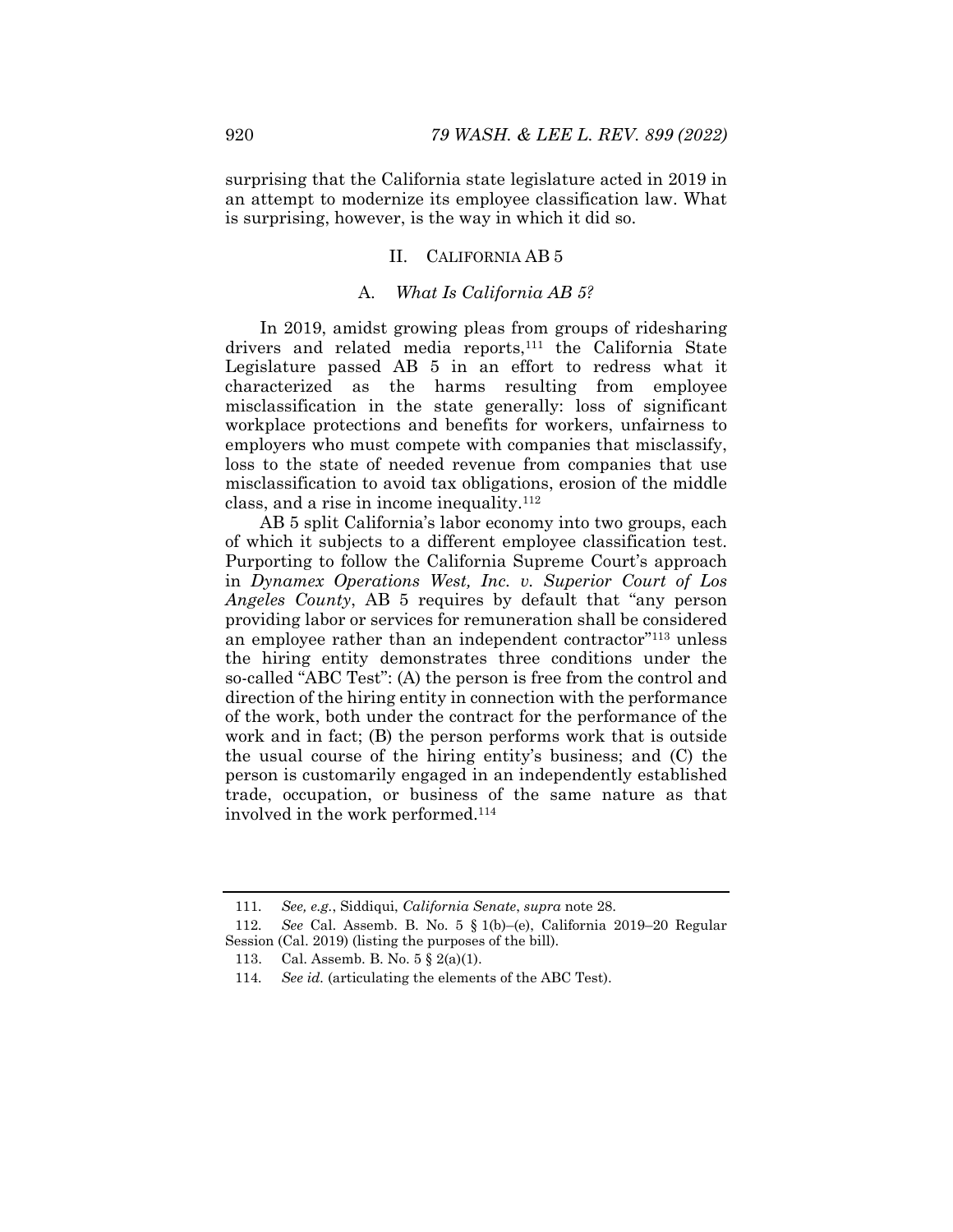Under AB 5, some categories of workers are exempt from the ABC Test.115 Courts assess the employment status of workers in those categories under the control-of-work test articulated in *S.G. Borello & Sons, Inc. v. Department of Industrial Relations*.116 These categories include those licensed by the Department of Insurance, various medical professionals, securities brokers, investment advisors, direct salespersons, commercial fishermen, and professional service providers who meet several additional criteria.117 The *Borello* test requires courts to consider first whether an employing entity "has all necessary control over the manner and means of accomplishing the result desired," regardless of whether that control is direct or indirect and whether the entity actually exercised it.118

That factor alone is not dispositive, however, and courts must further consider a multitude of other factors, including: whether the worker performing services holds themselves out as being engaged in an occupation of business distinct from the employer, whether the work is a regular or integral part of the employer's business, and whether the employer or the worker supplies the instrumentalities, tools, and the place for the worker doing the work.<sup>119</sup>

<sup>115</sup>*. See id.* § 2(b) ("Subdivision (a) and the holding in [*Dynamex*] . . . do not apply to the following occupations as defined in the paragraphs  $below \ldots$ .").

 <sup>116.</sup> *See* Cal. Assemb. B. No. 5 § 2(b) ("[D]etermination of employee or independent contractor status for individuals in [excepted] occupations shall be governed by Borello.").

<sup>117</sup>*. See* Cal. Assemb. B. No. 5 § 2(b) (listing exceptions).

<sup>118</sup>*. See Independent Contractor Versus Employee*, ST. OF CAL. DEP'T OF INDUS. RELS. (2021), https://perma.cc/W3W2-VAHS (laying out the department's interpretation of the *Borello* factors).

<sup>119</sup>*. Id.*; *see also* S.G. Borello & Sons, Inc. v. Dep't of Indus. Rels., 769 P.2d 399, 404–07 (Cal. 1989) (discussing the factors that courts may consider in addition to control-of-work). In addition to these factors, courts consider: whether the worker has invested in the business, such as in the equipment or materials required by their task; whether the service provided requires a special skill; the kind of occupation, and whether the work is usually done under the direction of the employer or by a specialist without supervision; the worker's opportunity for profit or loss depending on their managerial skill; the length of time for which the services are to be performed; the degree of permanence of the working relationship; the method of payment, whether by time or by the job; whether the worker hires their own employees; whether the employer has a right to fire at will or whether a termination gives rise to an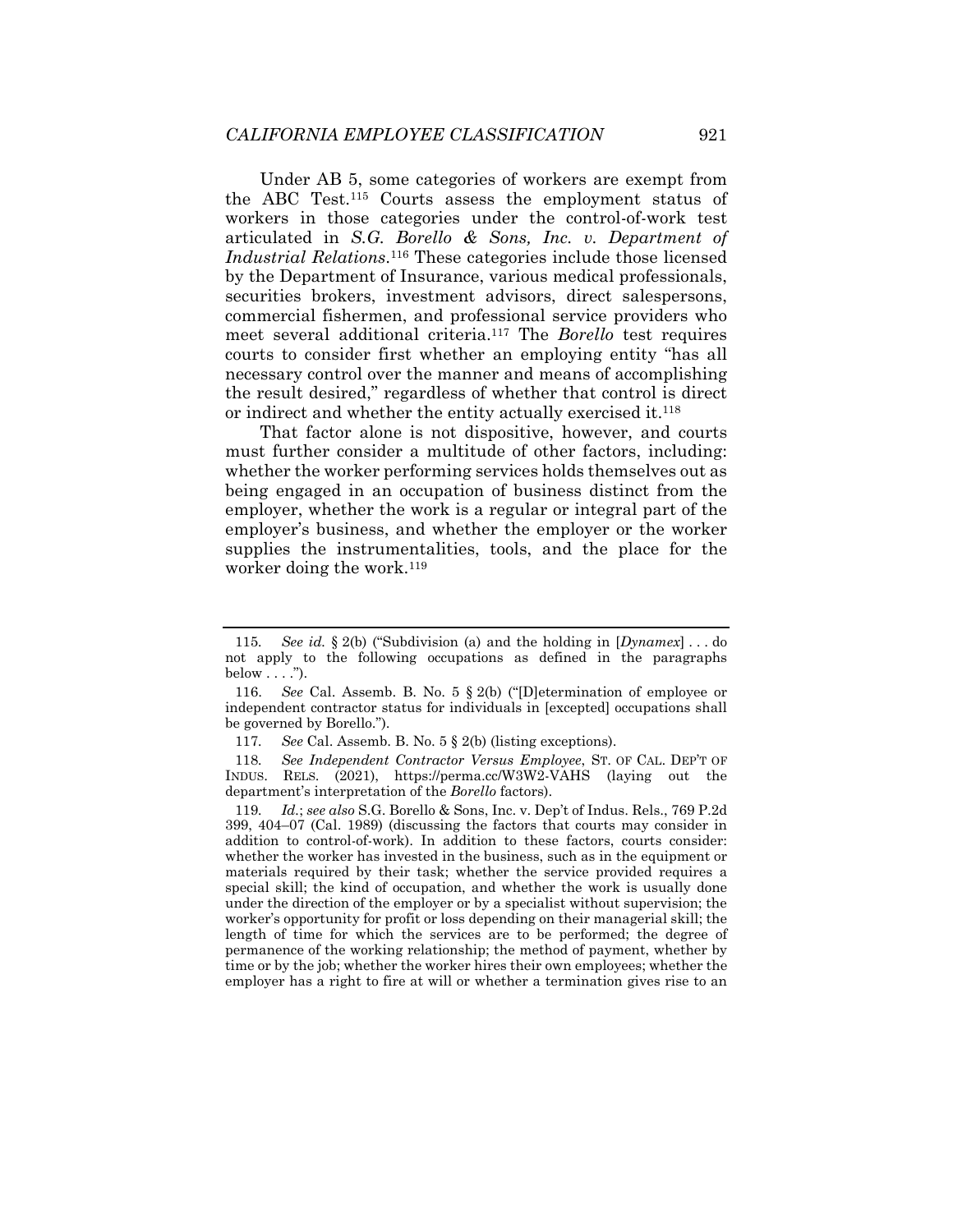The speed with which the bill passed through both houses of the California state legislature is notable. Only nine months expired between its introduction in December 2018 and its signing by the governor in September 2019.120 During that time, AB 5 underwent significant change: the vast majority of the bill's final text—including *all* of the excepted occupations it ultimately recognized—came into being via amendments to the originally introduced version.121 The only operative clause in the short original version of the bill expressed an intent to codify and clarify the application of the *Dynamex* decision in California law.122 That is to say, the bifurcated approach to employee classification that AB 5 now embodies appears to have been the result of legislative compromises over the course of a handful of months, as opposed to a scheme the bill's author expressly envisioned. Nevertheless, AB 5's sponsor Lorena Gonzales declared upon the bill's passage that "California is now setting the global standard for worker protections for other states and countries to follow."123 However, the compromises to which AB 5 ultimately acceded would have profound consequences with respect to AB 5's scope and effectiveness as a reform measure.

action for breach of contract; and whether the worker and the potential employer believe they are creating an employer-employee relationship. *See id.*

<sup>120</sup>*. See AB-5 Worker Status: Employees and Independent Contractors: Bill History*, CAL. LEGIS. INFO. (Sept. 18, 2019), https://perma.cc/CH5A-F3RY (indicating that the bill was introduced in December 2018 and approved by Governor Gavin Newsome in September 2019).

<sup>121</sup>*. Compare* Cal. Assemb. B. No. 5, California 2019–2020 Regular Session (Cal. 2019) (introduced) (containing no exceptions), *with* Cal. Assemb B. No. 5, California 2019–2020 Regular Session (Cal. 2019) (chaptered) (containing numerous exceptions). The California state legislature provides an online tool for ease of comparison at https://perma.cc/N3NA-HNAQ.

<sup>122</sup>*. See* Cal. Assemb. B. No. 5 § 2(a), California 2019–2020 Regular Session (Cal. 2019) (introduced) ("It is the intent of the Legislature in enacting this act to include provisions that would codify the decision of the California Supreme Court in *Dynamex* and would clarify the decision's application in state law.").

<sup>123</sup>*. Governor Signs Lorena Gonzalez's AB 5 to Stop Misclassification and Protect Millions of Workers*, ASSEMB. WOMAN LORENA GONZALEZ (Sept. 18, 2019), https://perma.cc/KGL4-PKWN [hereinafter *Gonzalez Statement*].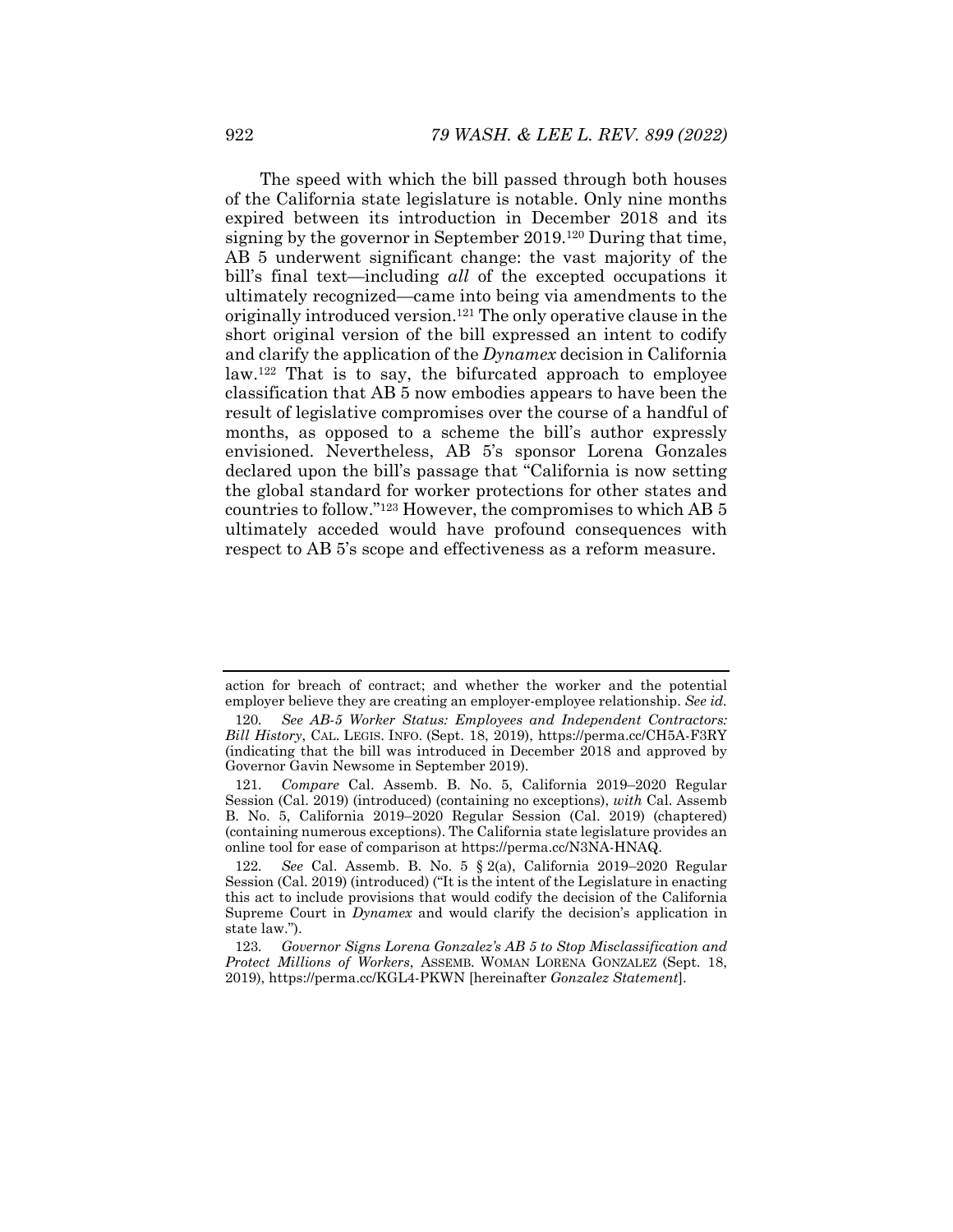#### B. *How Much of the Economy Does AB 5 Cover?*

One of the California legislature's motivations for enacting AB 5 was to "restore[] . . . important protections to potentially several million workers who have been denied...basic workplace rights that all employees are entitled to under the law,"124 including "minimum wage, workers' compensation . . . unemployment insurance, paid sick leave, and paid family leave."125 As such, achieving some sense of the scale of the state's independent contractor economy—as well as the scope of the bill's coverage of that category of individuals—is instructive in assessing AB 5's potential to effect its purported goal.

The U.C. Berkeley Labor Center estimated in 2017 that approximately 8.5 percent of California workers were independent contractors.126 There is considerable uncertainty as to whether that percentage is growing, and trend data for California specifically are not available.127 The Berkeley analysis highlighted several difficulties associated with counting independent contractors.128 First, the field is replete with inconsistent definitions. Due to the popularity of so-called "labor platform" apps like Uber, Lyft, and TaskRabbit, many recent studies have focused only on trying to count these apps' users while overlooking more traditional independent contractors.129 Accordingly, the possibility arises that counts reporting large and increasing numbers of independent contractors may simply be indexing the rapid growth in

128*. See* BERNHARDT & THOMASON, *supra* note 52, at 4 (discussing challenges in the study's methodology).

129*. See id.* ("There is currently no consensus definition of the term 'gig work' . . . the singular focus on Uber is impeding our ability to get an accurate understanding of what has (and has not) changed in the workplace . . . .").

 <sup>124.</sup> Cal. Assemb. B. No. 5 § 1(e).

<sup>125</sup>*. Id.*

 <sup>126.</sup> BERNHARDT & THOMASON, *supra* note 52, at 7.

<sup>127</sup>*. See* Brett Collins et al., *Is Gig Work Replacing Traditional Employment? Evidence from Two Decades of Tax Returns*, IRS (Mar. 25, 2019), https://perma.cc/2JKT-HDZ5 (PDF) (finding some increase in independent work since 2007 nationally but questioning whether the increase is due to online platform economy jobs supplanting traditional full-time work).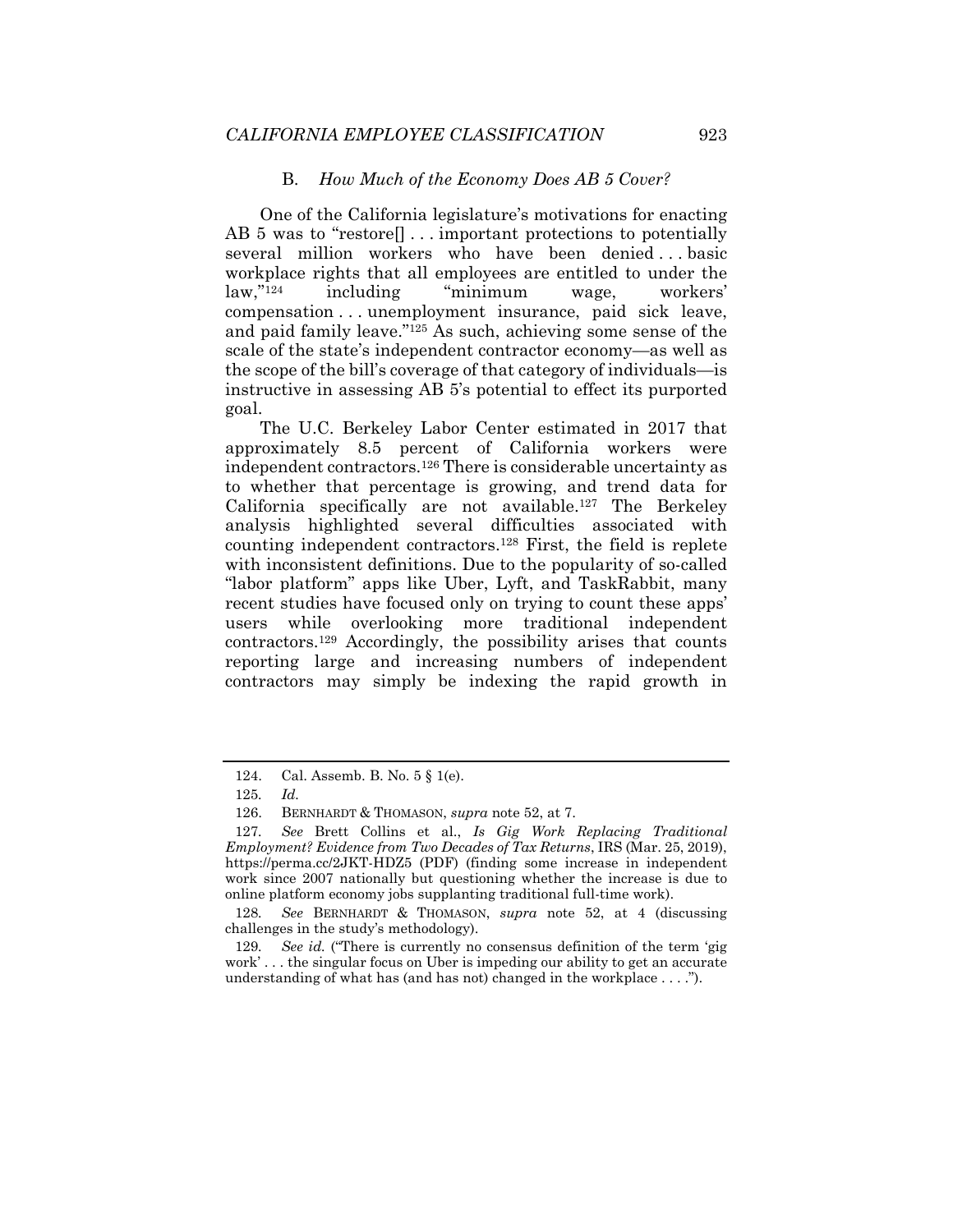popularity of such apps.130 Whether this constitutes an employee misclassification problem is then a matter of perspective: if one starts from the premise that companies who engage app-based workers *should* classify those workers as employees rather than independent contractors, and if they currently do not, one finds rampant misclassification. However, if one sees the phenomenon of app-based work as necessitating an overhaul of the ancient employee-independent contractor dichotomy,131 then a count of independent contractors that includes large numbers of app-based workers obscures any underlying misclassification problem that may or may not exist among more traditional occupations.

A second methodological challenge to counting independent contractors is the lack of reliable state-level data.132 A separate 2015 joint report by the United States Bureau of Labor Statistics and the Government Accountability Office estimated that approximately 12.9 percent of the United States workforce were then classified as independent contractors—representing nearly a twofold increase from 2005.133 However, the Berkeley study was unable to verify the same trend at the California state level.134

Third, the Berkeley study's authors highlighted a tendency of independent contractors to take on independent work as supplemental to a primary source of income, making it difficult to determine precisely who should factor into a count of independent contractors.135 This has an important bearing on

<sup>130</sup>*. See id.* at 6 ("Our definition [of gig work] encompasses—but is broader than—the on-demand platform work that is often the focus of gig economy debates.").

<sup>131</sup>*. See* Jennifer Pinsof, *supra* note 40, at 344–45 ("For over 100 years, America has classified workers into these two categories, yet the law continuously fails to do so in a uniform, predictable, and purposeful way.").

<sup>132</sup>*. See* BERNHARDT & THOMASON, *supra* note 52, at 10 ("To summarize, we are not able to give a definitive answer as to whether the rate of independent contracting has grown in California.").

 <sup>133.</sup> U.S. GOV'T ACCOUNTABILITY OFF., GAO-15-168R, CONTINGENT WORKFORCE: SIZE, CHARACTERISTICS, EARNING, AND BENEFITS 16 (2015).

<sup>134</sup>*. See supra* note 132 and accompanying text.

<sup>135</sup>*. See* BERNHARDT & THOMASON, *supra* note 52, at 5 ("[T]he distinction between primary jobs and jobs that provide supplemental income becomes critical here. In the popular press as well as some gig economy studies, the two are often conflated . . . .").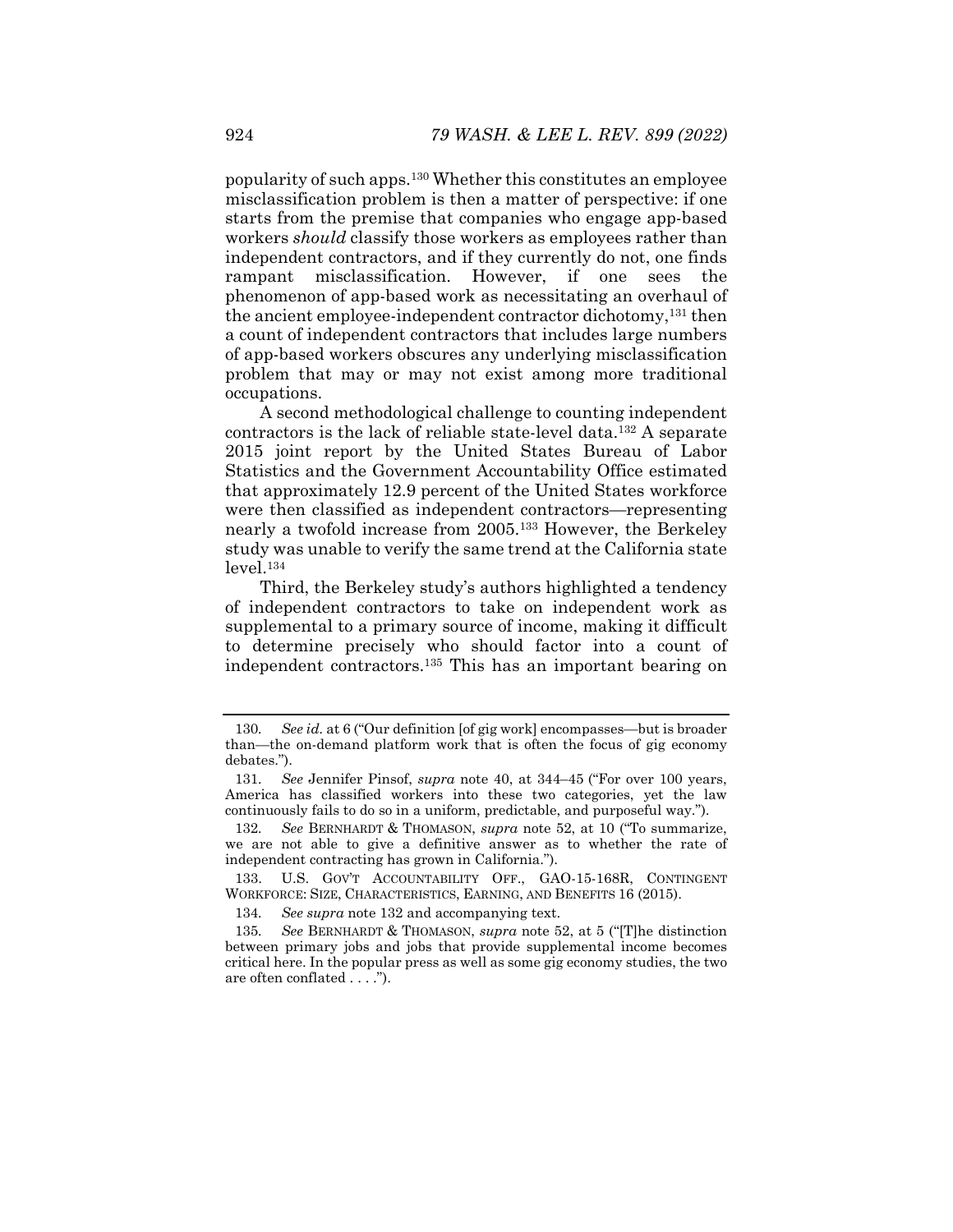whether a misclassification problem truly exists or is as bad as raw numbers suggest.136 For example, if all Californian independent contractor work were supplemental to a primary job through which individuals already received employee benefits and protections, then even widespread misclassification would not wholly deprive anyone of all employee benefits and protections.137

Finally, the Berkeley study pointed to a lack of reliable data on the number of individuals engaged with labor platform apps (e.g., Uber, Lyft, TaskRabbit), although the analysis quoted a study that put this number at 0.5 percent of California workers in 2016.138 Companies like Uber and Lyft generally do not report this information consistently, which has led some to derive estimates based on speculation and the occasional cryptic remarks of the companies.139 The companies, for their part, have also struggled to define a reliable standard for counting active drivers, since the fluid nature of app-based work makes it impossible to tell whether an individual who uses the app infrequently has stopped driving altogether or is simply taking time to do something else.<sup>140</sup>

Methodological challenges aside, in 2019, following passage of AB 5, the U.C. Berkeley Labor Center published a new study

<sup>136</sup>*. See id.* at 6 ("If we count a W-2 worker who earns \$1,500 a year in 1099 income as a gig worker, then she will be falsely counted as part of the gig workforce that doesn't have . . . access to workplace benefits or the safety net—even though she in fact is fully covered . . . .").

<sup>137</sup>*. See supra* note 136 and accompanying text.

<sup>138</sup>*. See The Online Platform Economy: Has Growth Peaked?*, J.P. MORGAN CHASE & CO. INST. (Nov. 2016), https://perma.cc/F9MA-VPTT (PDF) (finding that 0.5 percent of American adults nationally participated in the online platform economy in the month before publication, and assuming California follows the national average).

<sup>139</sup>*. See* Rana, *supra* note 30 ("Uber says fewer than 2% of its more than 200,000 drivers in California use its app for 40 hours or more a week; Lyft says 86% of its more than 300,000 drivers in the state driver fewer than 20 hours a week.").

<sup>140</sup>*. See* Jonathan Cousar, *How Many Uber Drivers Are There? We Dive in to Find Out*, RIDESTER (Jan. 7, 2021), https://perma.cc/3Q79-Q4UZ ("The nature of the Uber driver gig makes it extremely susceptible to driver churn, which means [Uber] constantly need[s] to recruit drivers."); *see also* Brenton J. Malin & Curry Chandler, *Free to Work Anxiously: Splintering Precarity Among Drivers for Uber and Lyft*, 10 COMMC'N, CULTURE & CRITIQUE 382, 385–91 (2017) (detailing the broad spectrum of motivations drivers have for using and ceasing to use the Uber and Lyft apps).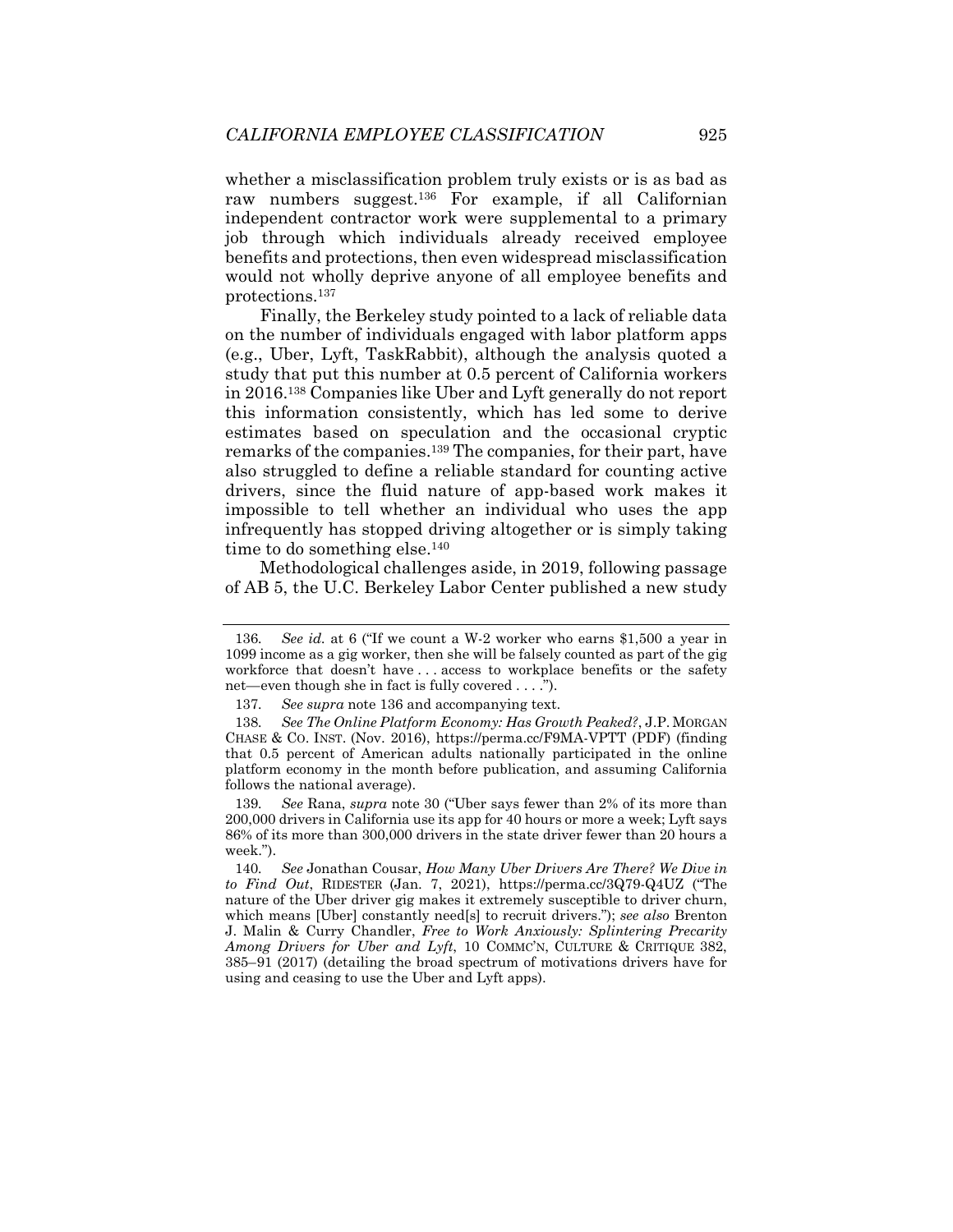estimating that the bill's stricter employee classification test will likely apply to 91 percent of independent contractors.<sup>141</sup> In sum, estimating the size of the problem AB 5 purports to solve is a difficult task with uncertain results—which may be why it hedges by referring to "potentially millions"<sup>142</sup> of misclassified workers—but the best available data indicate that independent contractors make up a meaningful portion of the California labor economy, and AB 5's ABC Test likely applies to nearly all of them.

#### III. AB 5 AS REFORM

#### A. *The Contours of Employee Classification in California*

The California Supreme Court defined the relevant boundaries of employee classification standards in two seminal cases: *S.G. Borello & Sons, Inc. v. Department of Industrial Relations* and *Dynamex Operations West, Inc. v. Superior Court*. Close examination of these two cases—in particular of the rationale that guided each decision—reveals some discord between the court's application of the ABC Test and the California legislature's attempt, through AB 5, to "codify the decision of the California Supreme Court in *Dynamex*" and "clarify the decision's application in state law."143

In *Borello*, cucumber growers sought mandamus review of a Department of Industrial Relations order stating that agricultural laborers engaged to harvest cucumbers were not independent contractors, and accordingly, that they were not exempt from workers' compensation coverage.144 The California Supreme Court upheld the order, finding that the agricultural laborers were employees within the meaning of the Workers'

<sup>141</sup>*. See* Sarah Thomason et al., *Estimating the Coverage of California's New AB 5 Law*, U.C. BERKELEY CTR. FOR LAB. RSCH. & EDUC. (Nov. 2019), https://perma.cc/6KTP-WEZN (PDF) (estimating that AB 5 will apply by default to 64 percent of independent contractors in the state and to another 27 percent unless additional criteria are met).

 <sup>142.</sup> Cal. Assemb. B. No. 5 § 1(e).

 <sup>143.</sup> Cal. Assemb. B. No. 5 § 1(d).

<sup>144</sup>*. See* S.G. Borello & Sons, Inc. v. Dep't of Indus. Rels., 769 P.2d 399, 401–03 (Cal. 1989) (summarizing the facts and procedural history of the case).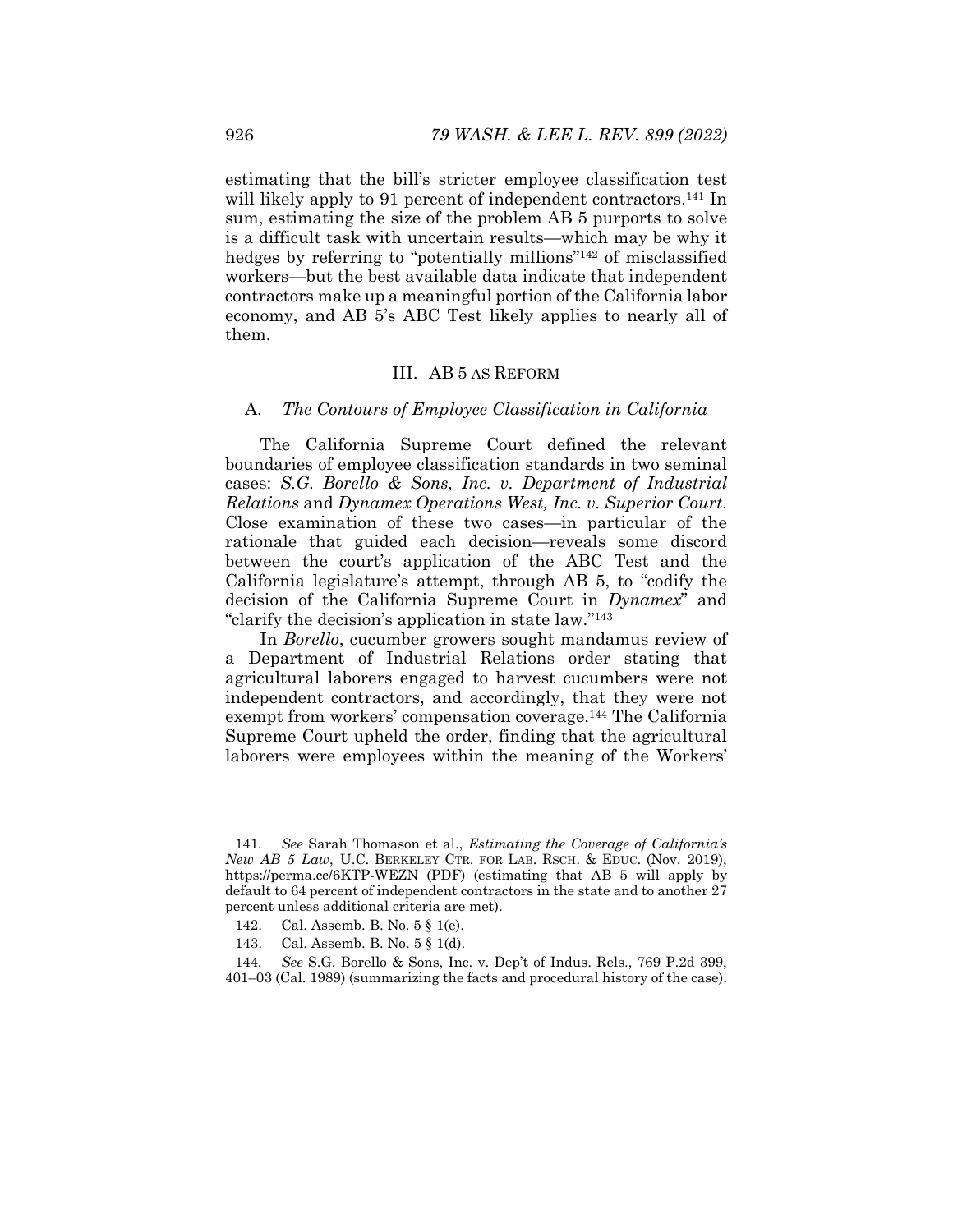Compensation Act.145 First, the court noted that the workers' compensation statute plainly excluded "independent contractors" and explicitly used the common law "control-of-work" test in its definition of the term.146 However, it acknowledged that the "control" test, "applied rigidly and in isolation, is often of little use in evaluating the infinite variety of service arrangements."147 Accordingly, it determined that even if control is the most important or significant consideration, courts should evaluate employment status in light of the history and remedial purpose of the relevant statute<sup>148</sup> and in conjunction with at least thirteen additional factors drawn from the Restatement Second of Agency and other jurisdictions' jurisprudence, as may be appropriate to the particulars of an individual case.149 The court characterized its holding in *Borello* as striking a balance between rigid application of the common law control test and a flexible approach that allows for deference to a statute's remedial or protective purpose.150

It is entirely plausible to read *Dynamex* as consistent with the balancing approach in *Borello*. In *Dynamex*, a delivery company sought mandamus to compel the Superior Court of Los Angeles County to vacate its order denying class certification for two delivery driver plaintiffs. The plaintiffs had alleged that the company's misclassification of drivers as independent contractors rather than employees violated provisions of a state Industrial Wage Commission (IWC) wage order governing the transportation industry and various sections of the Labor

<sup>145</sup>*. See id.* at 407 ("By any applicable test, we must dismiss the growers' claims here.").

<sup>146</sup>*. Id.* at 404.

<sup>147</sup>*. Id.*

<sup>148</sup>*. See id.* at 406 ("We agree that under the Act, the 'control-of-work-details' test for determining whether a person rendering service to another is an 'employee' or an excluded 'independent contractor' must be applied with deference to the purposes of the protective legislation.").

<sup>149</sup>*. See id.* at 404 ("[T]he individual factors cannot be applied mechanically as separate tests; they are intertwined and their weight depends often on particular combinations." (citation omitted)); *see also supra* note 119 and accompanying text (enumerating the additional factors).

<sup>150</sup>*. See id.* at 406–07 (discussing the "balance to be struck when deciding whether a worker is an employee or an independent contractor for purposes of the [Workers' Compensation Act]").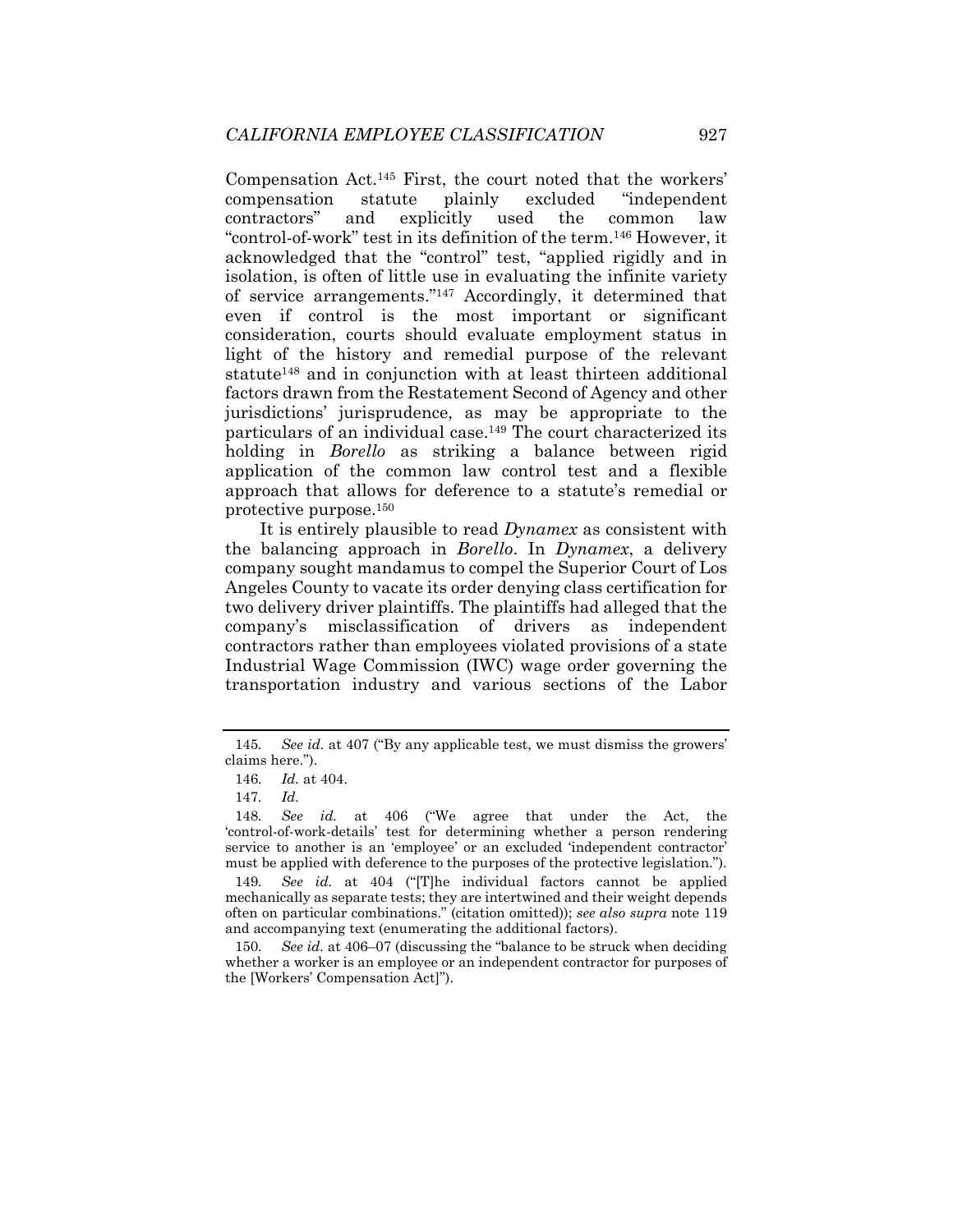Code.151 The controversy concerned language in the wage order defining "employee" as any person engaged, suffered, or permitted to work by an employer.152 The core issue presented was whether the trial court erred in relying upon this "suffer or permit to work" language when determining whether individuals were employees covered by the provisions of the wage order, or instead, excluded independent contractors.153 The California Supreme Court held that the trial court properly relied on the "suffer or permit to work" language in the wage order.154 Further, the court announced that the appropriate test for whether an individual meets the "suffer or permit to work" standard for the purposes of a wage order is the ABC Test.155 According to the court, "the IWC has the authority, in promulgating its wage orders, to define the standard for determining when an entity is to be considered an employer for purposes of the applicable wage order."156 The IWC, in choosing the "suffer or permit to work" language, adopted a standard that history and California Supreme Court precedent recognize as exceptionally broad.157 Moreover, the court said *Borello* required it to give deference to the remedial purpose of the work order at issue, which in this case was to secure minimum wages and maximum hours for workers in the transportation industry.158 However, the court acknowledged that the "suffer or permit to work" standard, if applied literally, would encompass even those

<sup>151</sup>*. See* Dynamex Operations W., Inc. v. Superior Court, 416 P.3d 1, 5–7 (Cal. 2018) (summarizing the facts and procedural history of the case).

<sup>152</sup>*. See id.* at 13 (quoting the language of the relevant wage order).

<sup>153</sup>*. See id.* (stating that the court granted the petition for review to consider this question).

<sup>154</sup>*. See id.* at 30 ("[T]he suffer or permit to work standard is relevant and significant in assessing the scope of the category of workers that the wage order was intended to protect.").

<sup>155</sup>*. See id.* at 35 (concluding that the ABC Test is the test most appropriate and consistent with the history and purpose of the suffer or permit to work standard in California's wage orders).

<sup>156</sup>*. Id.* at 25.

<sup>157</sup>*. See id.* at 32 ("[T]he suffer or permit to work standard must be interpreted and applied broadly to include within the covered 'employee' category *all* individual workers who can reasonably be viewed as working in the [hiring entity's business]." (quotation omitted)).

<sup>158</sup>*. See id.* at 29 ("[T]he *Borello* standard itself emphasizes the primacy of statutory purpose in resolving the employee or independent contractor question.").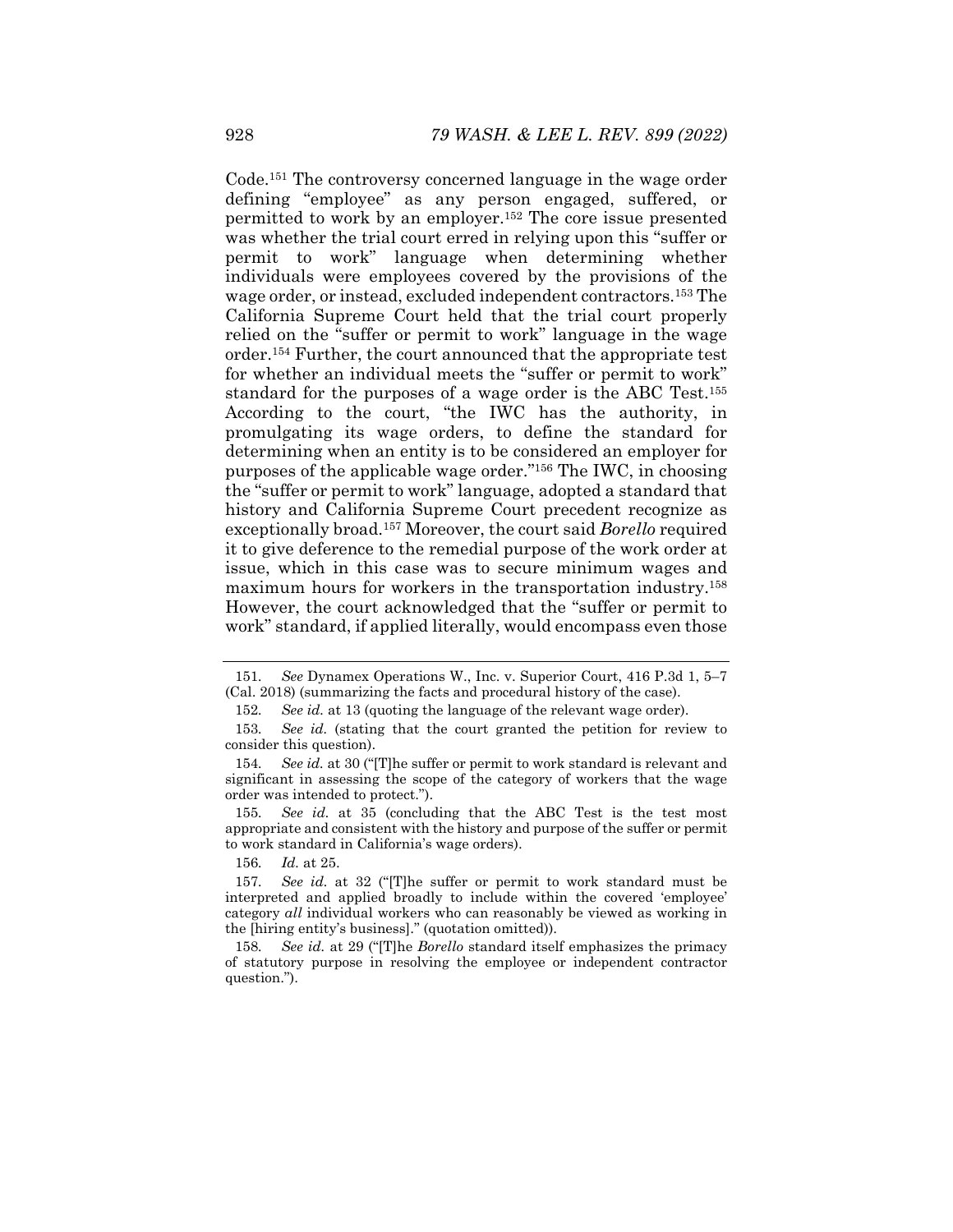workers traditionally—and indisputably—classified as independent contractors.159 Accordingly, it brought in the ABC Test to distinguish those workers who "could not reasonably have been intended by the wage order to be treated as employees of the hiring business."160

A comparison of these cases reveals three takeaways. First, nowhere in *Dynamex* did the California Supreme Court indicate that *Borello* was no longer good law, nor that the ABC Test should be applied by default to answer all employment classification questions.161 To the contrary, the *Dynamex* court looked favorably upon *Borello* and endeavored to give it continued effect by adhering to its admonition that courts should evaluate employment status in light of the history and remedial purpose of the wage order at issue.162

Second, the *Dynamex* court's invocation of the ABC Test appears to have been the result of grappling with, on the one hand, the proper amount of deference owed to the IWC wage order's exceedingly broad definition of employee and, on the other, the practical reality that not all workers could possibly be employees.163 The court reasoned that if the wage order's standard for the definition of employee would unreasonably subsume all conceivable workers, some principled rule was still needed to govern the distinction between employees and independent contractors.164 The ABC Test thus offered the court an option to strike the balance it sought on the facts in *Dynamex*. In short, the *Dynamex* decision stands for the proposition that, when the language of a remedial statute or regulation demands a stricter employee classification standard, one way to give that standard effect without completely eliminating the category of independent contractors is to apply the ABC Test.165 For other purposes, there is no reason to read *Dynamex* as requiring

<sup>159</sup>*. See id.* at 30 ("It is true that, when applied literally and without consideration of its history and purposes in the context of California's wage orders, the suffer or permit to work language . . . does not distinguish . . . traditional independent contractors . . . .").

<sup>160</sup>*. Id.* 

<sup>161</sup>*. See supra* note 155 and accompanying text.

<sup>162</sup>*. See supra* note 148 and accompanying text.

<sup>163</sup>*. See supra* note 159 and accompanying text.

<sup>164</sup>*. See supra* note 159 and accompanying text.

<sup>165</sup>*. See supra* note 159 and accompanying text.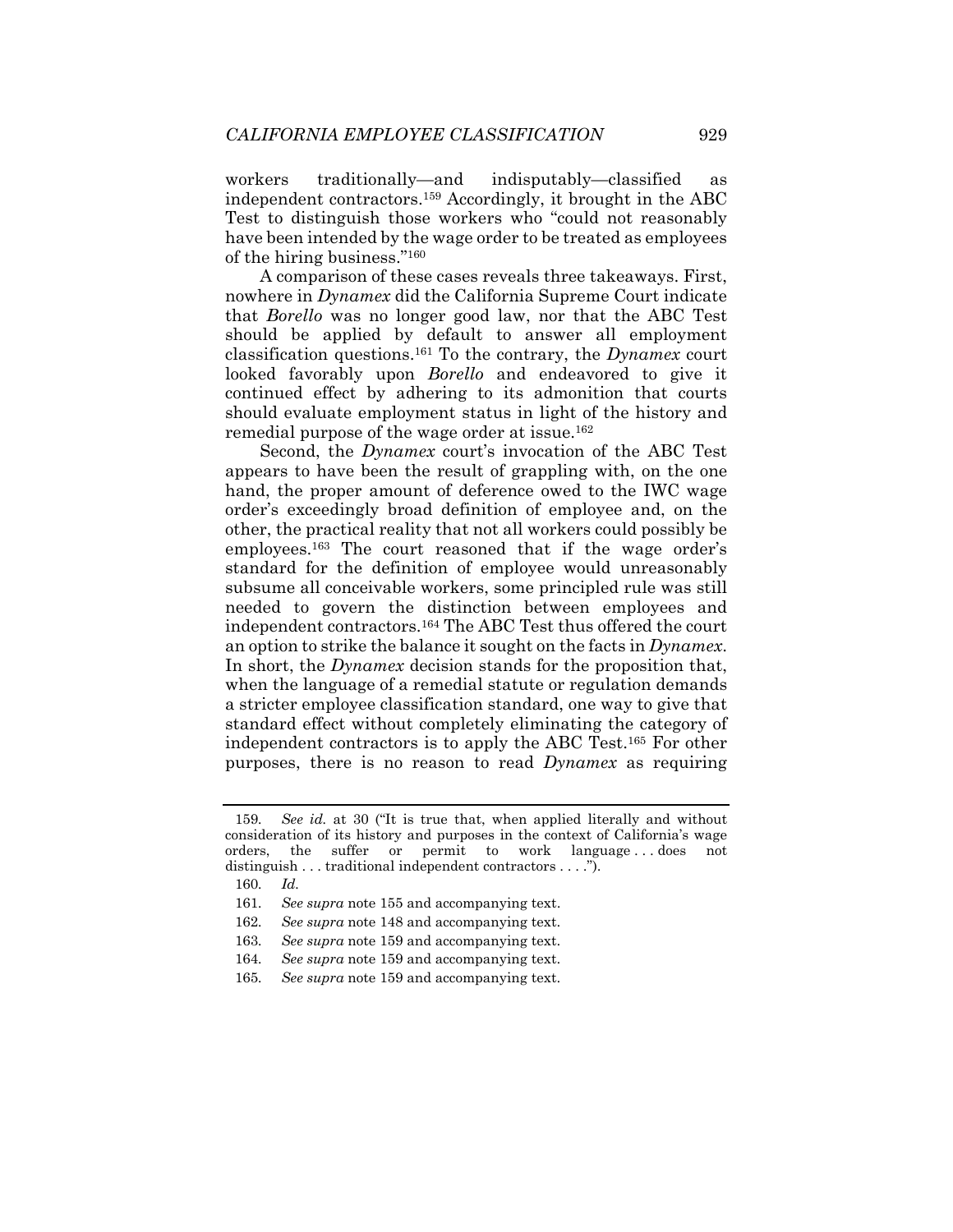application of that test in lieu of the common law control test used in *Borello*.

Finally, nothing in either *Borello* or *Dynamex* suggests that the question of which test to apply should hinge on the industry or occupation of the complaining worker. The *Borello* court, for its part, relied on its observation that worker relationships are many and varied to justify its flexible approach.<sup>166</sup> And the *Dynamex* court diverged from *Borello* only because it interpreted the wage order in question as having necessitated it.<sup>167</sup>

In sum, while it may be tempting to read *Dynamex* as a pure departure from *Borello* insofar as the former introduced an employment classification test theretofore unknown in California jurisprudence—indeed, some scholars have168—to do so would be to elide over nuanced factual differences between the two cases and the *Dynamex* court's efforts to cabin its holding narrowly.

## B. *Which Test Is Best?*

California AB 5 incorporates both *Borello*'s control-of-work test and *Dynamex*'s ABC Test. The latter applies by default for all employee classification questions under state law,169 while the former applies in a handful of explicitly excepted industries.170 This bifurcated classification regime raises new legal and policy questions. The most obvious category of questions is whether one test—or a combination of the two—is better than the other, either objectively or when considered in relation to a specific purpose. A related inquiry is whether AB 5's approach is consistent with or diverges from the California Supreme Court's rationale for introducing the ABC Test in *Dynamex* in the first place. The second major category of

<sup>166</sup>*. See supra* note 147 and accompanying text.

<sup>167</sup>*. See supra* notes 154–155 and accompanying text.

<sup>168</sup>*. See, e.g.*, Rosenfeld, *supra* note 38, at II.-115 ("Part II discusses how the *Dynamex* decision represents a departure from common law precedent and examines possible effects of the change.").

<sup>169</sup>*. See* Cal. Assemb. B. No. 5 § 2(a)(1) (requiring application of the ABC Test for the purposes of the Labor Code, the Unemployment Insurance Code, and all wage orders of the Industrial Welfare Commission).

<sup>170</sup>*. See id.* § 2(b) (listing exceptions).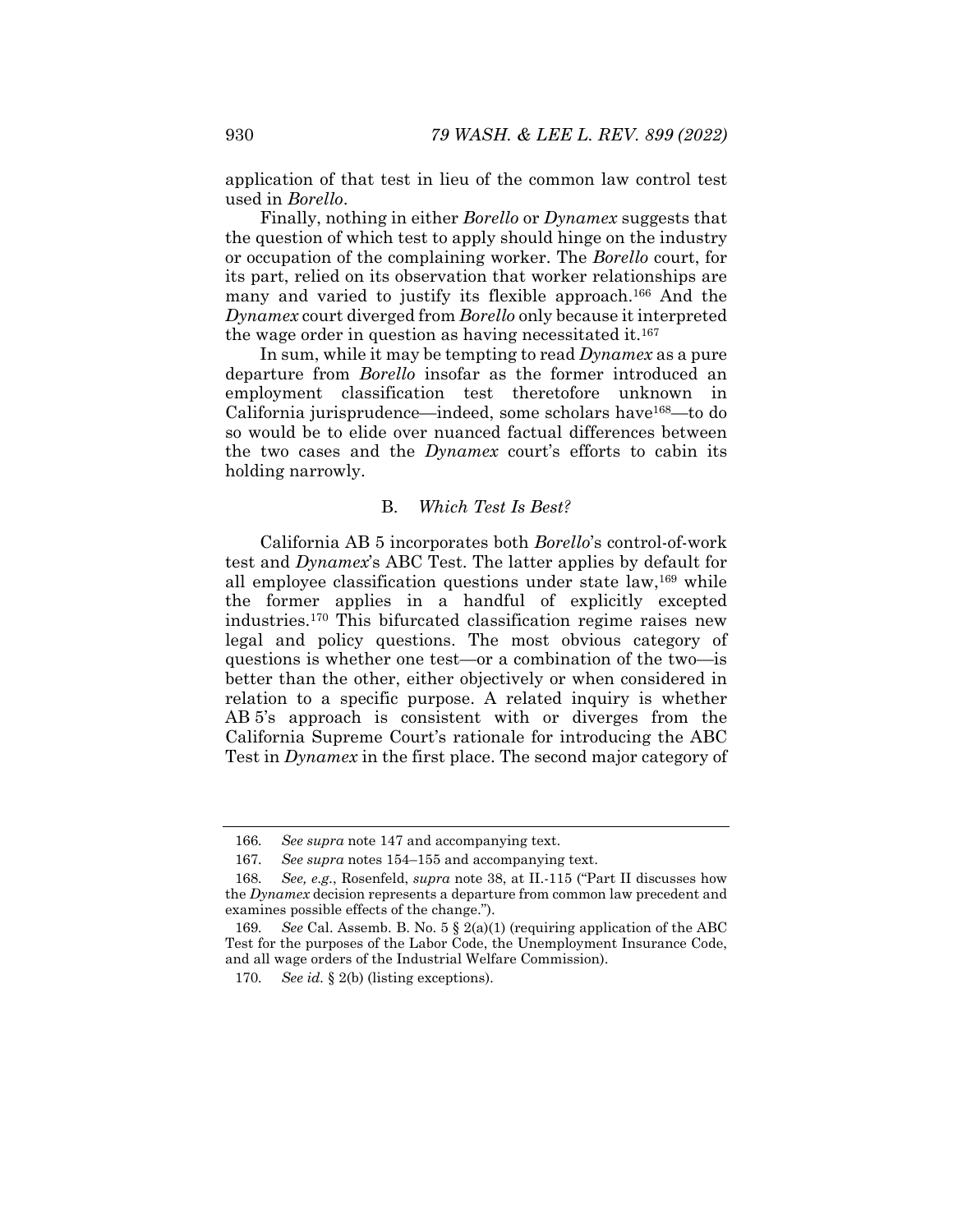questions pertains to the consequences—intended or otherwise—of the AB 5 regime.

It may seem obvious that asking which of two tests is objectively better in the context of a fact-dependent inquiry like employee classification is frivolous. After all, the ever-changing nature of employment relationships and corresponding demand for responsive approaches have been, in large part, the driving forces behind the proliferation of multifactor common law tests.171 As such, each new test is only as good as its ability to resolve the unique employee classification challenge presented in the case that gives rise to it. In a sense, a court's decision to introduce a new employee classification test where old ones are insufficient does represent a form of progress. That incremental, case-specific improvement appears to be what one scholar had in mind when she praised the *Dynamex* court for "correctly updat[ing] common law doctrine concerning worker misclassification to address abuses in the modern economy."172

However, recognition that courts "can, and should, reform outdated common law doctrine"173 in response to changing societal norms is not a novel concept, <sup>174</sup> nor is it the same as proclaiming the objective supremacy of the ABC Test over the *Borello* test. In determining the validity of the latter contention, close examination of the California Supreme Court's rationales in both *Borello* and *Dynamex* reveals no clear answer. While it is true the ABC Test is more concise, comprising only three factors175 to *Borello*'s control-plus-thirteen,176 the *Dynamex* court adopted and applied the ABC Test only in the context of

<sup>171</sup>*. See supra* Part I.B–C (discussing the factors that have contributed to the proliferation of such tests).

 <sup>172.</sup> Rosenfeld, *supra* note 38, at II.-115.

<sup>173</sup>*. Id.* at II.-131.

<sup>174</sup>*. See* BENJAMIN N. CARDOZO, THE NATURE OF THE JUDICIAL PROCESS 28 (Andrew L. Kaufman ed., Quid Pro Law Books 2010) ("[T]he problem which confronts the judge is in reality a twofold one: he must first extract from the precedents the underlying principle . . . ; he must then determine the path or direction along which the principle is to move and develop, if it is not to wither and die.").

<sup>175</sup>*. See* Dynamex Operations W., Inc. v. Superior Court, 416 P.3d 1, 7 (Cal. 2018) (articulating the three factors of the ABC Test).

<sup>176</sup>*. See* S.G. Borello & Sons, Inc. v. Dep't of Indus. Rels., 769 P.2d 399, 404–07 (Cal. 1989) (articulating the factors to be considered in a *Borello* analysis).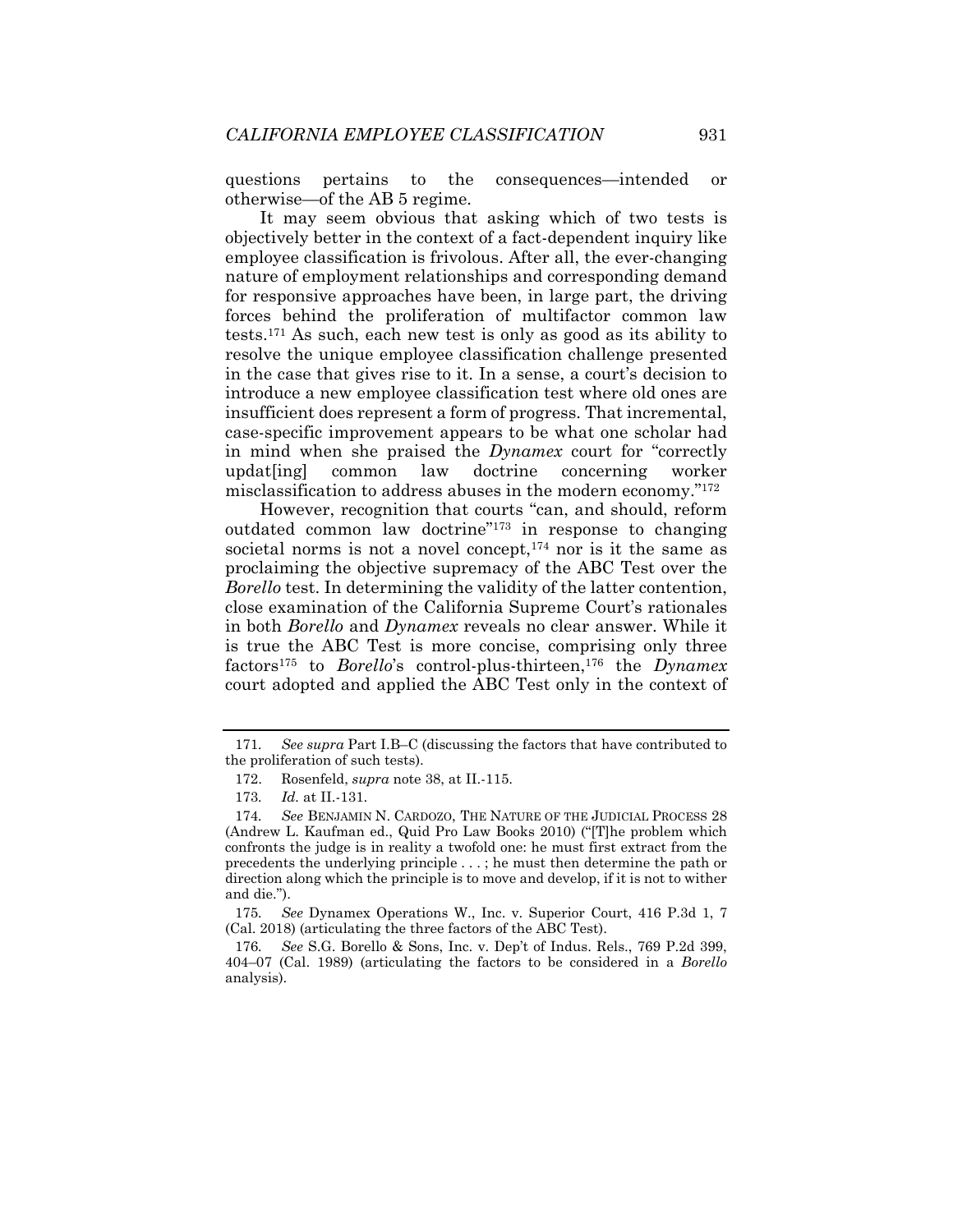wage orders of the IWC and only because, following its own approach in *Borello*, deference to the broad language and remedial purpose of the wage order at issue necessitated doing so.177 The *Dynamex* court indicated that the disadvantages of a more flexible multifactor test were heightened in the context of a wage order pertaining to minimum wages and maximum hours, but remained silent as to whether the ABC Test was objectively better than the *Borello* approach for all use cases.178 To the contrary, the *Dynamex* court acknowledged that there could be advantages to using a multifactor test such as the "economic realities" test used in the federal Fair Labor Standards Act context, but declined to adopt it because California case law interpreting the "suffer or permit to work" language of the wage order in question predated the federal adoption of that test.179 Lastly, the *Dynamex* court did not purport to part with its own acknowledgement in *Borello* that rigid application of a single standard could not adequately capture the variety of work relationships present in the labor market.180 A close analysis of *Borello* and *Dynamex* thus demonstrates that the California Supreme Court saw the ABC Test not as the best available employee classification test for all applications, but as a useful device through which to marry precedent interpreting the "suffer or permit to work" standard as used in California wage orders with the practical necessity of preserving a meaningful category of independent contractors.181

<sup>177</sup>*. See supra* Part III.A (discussing the *Dynamex* court's rationale).

<sup>178</sup>*. See Dynamex*, 416 P.3d at 35 ("We find merit in the concerns noted above regarding the disadvantages, particularly in the wage and hour context, inherent in relying upon a multifactor, all the circumstances standard for distinguishing between employees and independent contractors.").

<sup>179</sup>*. See id.* at 33 ("A multifactor standard—like the economic reality standard or the *Borello* standard—that calls for consideration of all potentially relevant factual distinctions in different employment arrangements on a case-by-case, totality-of-the-circumstances basis has its advantages.").

<sup>180</sup>*. See Borello*, 769 P.2d at 404 (acknowledging that the "control" test, "applied rigidly and in isolation, is often of little use in evaluating the infinite variety of service arrangements").

<sup>181</sup>*. See Dynamex*, 416 P.3d at 35 (concluding that it is most consistent with the history and purpose of the suffer or permit to work standard in California's wage orders to interpret that standard as requiring hiring entities to demonstrate each factor of the ABC Test to establish that a worker is an independent contractor).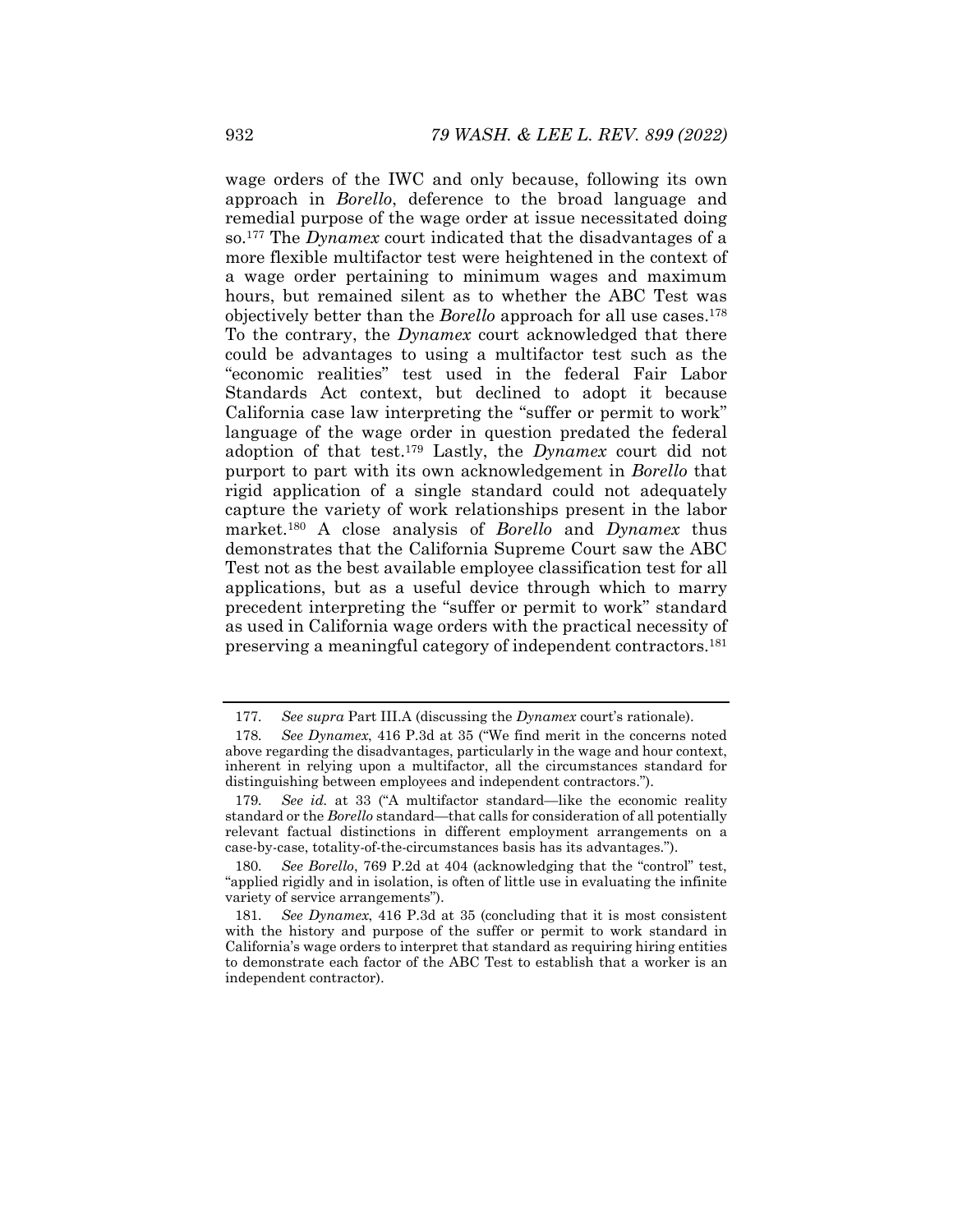The California legislature's treatment of the ABC Test in AB 5 is different in character. First, rather than drawing on the history and purpose of certain statutory language as the basis for which to distinguish between employment relationships that warrant application of the ABC Test as opposed to those for which *Borello* suffices, AB 5 makes the distinction at the industry or occupational level.182 That is to say, AB 5 invokes the ABC Test not to give proper effect to existing statutory language (as the *Dynamex* court did), but rather to declare that whole occupations should be subject to a more stringent employee classification test.183

Second, AB 5 explicitly codified the ABC Test used in *Dynamex* "[f]or purposes of the provisions of [the Labor Code] and the Unemployment Insurance Code, and for the wage orders of the Industrial Welfare Commission."184 The careful reader will find this language to be an expansion of the holding in *Dynamex*. Indeed, *Dynamex* narrowly pertained to a wage order of the IWC whose exceedingly broad definition of "employ" necessitated invocation of an employee classification test that would not unduly include workers traditionally recognized as independent contractors.185 For that purpose, the *Dynamex* court adopted the ABC Test.186 Nothing in the opinion suggests that the court intended use of the ABC Test to extend to *all* statutory definitions of "employ," or to situations in which the *Borello* test would suffice without subsuming traditional independent contractors. In fact, AB 5 curiously notes that "[n]othing in this act is intended to affect the application of alternative definitions from the IWC wage orders of the term 'employ,' which were not addressed by the holding of *Dynamex*,"187 suggesting the legislature was duly aware of the narrowness of the *Dynamex* holding. And yet, the bill

<sup>182</sup>*. See* Cal. Assemb. B. No. 5 § 2(b) (listing occupations that are excepted from application of the ABC Test).

<sup>183</sup>*. See* Trey Kovacs, *California to Eliminate Independent Work*, COMPETITIVE ENTER. INST. (Sept. 11, 2019), https://perma.cc/2UC9-7VTZ (arguing that the ABC Test would effectively make "employee" the default classification of workers in the state of California).

 <sup>184.</sup> Cal. Assemb. B. No. 5 § 2(a)(1).

<sup>185</sup>*. See supra* note 181 and accompanying text.

<sup>186</sup>*. See supra* note 181 and accompanying text.

 <sup>187.</sup> Cal. Assemb. B. No. 5 § 1(f) (emphasis added).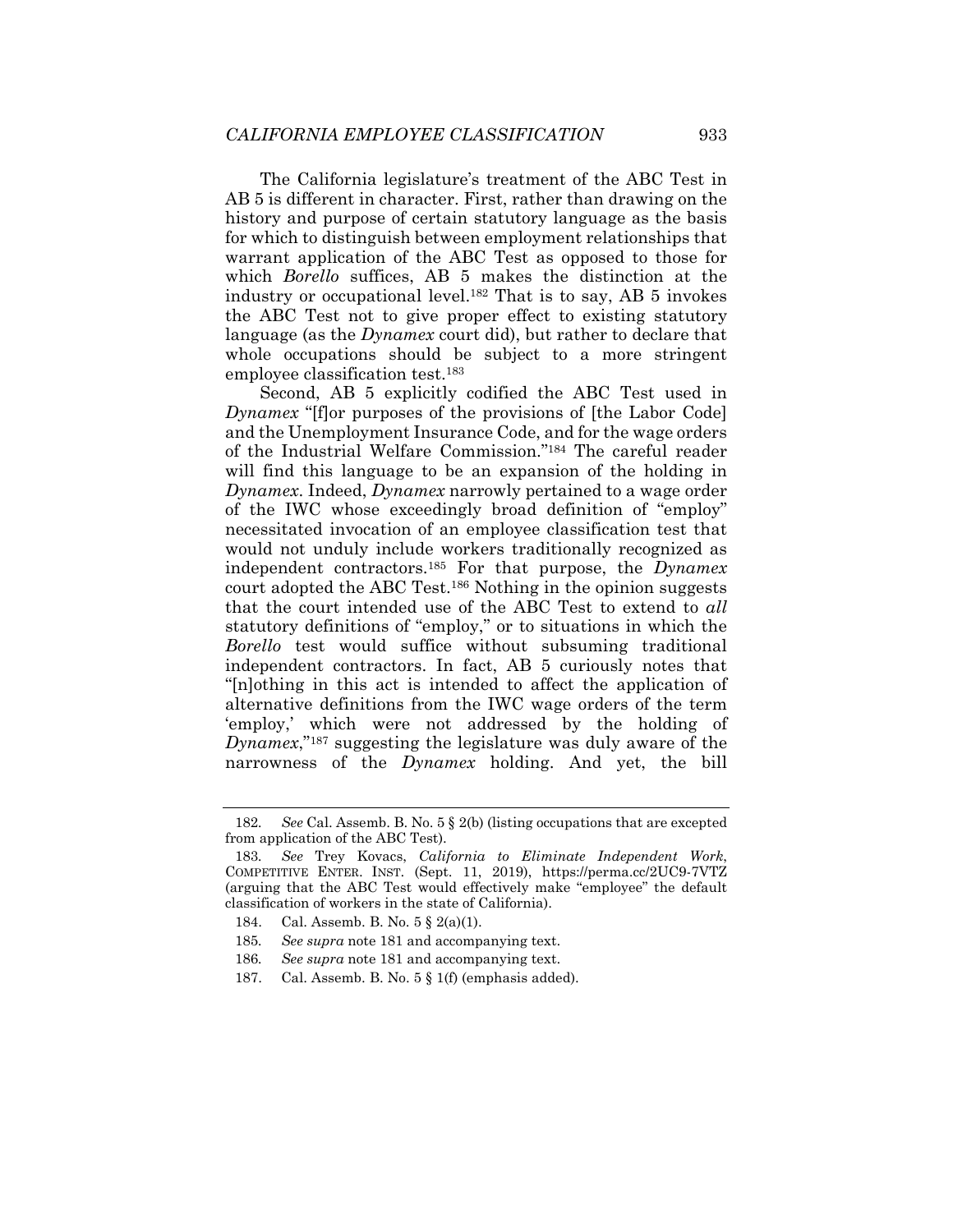simultaneously expanded use of the ABC Test to all manner of new applications outside the IWC wage order context,188 thus accomplishing a feat the *Dynamex* court saw no need to take on. That is to say, while the *Dynamex* court appears to have remained true to *Borello*'s spirit of flexibility, the California legislature appears to have decided emphatically that the ABC Test is in some way objectively better than the control-of-work test.

It bears addressing in a discussion of the relative merits of both tests that any attempt to regulate employee misclassification involves an inherently recursive inquiry: whether a state perceives itself to have an employee misclassification problem necessarily depends on how it defines employee misclassification to begin with. If any state proceeds to adopt a new, stricter employee classification test, then the urgency of its employee misclassification "problem" naturally balloons immediately. In that sense, the ABC Test may be better than the control-of-work test for the purpose of opening the California courts' doors to a larger number of plaintiffs the legislature believed had suffered some wrong, but that belief itself is a matter of perspective that says nothing about the objective supremacy of one test over the other.

To be sure, AB 5's expansive application of the ABC Test was an exercise of the legislative prerogative.<sup>189</sup> The California legislature was not bound to produce a bill that perfectly—or even remotely—mirrored the California Supreme Court's holding in *Dynamex*, and indeed, it could have enacted AB 5 in the absence of any new employee classification jurisprudence. What is interesting about AB 5's expansive adoption of the ABC Test is not that it diverges from the narrow *Dynamex* holding, but that it invokes *Dynamex* at all.190 This is especially true in light of the opinion's extensive treatment of the advantages and

<sup>188.</sup> See id.  $\S 2(a)(1)$  (stating that the ABC Test should apply for all purposes of the Labor Code and the Unemployment Insurance Code).

<sup>189</sup>*. See* Rosenfeld, *supra* note 38, at II.-131 (arguing that AB 5 reflects legislative acceptance of the court's responsibility to update common law doctrine to reflect the times).

<sup>190</sup>*. See* Cal. Assemb. B. No. 5 § 1 (invoking *Dynamex* as a motivating factor behind the bill).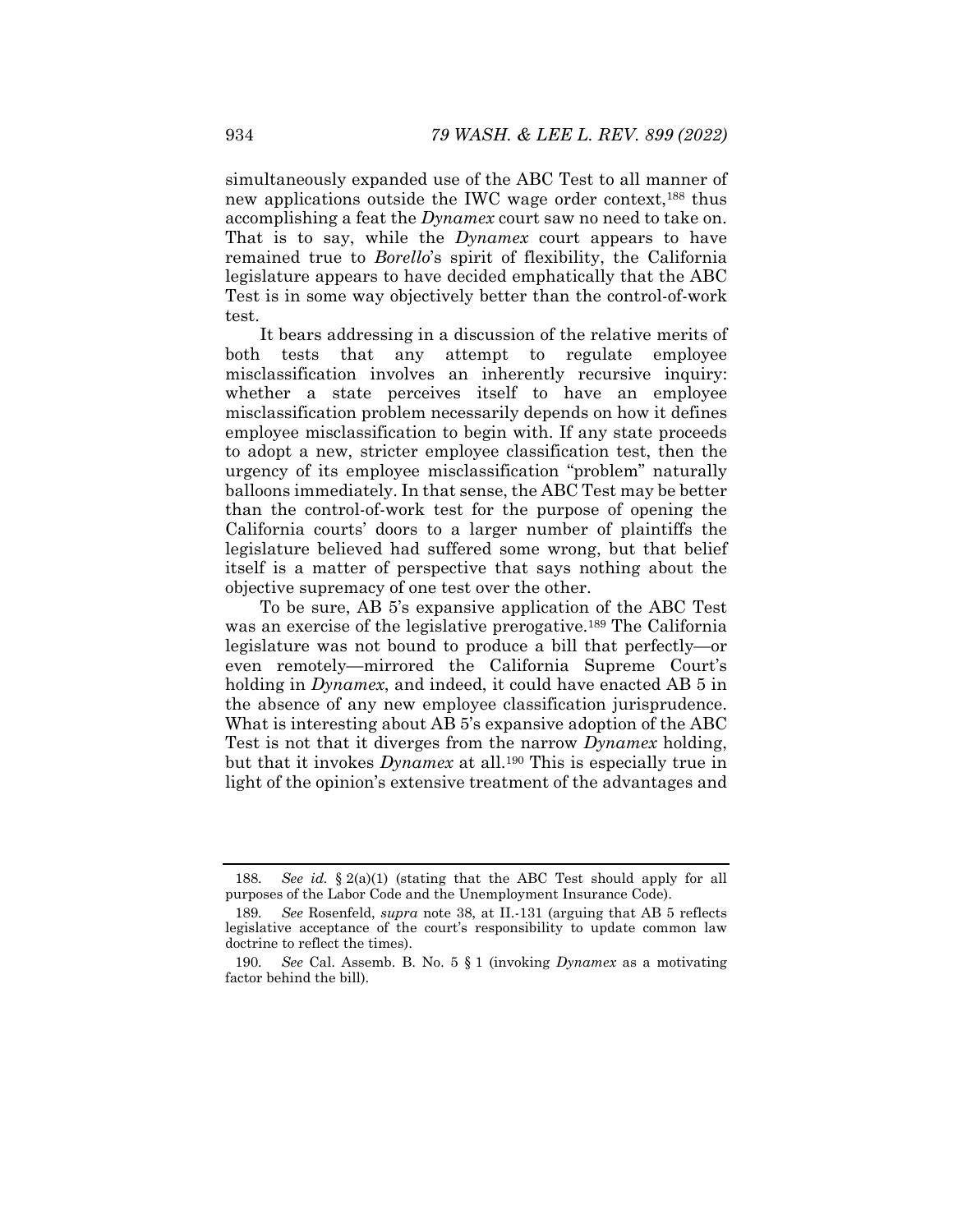disadvantages of different tests for different purposes,191 and the fact that the *Dynamex* court's ultimate conclusion as to which test to apply was motivated by a view that it was bound by the history and purpose of the suffer or permit to work standard in California,192 a restriction to which the legislature—in contrast to the court—was not subject. Nevertheless, AB 5 addresses *Dynamex* as if it had entirely upended employee classification jurisprudence within the state,<sup>193</sup> and as if the legislature had no choice but to clarify—rather than determine outright—its holding's application to state employment law.<sup>194</sup>

The text and structure of AB 5 appear to signal some discomfort on the part of the legislature with the idea of broadly adopting the ABC Test. First, the preamble itself acknowledges the narrowness of the *Dynamex* holding with respect to wage orders of the IWC, noting that nothing in the bill should be interpreted to affect the application of alternative definitions of "employ" in such orders other than the "suffer or permit to work" definition addressed in that case.195 Second, the bill retains the *Borello* test for a number of excepted industries.196 The bill does not explain why the legislature selected those occupations to receive special treatment, but there appears to have been a process by which industry groups lobbied for exceptions, some of which were met with denial.<sup>197</sup> It is relatively easy to imagine

196*. See id.* § 2(b) (listing exceptions).

<sup>191</sup>*. See* Dynamex Operations W., Inc. v. Superior Court, 416 P.3d 1, 33–36 (Cal. 2018) (discussing the various employee classification tests used in other jurisdictions).

<sup>192</sup>*. See supra* note 181 and accompanying text.

<sup>193</sup>*. See* Cal. Assemb. B. No. 5 § 1(a) (citing the California Supreme Court's decision in *Dynamex* as the very first consideration for the bill's enactment).

<sup>194</sup>*. See id.* § 1(d) ("It is the intent of the Legislature in enacting this act to include provisions that would codify the decision of the California Supreme Court in *Dynamex* and would clarify the decision's application in state law.").

<sup>195</sup>*. See id.* § 1(f) ("*Dynamex* . . . interpreted . . . the 'suffer or permit' definition, from the wage orders of the [IWC]. Nothing in this act is intended to affect the application of alternative definitions from the IWC wage orders of the term 'employ,' which were not addressed by the holding of *Dynamex*.").

<sup>197</sup>*. See* Rosenfeld, *supra* note 38, at II.-128 (discussing lobbying efforts by various industries to secure exceptions); *see also* Kate Conger & Noam Scheiber, *California Bill Makes App-Based Companies Treat Workers as Employees*, N.Y. TIMES (Sept. 11, 2019), https://perma.cc/NPJ7-ZCQ9 (stating that Uber and Lyft failed to get an exception under AB 5).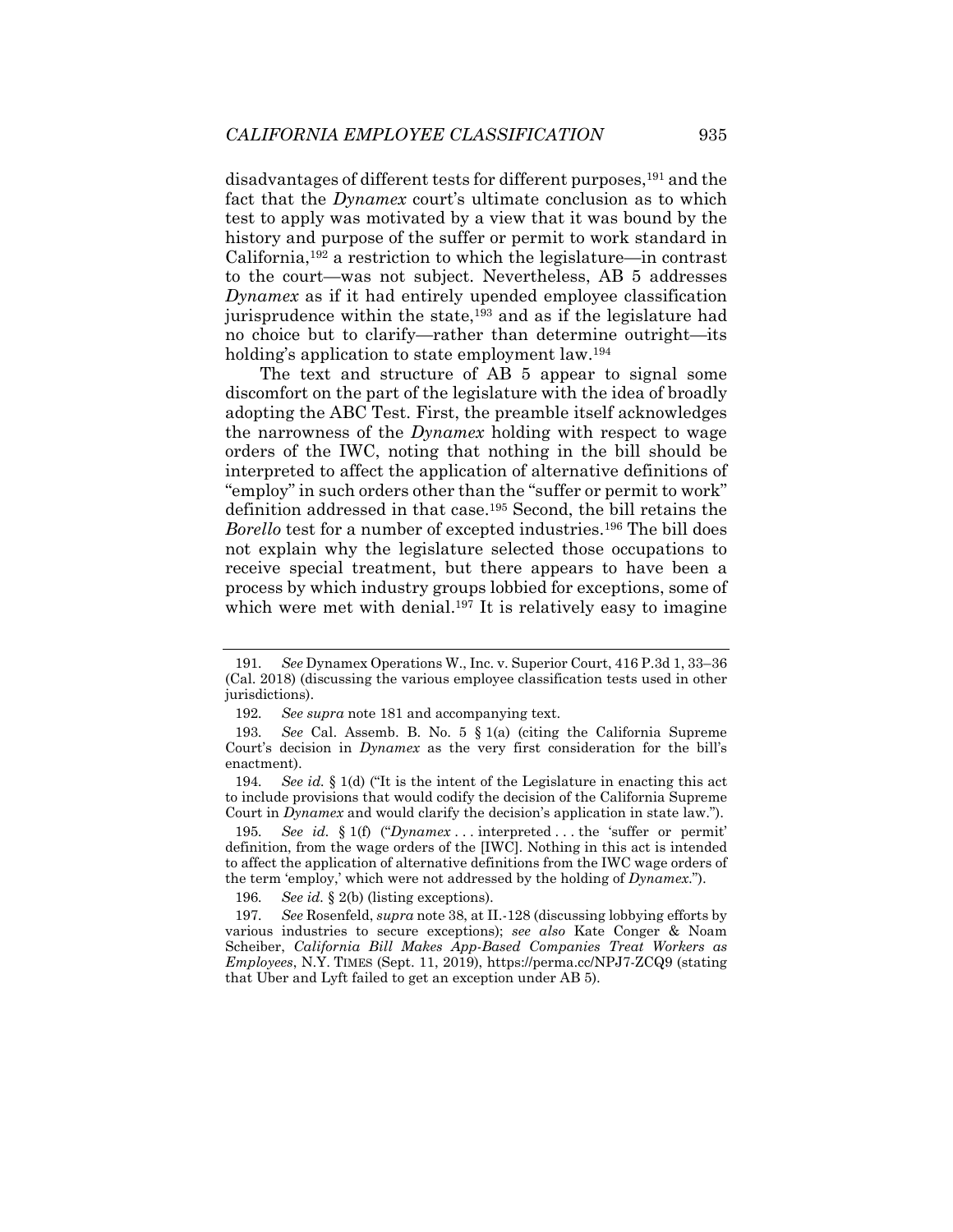why these groups would have petitioned for excepted status: the three prongs of the ABC Test are exceedingly difficult for hiring entities to prove.198 One might question whether a test that achieves near uniformity of outcome in a single direction is truly beneficial reform. In any case, the fact that the legislature singled out certain occupations for more lenient treatment under the *Borello* test is evidence that it recognized the need for some degree of flexibility in its employee classification regime.

The question that naturally arises in the presence of this recognition is whether AB 5's employee classification scheme effectively strikes the proper balance between flexibility and the bill's stated purpose of reducing misclassification in the state.<sup>199</sup> It likely does not. First, it is not clear that either the ABC or *Borello* tests are flexible enough to respond adequately to rampant innovation in the labor economy.200

Second, AB 5 strips hiring entities in non-excepted industries of the ability to argue in court that the *Borello* factors support independent contractor status.<sup>201</sup> This is odd not only in light of the ever-evolving nature of work and employment relationships, but because neither the *Dynamex* court nor the California legislature found courts wholly incapable of reliably applying *Borello*.202

Third, the ABC Test itself "perpetuates a deficiency" in agency and employment law because it "cannot be used to evaluate situations where workers functionally serve as independent contractors but are economically vulnerable because of a dependence on a single employer or single group of

<sup>198</sup>*. See* Kovacs, *supra* note 183 (arguing that the ABC Test is "nearly impossible to satisfy").

<sup>199</sup>*. See* Cal. Assemb. B. No. 5 § 1(b)–(e) (citing misclassification of workers as a primary purpose of the bill).

<sup>200</sup>*. See* O'Connor v. Uber Techs., Inc., 82 F. Supp. 3d 1133, 1153 (N.D. Cal. 2015) (noting that Uber's novel sharing economy business model created significant challenges for applying the common law test and suggesting the need for reform); Lobel, *supra* note 70, at 94 (discussing the challenges the platform economy presents to existing employment law).

<sup>201</sup>*. See* Cal. Assemb. B. No. 5 § 2(a)(1) (applying the ABC Test by default to all non-excepted industries).

<sup>202</sup>*. See id.* § 2(b) (retaining the *Borello* test for at least some applications); *see also id.* § 1 (listing the legislature's purposes for enacting the bill, none of which is failure by the courts to reliably apply the *Borello* test).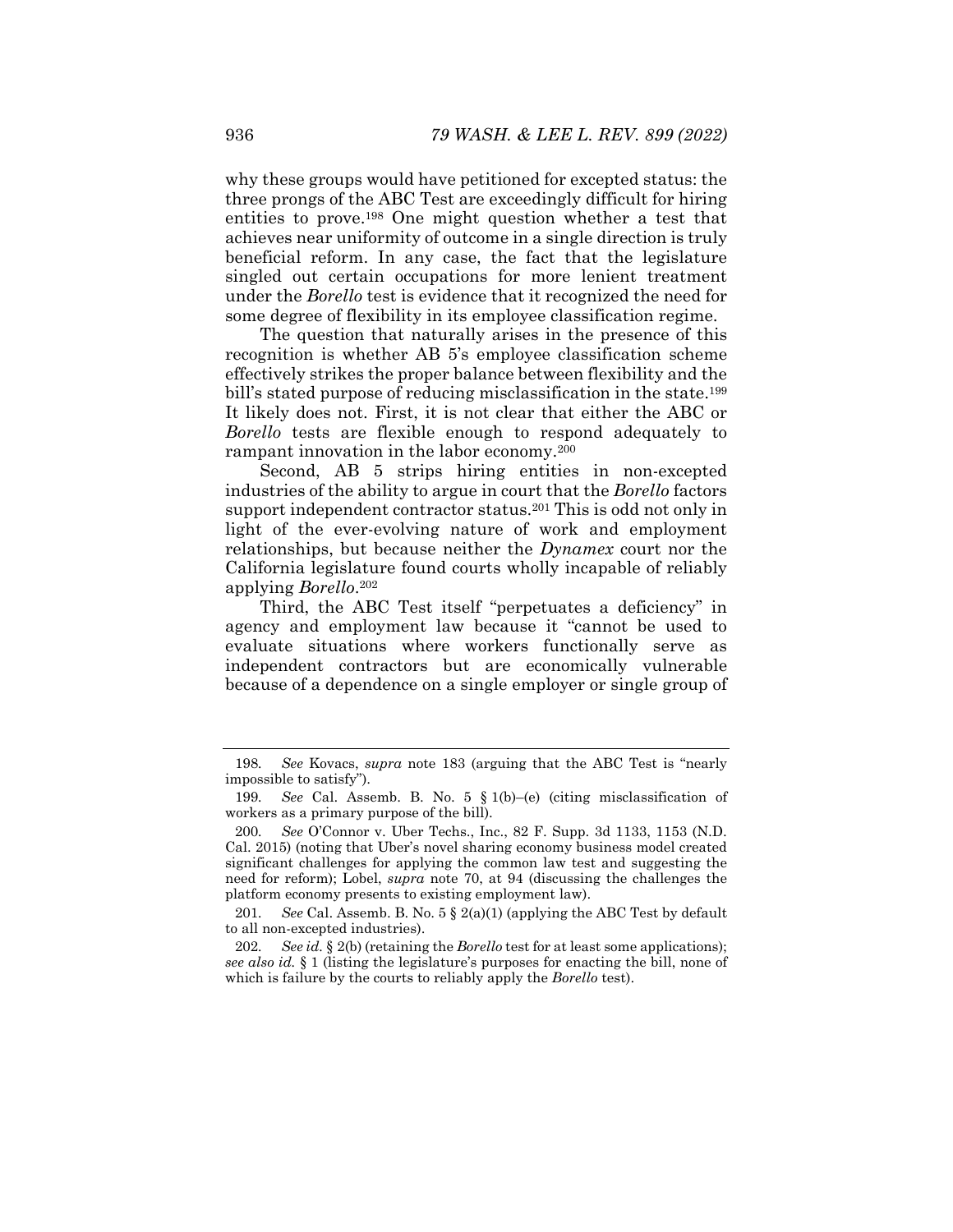employers."203 Unlike under the *Borello* test, hiring entities seeking to demonstrate independent contractor status under the ABC Test must meet *all* of the test's prongs in order to prevail.<sup>204</sup> Prong "C" in particular is problematic because it requires hiring entities to somehow validate at the outset of a contract for labor or services whether a worker is independently engaged in the kind of work subject to the agreement.<sup>205</sup> It further fails to consider the growing class of entrepreneurs who work as independent contractors only to earn supplemental income.206 According to a report by the Competitive Enterprise Institute, "[t]hese individuals might choose to work for only one client. Such an individual who operates with complete autonomy . . . could nonetheless fail an ABC test because the individual chooses not to actively market the individual's services to others."207 In sum, AB 5 amounts to a statutory declaration that workers in industries not explicitly excepted by the bill are employees, $208$  leaving hiring entities in those industries no recourse but to lobby for an amendment or challenge their un-excepted status other than through statutory amendment or referendum ballot measure.209

Finally, in adopting the ABC Test, AB 5 wholly ignores a central criticism of status-based classification generally. Richard Carlson has argued that the effort and trouble required to draw an effective and fair bright line between employees and

 <sup>203.</sup> Pearce & Silva, *supra* note 43, at 2.

<sup>204</sup>*. See* Cal. Assemb. B. No. 5 § 2(a)(1) (using an "and" rather than an "or" operator to relate the three factors of the ABC Test).

<sup>205</sup>*. See id.* (requiring, as prong "C," that "[t]he person is customarily engaged in an independently established trade, occupation, or business of the same nature as that involved in the work performed"); Kovacs, *supra* note 183 (questioning whether hiring entities have the capacity or should have the responsibility to investigate workers' day-to-day activities beyond their ability to perform the job in question).

<sup>206</sup>*. See* COMPETITIVE ENTER. INST., THE CASE AGAINST THE PROTECTING THE RIGHT TO ORGANIZE ACT 8 (2019), https://perma.cc/Q9UL-SX9W (PDF) (discussing the disadvantages of prong "C" for hiring entities).

<sup>207</sup>*. Id.*

<sup>208</sup>*. See* Kovacs, *supra* note 183 (arguing that the ABC Test effectively makes "employee" the default classification for workers in California).

<sup>209</sup>*. See* Kerr, *supra* note 10 (stating that Uber, Lyft, Doordash, Postmates, and Instacart invested \$110 million in support of Proposition 22, a ballot measure to regulate the online platform economy outside the scope of AB 5).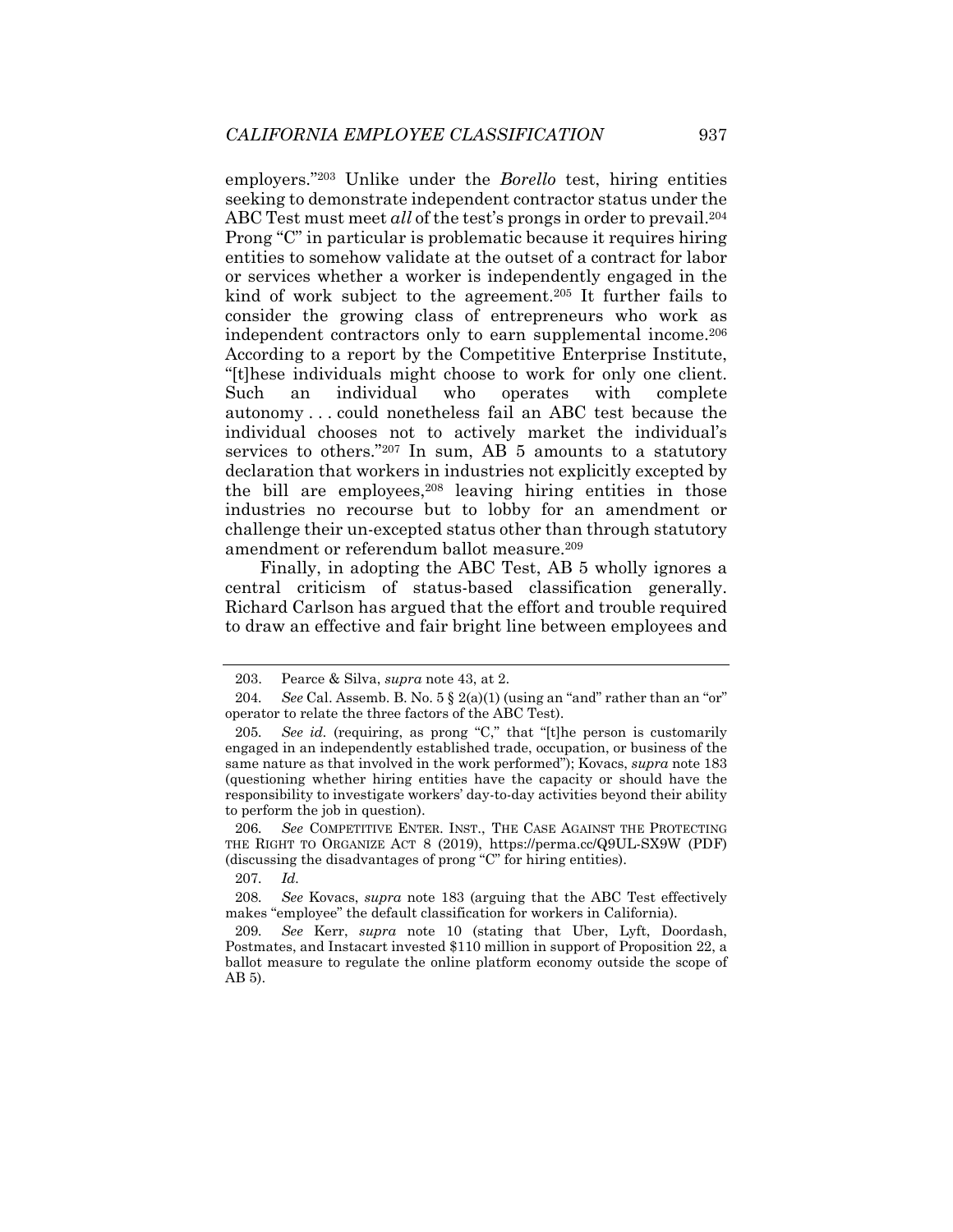independent contractors might be worth it in "a simpler world in which 'employees' were naturally equated with persons needing statutory protection, and non-employees equated with persons needing none."210 However, Carlson says that, because in reality workers often toe the line between designations, a more practical approach would be to afford benefits and protections based on the character of the transactions between the parties instead of their status.211 He proposes to "regulate compensation for services rather than 'employee' wages, workplaces rather than places where 'employees' work, and discrimination in the selection and retention of individuals to work instead of discrimination against 'employees.'"212

On the one hand, it is hard to see how Carlson's approach would contravene *Borello*, *Dynamex*, or the California legislature's stated intentions in passing AB 5. On the other hand, it is easy to see that AB 5 is inconsistent with such an approach. Categorically subjecting entire occupations to the ABC Test—especially given that test's overwhelmingly likely determination that individuals providing any paid service are employees—fundamentally overlooks Carlson's central contention that no court or legislature has successfully articulated a reliable standard by which to classify workers absent some deeper consideration of the character of the transactions between the parties.213

# C. *What Consequences Result from AB 5's Bifurcated Approach?*

The negative implications of AB 5 are potentially far-ranging, likely unintentional, and currently little understood.214 The passage of AB 5 engendered immediate

 <sup>210.</sup> Carlson, *supra* note 62, at 299–300.

<sup>211</sup>*. See id.* at 301 (describing Carlson's proposed better approach).

<sup>212</sup>*. Id.*

<sup>213</sup>*. See id.* (describing the failures of courts and legislatures to articulate a workable status-based classification test).

<sup>214</sup>*. See* Rosenfeld, *supra* note 38, at II.-131 ("[I]t is still too early to tell how AB 5 will impact workers, businesses, and other stakeholders in California and beyond . . . ."); Natalie Kalbakian, *Workers of the Gaming World, Unite! The Uncertain Future of the Video Game Industry in the Aftermath of AB 5*, 40 LOY. L.A. ENT. L. REV. 351, 371 (2020) ("Because of the overlap in employment classification practices between the video game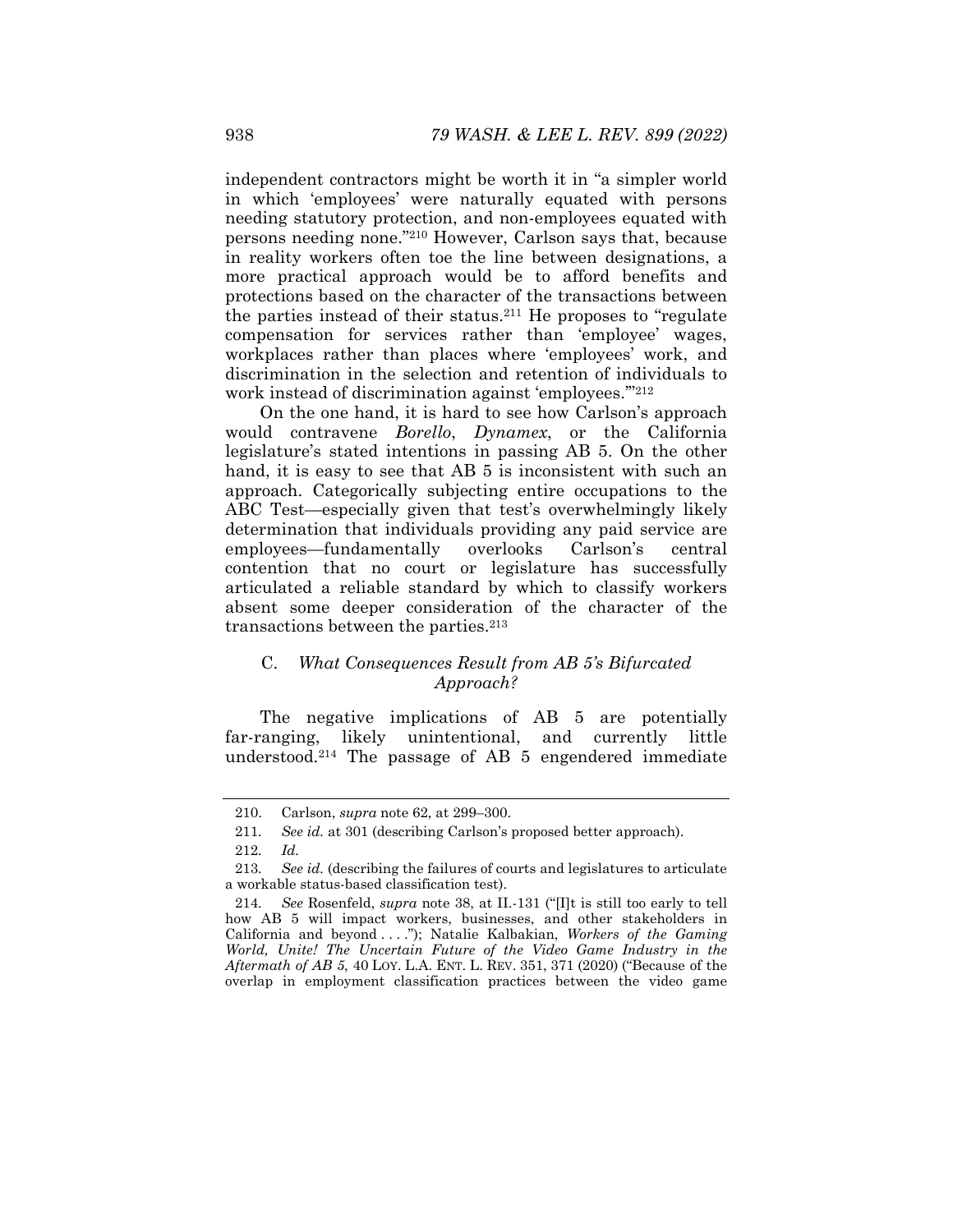confusion, outrage, and litigation from industries seeking to clarify or change their excepted status.215 This subpart addresses the direct consequences of the bill, as well as reactions from non-excepted industry and their effect on the bill's ability to accomplish its stated goals.

#### 1. Direct Consequences

Much has been made in the media of opposition to AB 5 by ridesharing and other gig economy companies, whose business models depend on classifying drivers and delivery workers as independent contractors and who have not offered traditional wage protections or benefits for those workers.216 This is perhaps unsurprising, as gig economy opportunities have become increasingly popular in recent years,<sup>217</sup> and the history of AB 5 suggests that negative public sentiment toward these companies' business models was a motivating factor behind the bill.218 But the larger media narrative around AB 5's impact in the context of companies like Uber, Lyft, and DoorDash has obscured its effects on less sophisticated or more fragmented sectors such as non-profit theater, wine-tasting, tourism, independent video game development, translation and interpretation services, freelance writing, and music.219

218*. See supra* Part II.A (discussing the motivating factors behind the bill).

219*. See* Quackenbush, *supra* note 214 (discussing AB 5's effects on non-profit theater and other tourism and cultural sectors); Kalbakian, *supra* note 214, at 371 (video game development); AM. TRANSLATORS ASS'N, STATEMENT OF POSITION REGARDING CALIFORNIA ASSEMBLY BILL 5 AND REQUEST

industry and traditional gig companies, AB 5 may capture a broader swath of the state's economy than the legislature expressly intended."); Gary Quackenbush, *Nonprofit Theater the Latest Industry to Oppose California's New Independent Contractor Law*, N. BAY BUS. J. (Feb. 27, 2020), https://perma.cc/L5VY-6LPQ (discussing nonprofit theater, wine-tasting, and other tourism industry companies' opposition to and confusion about the bill).

<sup>215</sup>*. See, e.g.*, Faiz Siddiqui, *Uber and Lyft Must Make Their Drivers in California Full Employees, Judge Rules*, WASH. POST (Aug. 10, 2020, 6:24 PM) [hereinafter Siddiqui, *Uber and Lyft*], https://perma.cc/6VNS-T8PE (discussing ridesharing companies' opposition and legal challenges).

<sup>216</sup>*. See id.* (describing ridesharing companies' reliance on an independent contractor model).

<sup>217</sup>*. See* Sebastian Herrera, *Uber, Lyft Drivers Torn as California Law Could Reclassify Them*, WALL ST. J. (Sept. 21, 2019, 7:00 AM), https://perma.cc/N4GQ-6PZV (stating that Lyft claims to have 325,000 drivers in California; Uber more than 200,000).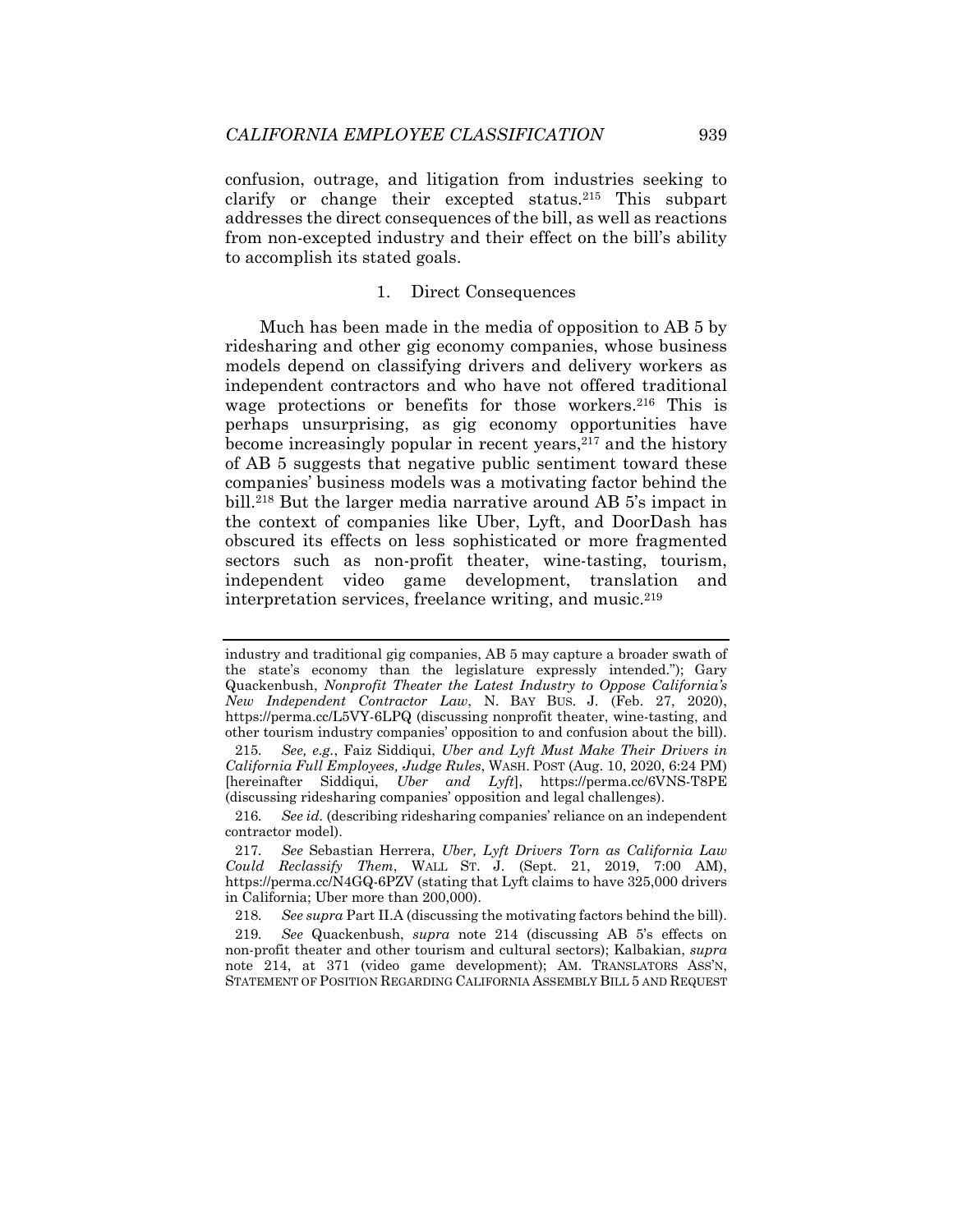Critiques of AB 5 from these sectors largely focus on the speed with which the bill passed, the arbitrariness of some of its terms, and the likelihood that compliance will result in reduction of available services or increased prices to consumers.220 California attorneys who specialize in labor and non-profit business law have decried AB 5's complexity, calling it "not workable for many sectors of the economy," "poorly written," and "not well thought through."<sup>221</sup> These critiques are not merely academic. For example, major media outlet Vox severed relationships with hundreds of freelance writers and editors rather than reclassify them as employees.<sup>222</sup> In May 2020, the Lake Tahoe Music Festival announced that it was shutting down after forty years due in part to AB 5.223 In view of these challenges, Maria Figueroa, Director of Labor and Policy Research at the Worker Institute at Cornell University's School of Industrial Labor Relations, advised other states considering similar legislation to "hold off" until they can "come up with legislation that would be narrow enough in terms of its parameters to cover platform workers . . . [but] would enable these states to avoid these challenges."224

224. Rosenberg, *supra* note 219.

FOR EXEMPTION (2020), https://perma.cc/EF4U-WR3J (PDF) (freelance translators and interpreters); Eli Rosenberg, *Can California Rein in Tech's Gig Platforms? A Primer on the Bold State Law that Will Try*, WASH. POST (Jan. 14, 2020, 1:32 PM), https://perma.cc/P8Z3-5X38 (freelance writing); Nate Hertweck, *What California's New Gig Economy Labor Law Means for Music Makers*, RECORDING ACAD. (Sept. 20, 2019, 2:13 PM), https://perma.cc/5UAB-DZ6Y (producers, engineers, studio and live musicians, and publicists).

<sup>220</sup>*. See* Quackenbush, *supra* note 214 (quoting executive director of Californians for the Arts and California Arts Advocates Julie Baker with reference to AB 5's quick passage and legal ambiguities); *id.* (quoting executive director of Transcendence Theater Company Brad Surosky's suggestions that AB 5 may result in cuts to summer and educational programs).

<sup>221</sup>*. Id.* (quoting labor law attorney Lisa Ann Hilario with Spaulding, McCullough & Tansil LLP and Daryl Reese with Johnson Thomas, Attorneys at Law, PC).

<sup>222</sup>*. See* Rosenberg, *supra* note 219 (discussing Vox's decision not to reclassify writers and editors in light of AB 5's passage).

<sup>223</sup>*. See* Bonnie Dyer, *Update for 2021*, LAKE TAHOE MUSIC FESTIVAL (May 13, 2020), https://perma.cc/SKN7-7ZVA ("Early in 2020, new CA employment law requirements added to the challenge of meeting our financial goals  $\dots$  So we will bring our festival to a close  $\dots$ .").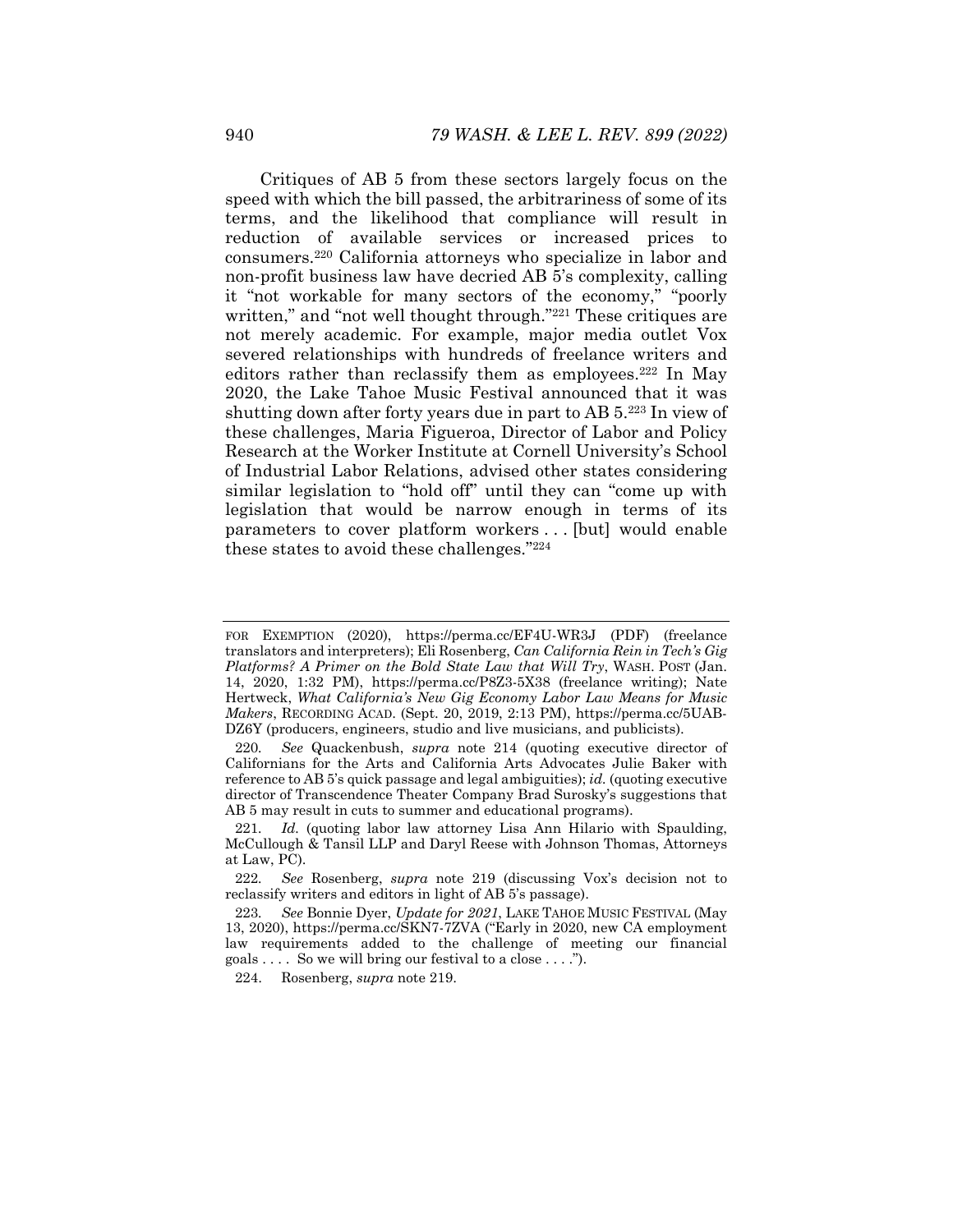#### 2. Non-Excepted Industry Reactions

Platform companies like Uber and Lyft initially confronted the changing employee classification landscape in California on three fronts. First, both companies formally engaged with the California legislature during the drafting of AB 5 to seek exceptions or alternative classification pathways for gig economy workers.225 Second, in the immediate aftermath of AB 5's passage, both companies sued to enjoin enforcement of the bill against them.226 Third, in the background, Uber accelerated development of a set of new features designed to increase driver flexibility while using the app, including adding the ability to see estimated trip fares up front and then reject a trip without penalty.227

Uber appears to have based its new feature development on prior litigation outcomes. Analysis of earlier California cases holding that driver plaintiffs were misclassified as independent contractors indicates that those cases may have come down differently if brought today, in a world where drivers benefit from even greater flexibility.228 As Uber, in particular, has invested in new technologies designed to provide drivers with greater autonomy,229 many of the factors that contributed to the court's finding in *O'Connor v. Uber Technologies, Inc.*230 are now irrelevant or greatly diminished in their importance.<sup>231</sup>

Nevertheless, Uber's and Lyft's initial legal and political challenges to AB 5 ultimately failed.232 Meanwhile, a coalition

<sup>225</sup>*. See* Conger & Scheiber, *supra* note 197 (discussing the process by which Uber and Lyft lobbied for an exception under AB 5).

<sup>226</sup>*. See* Siddiqui, *Uber and Lyft*, *supra* note 215 (detailing Uber's and Lyft's injunction suits).

<sup>227</sup>*. See* Faiz Siddiqui, *Uber's Secret Project to Bolster Its Case Against AB5, California's Gig-Worker Law*, WASH. POST (Jan. 6, 2020, 7:00 AM) [hereinafter Siddiqui, *Uber's Secret Project*], https://perma.cc/Z4RH-T7PJ (detailing Uber's "Project Luigi").

<sup>228</sup>*. See* O'Connor v. Uber Techs., Inc., 82 F. Supp. 3d 1133, 1141–53 (N.D. Cal. 2015) (discussing numerous factual elements such as the existence of driver handbooks, which are no longer in use by the company).

<sup>229</sup>*. See* Siddiqui, *Uber's Secret Project*, *supra* note 227 (discussing Uber's efforts to increase driver flexibility through added app features).

 <sup>230. 82</sup> F. Supp. 3d 1133 (N.D. Cal. 2015).

<sup>231</sup>*. See supra* note 228 and accompanying text.

<sup>232</sup>*. See Uber and Lyft Must Comply with Labor Law AB 5, Appeals Court Orders*, L.A. TIMES (Oct. 22, 2020, 6:07 PM), https://perma.cc/C94Q-527X ("A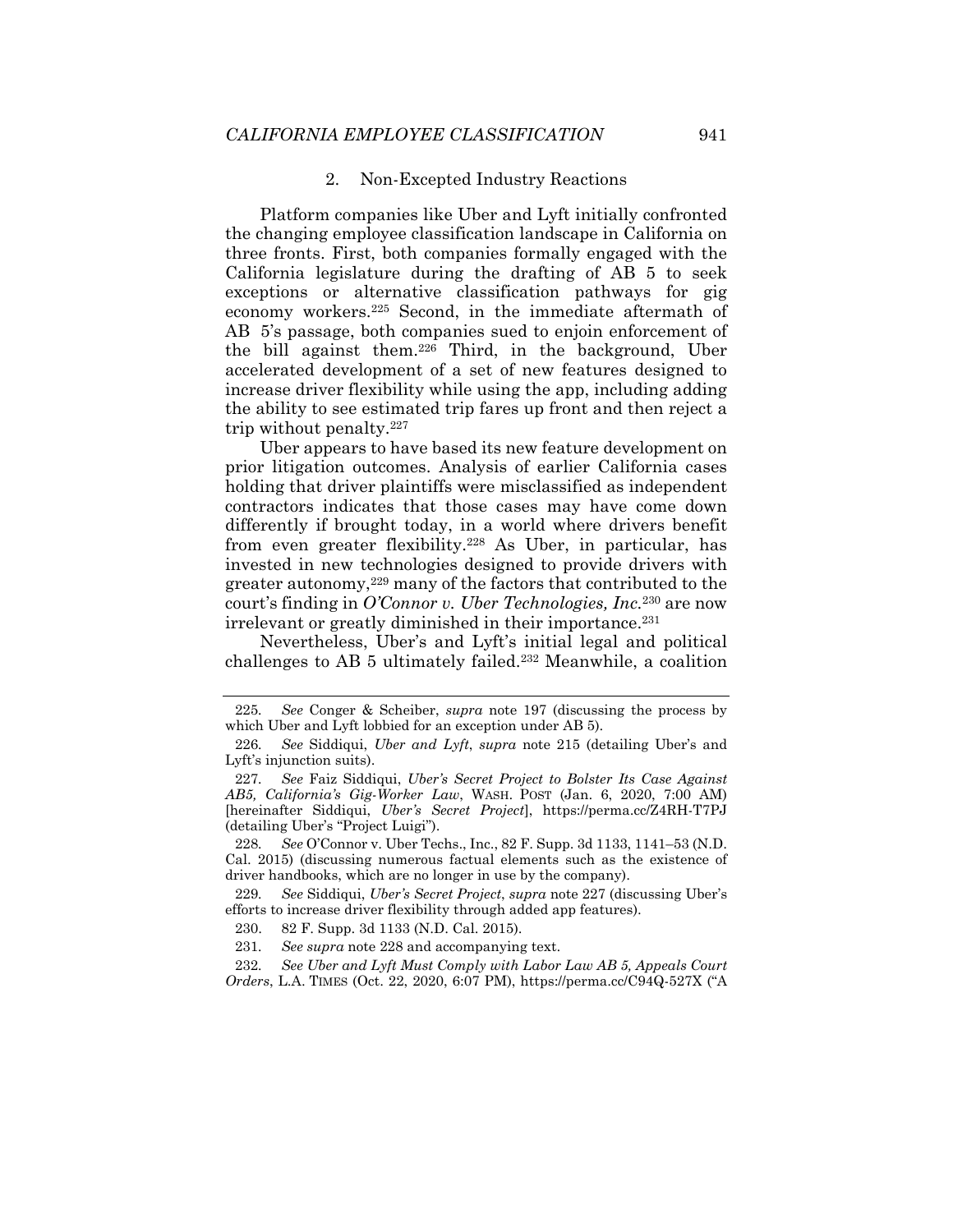of platform companies including Uber, Lyft, Postmates, Instacart, and DoorDash succeeded in funding a \$205 million campaign in support of a referendum ballot measure that carved their industry out of AB 5 altogether.233 Proposition 22, which passed during the November 2020 election, excludes "app-based drivers" from treatment under any other provision of law—including AB 5—for the purposes of determining employment status.<sup>234</sup> It then categorizes app-based drivers as independent contractors provided that the company whose app they use satisfies four conditions: (a) the company does not unilaterally determine drivers' work schedules; (b) the company does not require drivers to accept any specific trip or delivery request; (c) the company does not restrict drivers from performing rideshare or delivery services through other networks except while engaged on a trip or delivery; and (d) the company does not restrict drivers from working in any other lawful occupation.<sup>235</sup>

Proposition 22 further allows companies to offer certain benefits to app-based drivers without compromising those drivers' statuses as independent contractors.<sup>236</sup> For example, Section 7453 commits companies who contract with app-based drivers to provide an earnings guarantee calculated using the state's minimum wage, Section 7454 provides for a healthcare subsidy, Section 7455 requires companies to ensure certain loss and liability protection for drivers, Section 7456 protects app-based drivers from discrimination, and Section 7457 mandates that companies implement a sexual harassment

California appeals court on Thursday upheld an order requiring Uber and Lyft to treat their California drivers as employees instead of independent contractors.").

<sup>233</sup>*. See California Proposition 22, App-Based Drivers as Contractors and Labor Policies Initiative (2020)*, BALLOTPEDIA (2020) [hereinafter *Proposition 22*], https://perma.cc/Q67E-MARZ ("Yes on Proposition 22 received \$205.37 million, which was the most funds that an initiative campaign had ever received in California (not adjusted for inflation).").

<sup>234</sup>*. See id.* § 7451 ("Notwithstanding any other provision of law . . . an app-based driver is an independent contractor and not an employee or agent with respect to his or her relationship with a network company if  $\dots$ .

<sup>235</sup>*. See id.* (listing conditions).

<sup>236</sup>*. See id.* § 7453 (providing for a minimum earnings guarantee); *id.*  § 7454 (providing healthcare subsidies for certain drivers who use the app for substantial periods of time each week).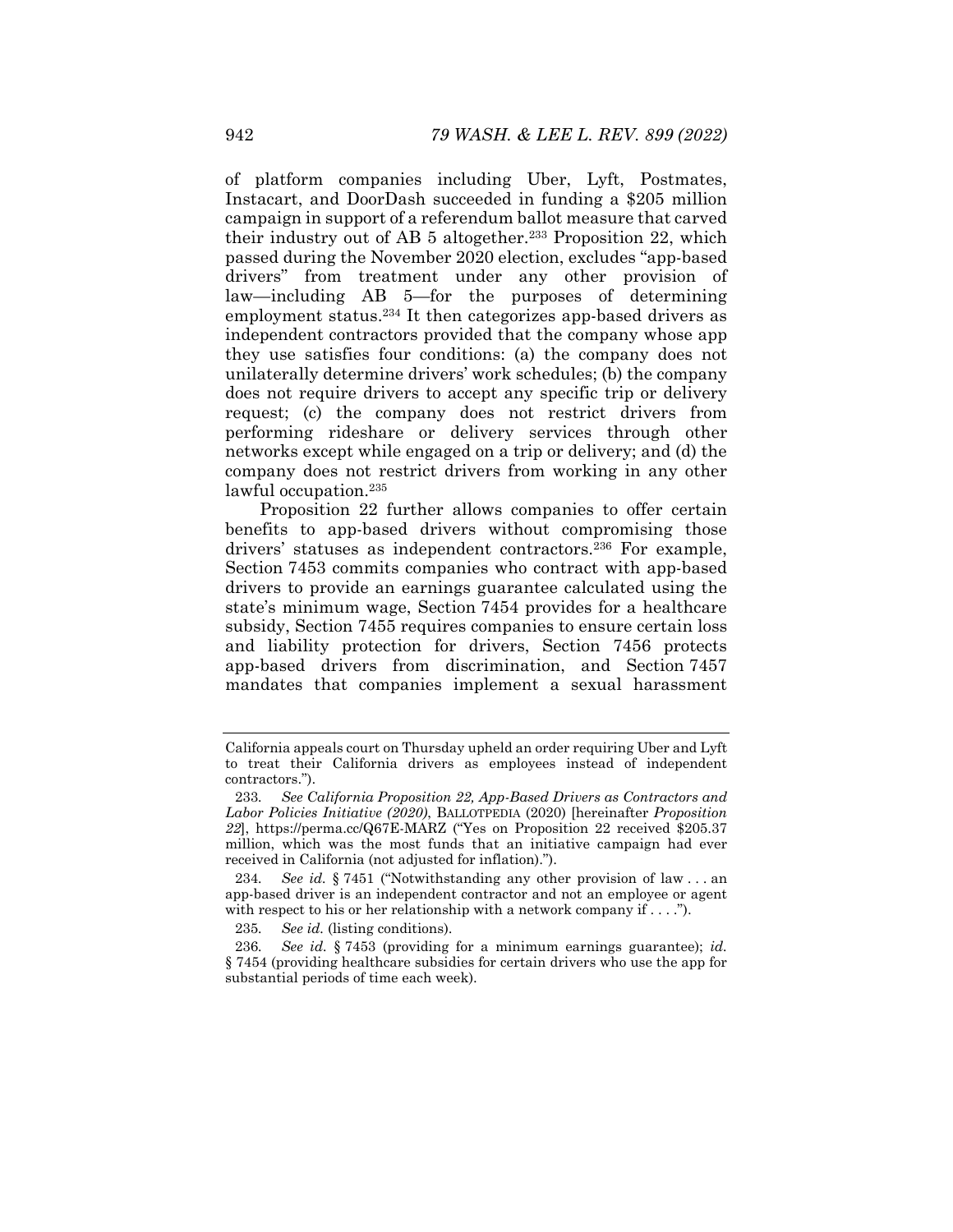policy intended to protect app-based drivers.237 While the equivalence between these provisions and those already afforded employees under California law is the subject of some debate,238 it is worth pointing out that the California legislature conceivably could have exercised a greater degree of control over ultimate outcomes for app-based drivers in the state if it had engaged with the companies that run such platforms from the start, instead of forcing the ABC Test upon an industry that decidedly strains traditional notions of the employee-independent contractor dichotomy.239

Proposition 22's inclusion of various benefits for app-based drivers whom companies seek to maintain as independent contractors illustrates a larger issue with AB 5. Namely, at least some companies the California legislature perceived as misclassifying employees might want or be willing to offer certain benefits to app users, but simply cannot do so under the current statutory scheme without risking penalties.240 Uber CEO Dara Khosrowshahi has spoken publicly at length about the need for a "third way" to classify drivers that is neither employee nor independent contractor to avoid precisely this conundrum.241 The company has also created a position called Head of Marketplace Policy, Fairness, and Research, and hired Alexandra Rosenblat—one of its harshest labor policy critics—to

241*. See* Dara Khosrowshahi, *I Am the C.E.O. of Uber. Gig Workers Deserve Better.*, N.Y. TIMES (Aug. 10, 2020), https://perma.cc/CK4M-XXNV ("Our current employment system is outdated and unfair. It forces every worker to choose between being an employee with more benefits but less flexibility, or an independent contractor with more flexibility but almost no safety net.").

<sup>237</sup>*. See id.* §§ 7453–7457 (detailing earnings guarantees and required benefits for app-based drivers).

<sup>238</sup>*. See, e.g.*, Ken Jacobs & Michael Reich, *The Uber/Lyft Ballot Initiative Guarantees Only \$5.64 an Hour*, UC BERKELEY LAB. CTR. (Oct. 31, 2019), https://perma.cc/C89H-275G (concluding that Proposition 22's provision for minimum earnings guarantees is below California's minimum wage).

<sup>239</sup>*. See supra* note 70 and accompanying text.

<sup>240</sup>*. See, e.g.*, Lauren Feiner, *Uber CEO Advocates for "Third Way" to Classify Gig Workers While Fighting California Labor Lawsuit*, CNBC (Aug. 10, 2020, 9:11 AM), https://perma.cc/3CSC-XDS9 (stating that Uber's CEO "had urged [then-President] Trump and Congress to consider updating labor laws more broadly to support gig workers who cherish the flexibility of contract work but also desire the protection of employee status").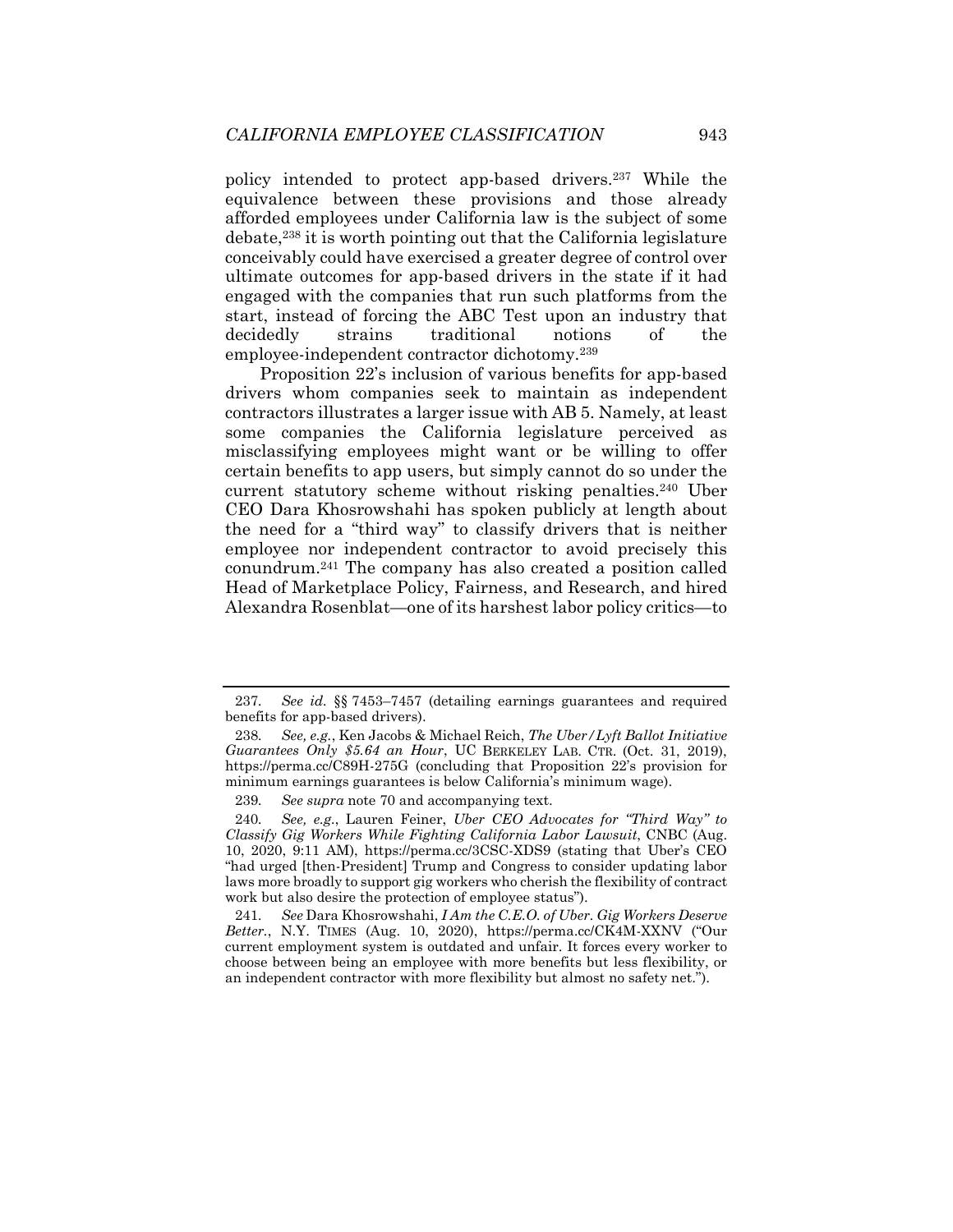fill it.242 Rosenblat's responsibility in that role is to "get the company to take into consideration the experiences and point of view of drivers, especially at the product level," and Uber said they appointed her specifically because the company wants "people at Uber who care about driver issues and who aren't afraid to challenge our thinking on any given issue."243 Reasonable minds could disagree as to whether a tech-company-under-fire's decision to hire an out-spoken detractor denotes meaningful progress or public relations posturing, but regardless of what one thinks about Uber's underlying motivations, the creation of such a position demonstrates at least some level of commitment to protecting drivers in ways that do not run afoul of state misclassification regimes.

In fact, Uber's more recent rhetoric appears to envision goals grander than mere compliance with state law—a stark shift from the Uber of 2010.244 With Khosrowshahi at the helm, Uber's public stance on worker classification has been clear and consistent, centering the unworkability of the existing employment classification dichotomy and indicating an unwavering duty of accountability to bolster worker flexibility, protections, and benefits—if only it is given the chance to do so through public-private cooperation.245

Of course, the resulting irony of Proposition 22's success is that it has stripped AB 5 of its ability to regulate an industry whose employee classification practices were a major motivating factor for the bill's passage in the first place,  $246$  leaving a piece of legislation which is effective against only those less-sophisticated and relatively under-resourced industries the

<sup>242</sup>*. See* Brody Ford, *Uber Hires Prominent Critic to Focus on Treatment of Drivers*, BLOOMBERG (Feb. 17, 2021, 8:00 AM), https://perma.cc/MK6J-LX7S (describing the role and its responsibilities).

<sup>243</sup>*. Id.*

<sup>244</sup>*. See* Kalanick, *supra* note 2, at 7 ("Uber will roll out ridesharing on its existing platform in any market where the regulators have tacitly approved doing so.").

<sup>245</sup>*. See* Khosrowshahi, *supra* note 241 ("This is the time for Uber to come together with government to raise the standard of work for all. The opportunity is now, and the responsibility is ours. The world has changed, and we must change with it.").

<sup>246</sup>*. See Gonzalez Statement*, *supra* note 123 ("Some of the many workers who will benefit include . . . delivery and ride-hail drivers.").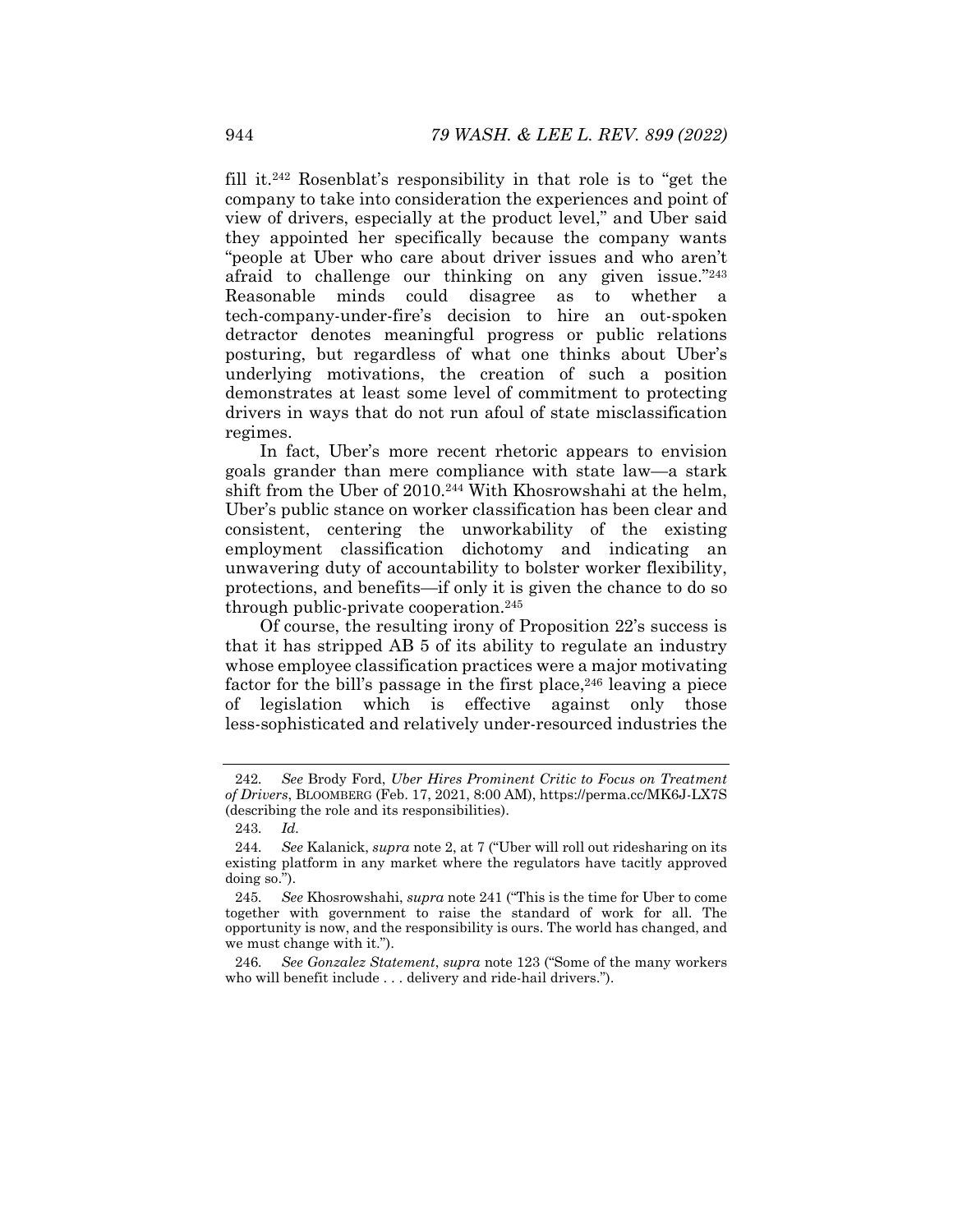legislature may not have intended to sweep into AB 5's scope.<sup>247</sup> In the meantime, Uber, Lyft, and companies like them will continue to operate in California under rules they effectively crafted themselves.

The merits of Proposition 22 as an alternative to AB 5 for app-based drivers are the subject of some debate. In one sense, Proposition 22 may contribute to the problem of proliferating employee classification tests by introducing a new one.<sup>248</sup> Further, there are some arguments that the employment-like benefits it purports to secure for app-based drivers are insufficient compared to those they would receive if they were categorized as employees.249 Lastly, even if Proposition 22 is a better alternative to AB 5, its viability as a model for addressing employee misclassification broadly is questionable beyond the singular context of app-based work. As a practical matter, Proposition 22's specific attention to employment law issues raised in the gig economy may be difficult to replicate across dozens of other industries on a case-by-case basis, given the cost alone of mounting such a campaign.250 However, each of these critiques of Proposition 22 is a critique one could fairly level against any legislation by referendum.251 The broader question the success of Proposition 22 presents in light of the extensive saga of California's AB 5 is whether a statute like AB 5 could ever serve as a viable model for other states ostensibly seeking to reduce employment misclassification. In passing AB 5, did the California legislature solve a real problem, or—in its haste to react to public anti-ridesharing company sentiment—did it ignore the learnings of hundreds of years of worker classification jurisprudence, unintentionally burden non-target industries, and ultimately kick the proverbial can down the road on the question of ridesharing driver worker classification status?

<sup>247</sup>*. See supra* notes 213–224 and accompanying text.

<sup>248</sup>*. See supra* note 70 and accompanying text.

<sup>249</sup>*. See supra* note 238 and accompanying text.

<sup>250</sup>*. See* Michael Hiltzik, *Column: Uber and Lyft Just Made Their Campaign to Keep Exploiting Workers the Costliest in History*, L.A. TIMES (Sept. 8, 2020, 12:40 PM), https://perma.cc/XHE4-LAQ7 (noting that industry groups have historically spent tens of millions of dollars on successful California referendum ballot initiatives in the past).

<sup>251</sup>*. See, e.g.*, Jennifer Steinhauer, *Top Judge Calls Calif. Government 'Dysfunctional'*, N.Y. TIMES (Oct. 10, 2009), https://perma.cc/A3Q4-X8C6 (reporting on a state judge's criticisms of the California referendum process).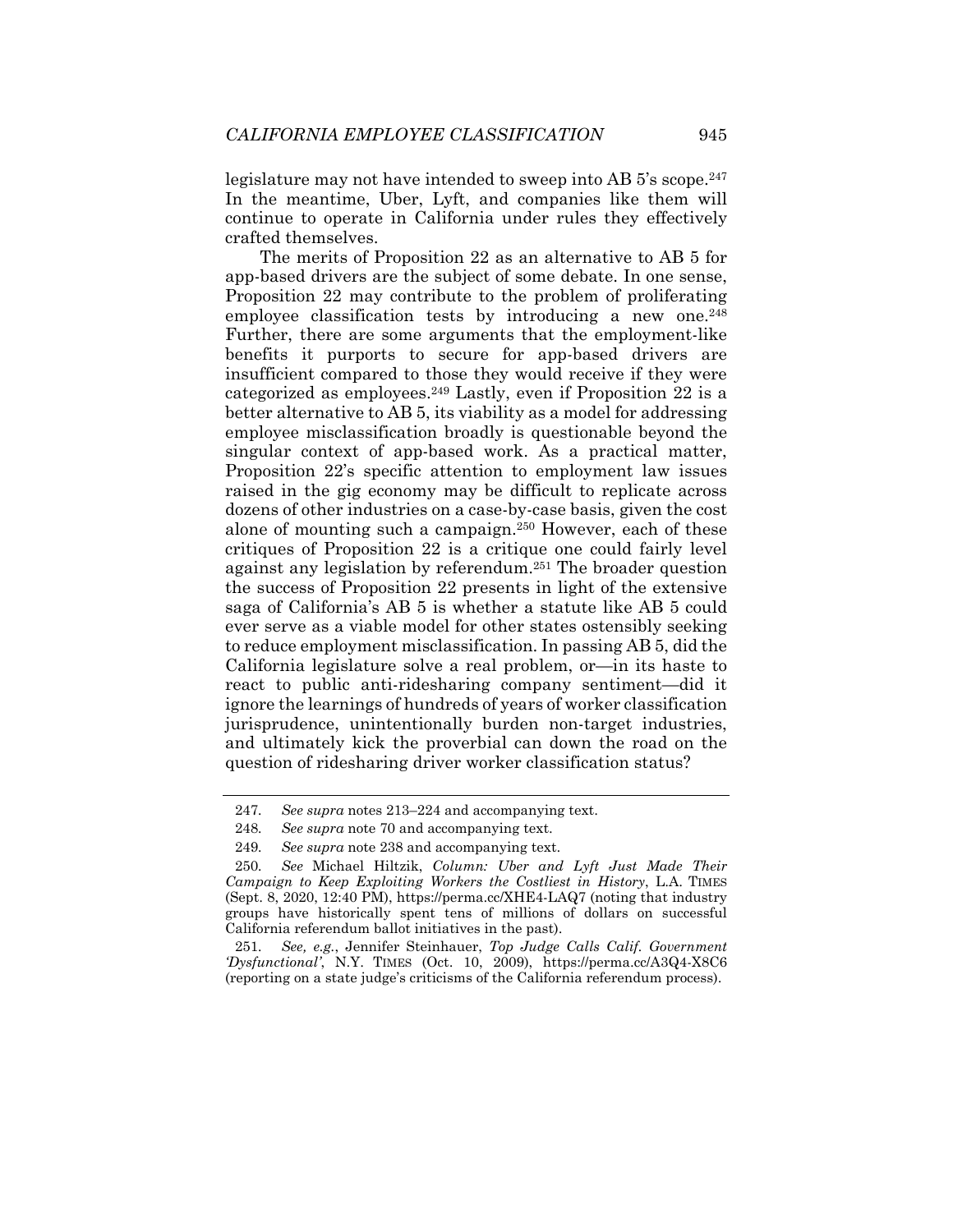#### 3. Later Developments

The saga of AB 5 is far from over. In the year since the original draft of this Note was accepted for publication, a group of ridesharing drivers mounted a nominally-successful state constitutional challenge to Proposition 22 in California state court, *Castellanos v. California*.252 An industry-backed coalition of Proposition 22 supporters intervened on the side of the California Department of Justice in defense of the initiative.253 In an unpublished final order, the California Superior Court for the County of Alameda held that Proposition 22 violates the California State Constitution because it "limits the power of a future legislature to define app-based drivers as workers subject to workers' compensation law."254 Specifically, the court found that, because the California constitution grants plenary authority to the state legislature to create workers' compensation laws unlimited by any provision of the state constitution,255 and because Proposition 22 was a *statutory* referendum—itself a creature of constitutional creation—which limited the legislature's power to make workers' compensation laws respecting app-based drivers,<sup>256</sup> the referendum was in

<sup>252</sup>*. See* Order Granting Petition for Writ of Mandate at 11–12, Castellanos v. California, No. RG21088725 (Cal. Sup. Ct. Aug. 20, 2021) [hereinafter Castellanos Order], https://perma.cc/Q7XZ-L67K (PDF) (summarizing the court's reasons for finding Proposition 22 unconstitutional); Brian Chen & Laura Padin, *Prop 22 Was a Failure for California's App-Based Workers. Now, It's Also Unconstitutional.*, NAT'L EMP. L. PROJECT (Sept. 16, 2021), https://perma.cc/L7Q3-W5CJ (summarizing the timeline of Proposition 22's passage and legal challenges to Proposition 22).

<sup>253</sup>*. See* Daniel Wiessner, *Group Moves to Revive Gig-Driver Exemption from Calif. Law*, REUTERS (Sept. 23, 2021, 7:08 PM), https://perma.cc/6XJV-25KA ("[Protect App-Based Drivers and Services] was permitted to intervene in the lawsuit challenging Prop 22, which was filed by the Service Employees International Union and several gig drivers.").

 <sup>254.</sup> Castellanos Order, *supra* note 252, at 11.

<sup>255</sup>*. See* CAL. CONST. art. XIV, § 4 (providing that the legislature shall have the power to create workers' compensation laws "unlimited by any provision of this Constitution.").

<sup>256</sup>*. See Proposition 22*, *supra* note 233, § 7451 ("Notwithstanding any other provision of law, including, but not limited to, the Labor Code . . . , an app-based driver is an independent contractor and not an employee or agent with respect to the app-based driver's relationship with a network company if [certain] conditions are met."); Castellanos Order, *supra* note 252, at 2–3 ("As a result, app-based drivers have been removed from participation in the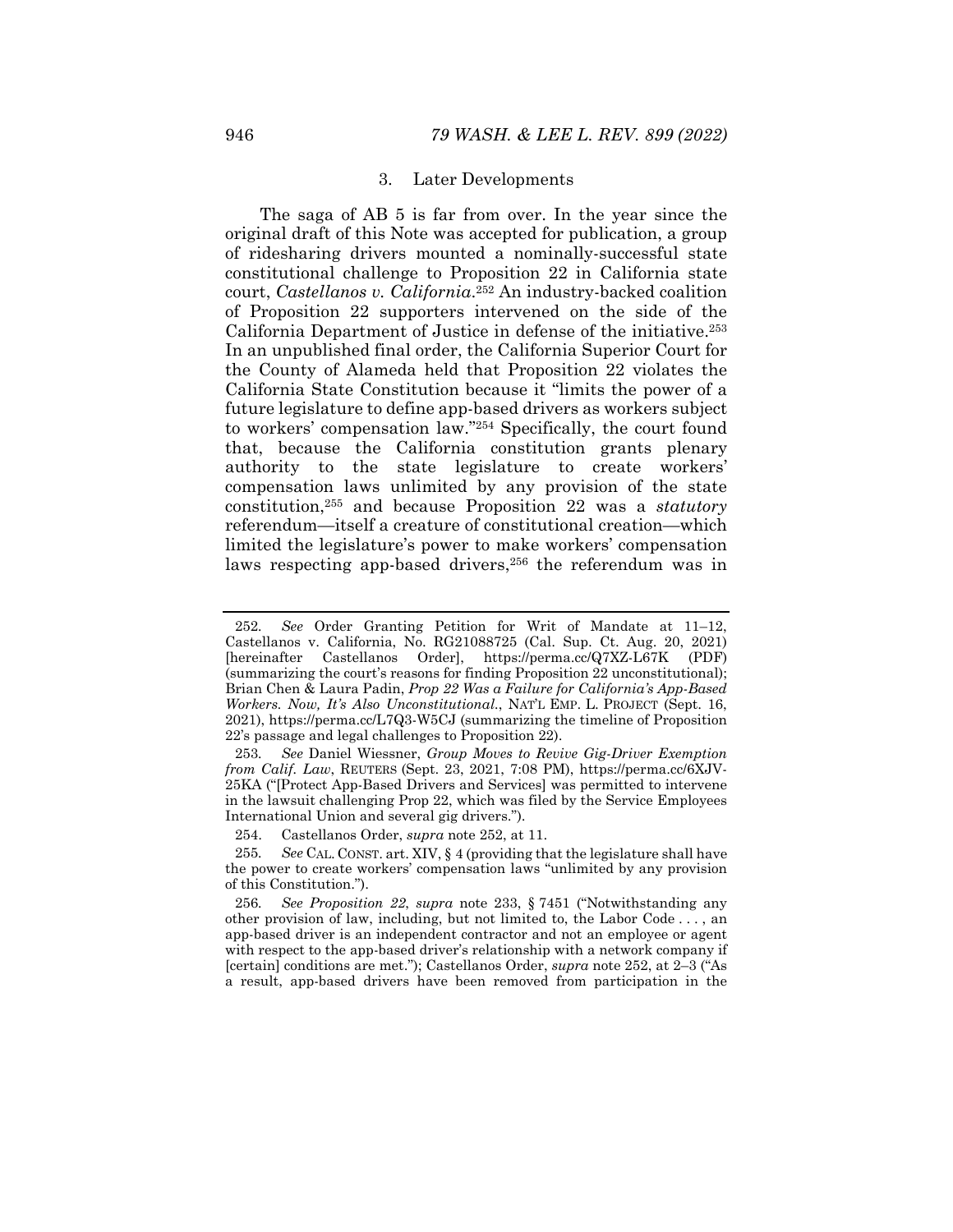conflict with the state constitution.257 Further, because the text of Proposition 22 explicitly made the section at issue non-severable, the court found the entire initiative to be unconstitutional.258 Finally, the court added that Section 7465(c)(4) of Proposition 22 is unconstitutional because it "defines unrelated legislation as an 'amendment' and is not germane to Proposition 22's stated 'theme, purpose, or subject.'"259

Following the decision of the California Superior Court in *Castellanos*, supporters and intervenors in the case immediately filed notices of appeal.<sup>260</sup> Although their reasons for appealing are different—the DOJ seeks to protect the integrity of the state's referendum initiative system, while the industry-backed coalition is mainly focused on the constitutionality of Proposition 22261—it is difficult to ignore the irony that *Castellanos* ultimately aligns the state's and the ridesharing companies' interests against AB 5 as originally enacted. Time will tell what the future holds for Proposition 22. But even if Proposition 22's advocates ultimately fail to save it, the central critique of this Note remains intact: a protracted legal battle over the constitutionality of a referendum initiative intended to

258*. See id.* at 4–5, 12 ("When the People adopted Proposition 22, they expressed their intention that its provisions be severable, except that, if Section 7451 is held to be unconstitutional, the whole Act should be stricken.").

worker's [sic] compensation system, as presently codified, because it protects only employees, not independent contractors.").

<sup>257</sup>*. See* Castellanos Order, *supra* note 252, at 4 ("In short, if the People wish to use their initiative power to restrict or qualify a 'plenary' and 'unlimited' power granted to the Legislature, they must first do so by initiative constitutional amendment, not by initiative statute.").

<sup>259</sup>*. Id.* at 12; *see also Proposition 22*, *supra* note 233, § 7465 (defining amendments to Proposition 22).

<sup>260</sup>*. See* Allsup, *supra* note 39 ("The Protect App-based Drivers & Services Coalition, a group supporting Prop. 22, said it will appeal the ruling to a state appellate court. Its filing follows a Sept. 17 notice from the California Department of Justice about the state's plan to appeal.").

<sup>261</sup>*. See* Catherine Thorbecke, *Ruling that California's Prop. 22 Is Unconstitutional Prompts Dueling Reactions from Gig Workers and Rideshare Companies*, ABCNEWS (Aug. 23, 2021, 4:42 PM), https://perma.cc/YN76-F7YJ ("This ruling ignores the will of the overwhelming majority of California voters and defies both logic and the law. You don't have to take our word for it: California's Attorney General strongly defended Proposition 22's constitutionality in this very case ...." (quoting Noah Edwardsen, Uber Spokesperson)).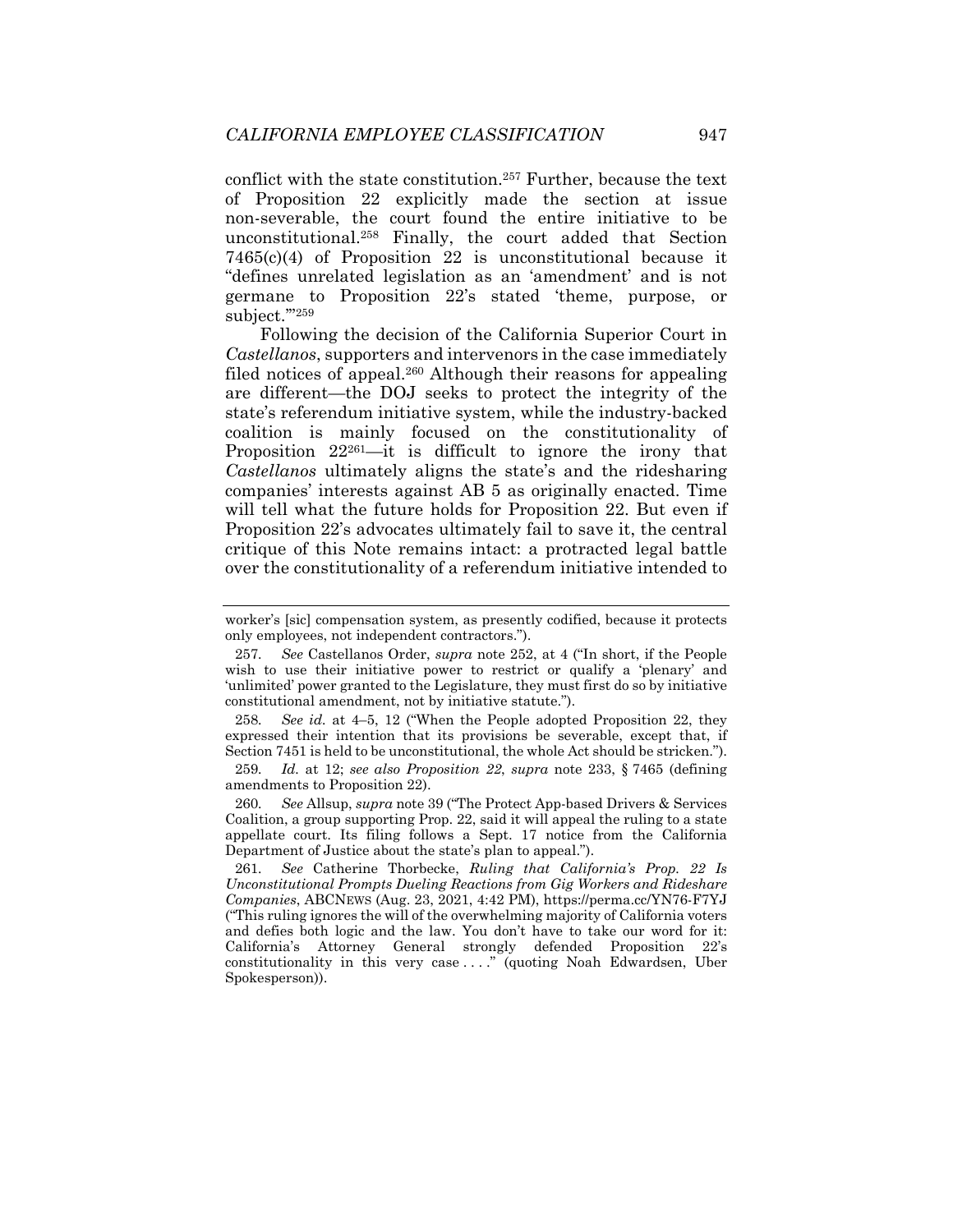overturn a statute with which the people of California disagreed is simply further evidence of AB 5's broader failure. Further, the subject matter of the pending Proposition 22 litigation—namely, whether the initiative is constitutional—is now several steps removed from the fundamental issue that initially gave rise to AB 5. That distancing supports a contention that AB 5 was only ever a hastily-crafted legislative overcompensation for a perceived problem that in fact did not exist and with respect to which relevant industry players were and are willing to build a cooperative solution.

#### **CONCLUSION**

In some ways, the story of AB 5 merely emphasizes a lesson courts began to appreciate long ago: as working relationships evolve, simply not all of them will be susceptible of a rigid, binary classification framework.262 Of course, this has been true since at least the nineteenth century, when courts first diverged from a pure control test for employee classification to tests that considered additional factors.263 Although AB 5 reflects some attempt on the part of the California legislature to take account of the need for flexibility in employee classification determinations,264 its dual-test regime in fact rigidly fixes worker status by industry for a large portion of the economy. AB 5's adoption of the ABC Test by default favors consistency of results over flexibility.265 For those occupations that have received exceptions under the bill—in seemingly arbitrary, piecemeal fashion266—nothing has changed. Any criticisms one might have levied against the *Borello* test before AB 5's passage remain in force in those contexts.

But AB 5's shortcomings run deeper than long-understood critiques of the American legal system's tools for distinguishing between employees and independent contractors. Californians did not receive the bill as an assurance that workers would be

<sup>262</sup>*. See supra* Part I.B (discussing the historical origins of the employee-independent contractor dichotomy and addressing the challenges courts faced even before the advent of New Deal-era employee protections).

<sup>263</sup>*. See supra* notes 62–65 and accompanying text.

<sup>264</sup>*. See supra* notes 196–199 and accompanying text.

<sup>265</sup>*. See supra* notes 198–213 and accompanying text.

<sup>266</sup>*. See supra* notes 196–197 and accompanying text.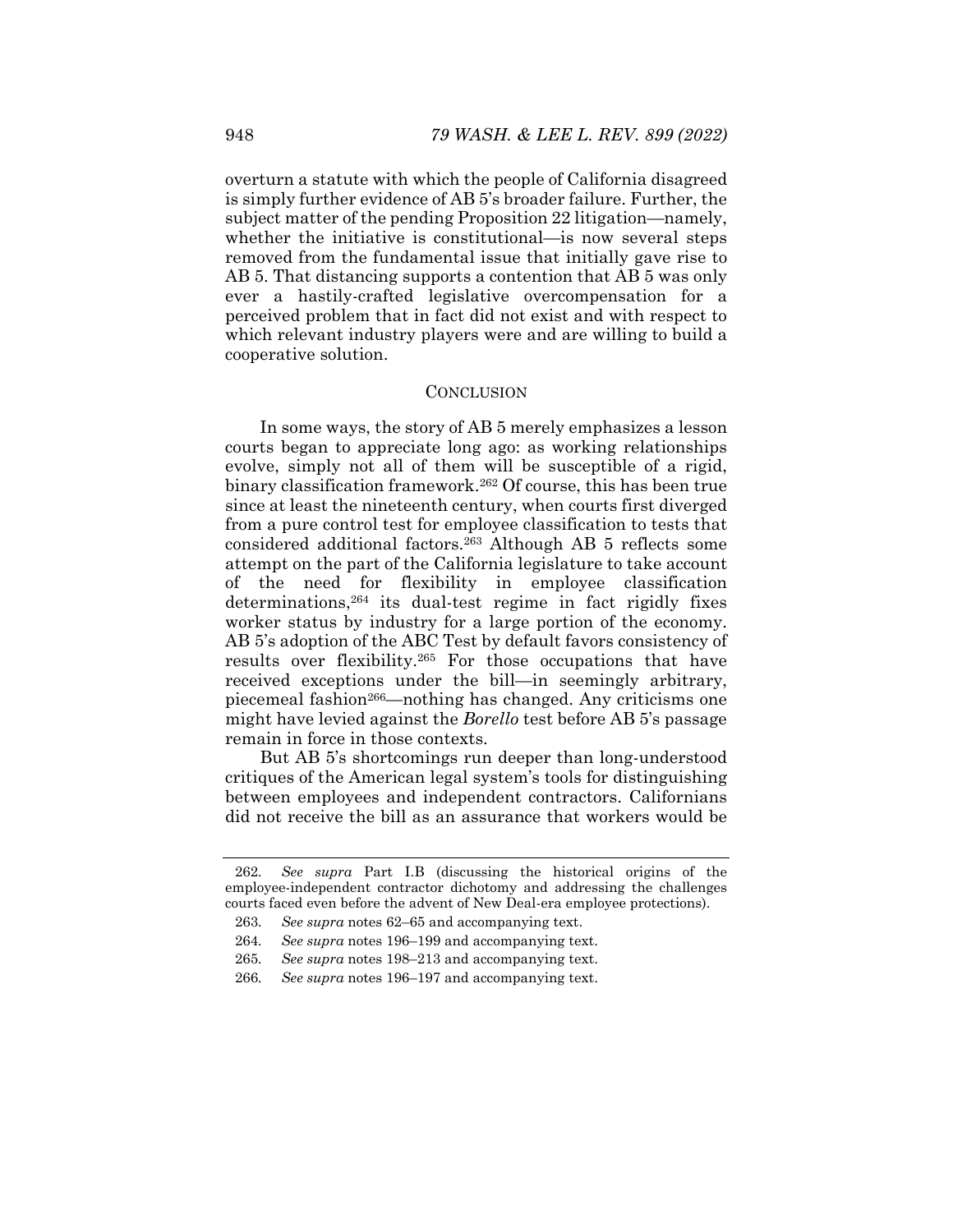adequately protected.267 Rather, its passage fostered tremendous economic uncertainty.268 Some individuals lost existing work as a result.<sup>269</sup> Others, fearing the impact AB 5 would have on their industries, spent substantial time and funds litigating their excepted status in court.<sup>270</sup> Many organizations without the resources to do so worry about their financial viability in an AB 5 world, and some of them have shut down completely as a result.271

Moreover, the California legislature underestimated how much capital gig economy giants would be willing to invest in support of non-legislative pathways to achieve what is effectively self-regulation.272 It did so in spite of demonstrated willingness on the part of such companies to compromise on a third classification for gig workers.273 What's left of AB 5 now operates only to sow confusion and apprehension among companies and workers that were never the central driving force behind the bill in the first place.

The tricky problem of employee classification is one that necessarily requires extensive deliberation and individualized attention to the variety of working relationships that have and continue to evolve.274 The proliferation of employee classification tests in the last 130 years is a testament to that observation.275 Employee classification has become an even thornier issue in light of the development of the gig economy.<sup>276</sup> Accordingly, any legislation that aims to redefine the employee classification standard across an entire jurisdiction should immediately arouse suspicion. Insofar as states may have concerns about the benefits and protections afforded to gig workers—or any other specific industry, for that matter—they should tailor legislative approaches to the realities and characteristics of that industry.

<sup>267</sup>*. See supra* notes 220–221 and accompanying text.

<sup>268</sup>*. See supra* Part III.C.1 (discussing AB 5's direct consequences on industry).

<sup>269</sup>*. See supra* Part III.C.1.

<sup>270</sup>*. See* cases cited *supra* note 29 and accompanying text.

<sup>271</sup>*. See supra* Part III.C.1.

<sup>272</sup>*. See supra* notes 232–234 and accompanying text.

<sup>273</sup>*. See supra* notes 240–243 and accompanying text.

<sup>274</sup>*. See supra* Parts I.C–E.

<sup>275</sup>*. See supra* notes 62–65 and accompanying text.

<sup>276</sup>*. See supra* Parts I.D–E.